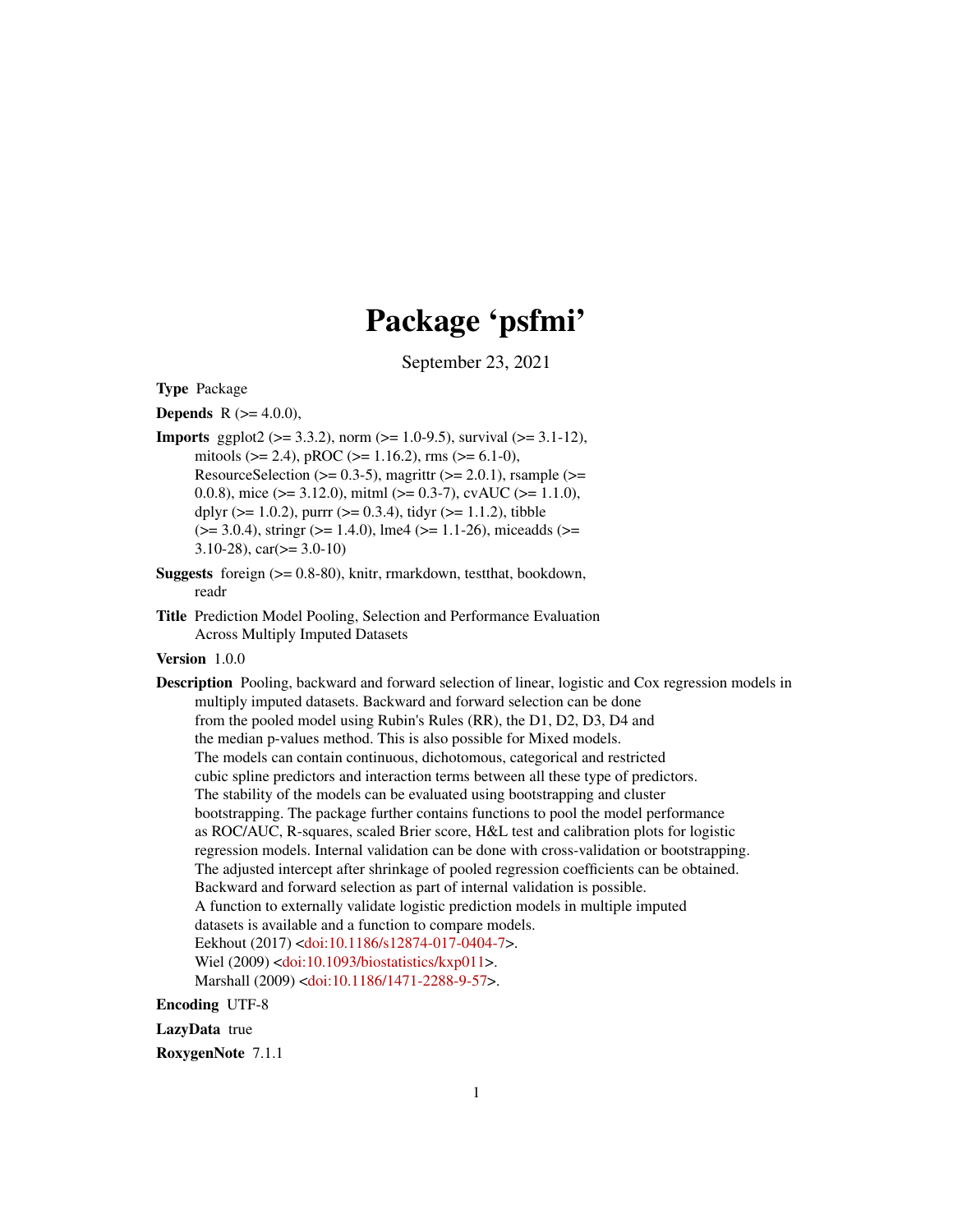License GPL  $(>= 2)$ 

URL <https://mwheymans.github.io/psfmi/>

BugReports <https://github.com/mwheymans/psfmi/issues/>

VignetteBuilder knitr

NeedsCompilation no

Author Martijn Heymans [cre, aut] (<<https://orcid.org/0000-0002-3889-0921>>), Iris Eekhout [ctb]

Maintainer Martijn Heymans <mw.heymans@amsterdamumc.nl>

Repository CRAN

Date/Publication 2021-09-23 10:10:05 UTC

# R topics documented:

| 3                                                                                                                     |
|-----------------------------------------------------------------------------------------------------------------------|
| $\overline{\mathcal{A}}$                                                                                              |
| $\overline{4}$                                                                                                        |
| 5                                                                                                                     |
| $\overline{7}$                                                                                                        |
| $\overline{7}$                                                                                                        |
| 8                                                                                                                     |
| 9                                                                                                                     |
| 11                                                                                                                    |
| 13<br>$day2\_dataset4\_mi \ldots \ldots \ldots \ldots \ldots \ldots \ldots \ldots \ldots \ldots \ldots \ldots \ldots$ |
| 13                                                                                                                    |
| 15                                                                                                                    |
| 17                                                                                                                    |
| 18                                                                                                                    |
| 19                                                                                                                    |
| 20                                                                                                                    |
| 21                                                                                                                    |
| 22                                                                                                                    |
| 23                                                                                                                    |
| 24                                                                                                                    |
| 25                                                                                                                    |
| 26                                                                                                                    |
| 27                                                                                                                    |
| 28                                                                                                                    |
| 28                                                                                                                    |
|                                                                                                                       |
| -30                                                                                                                   |
| 32                                                                                                                    |
| 32                                                                                                                    |
| 34                                                                                                                    |
|                                                                                                                       |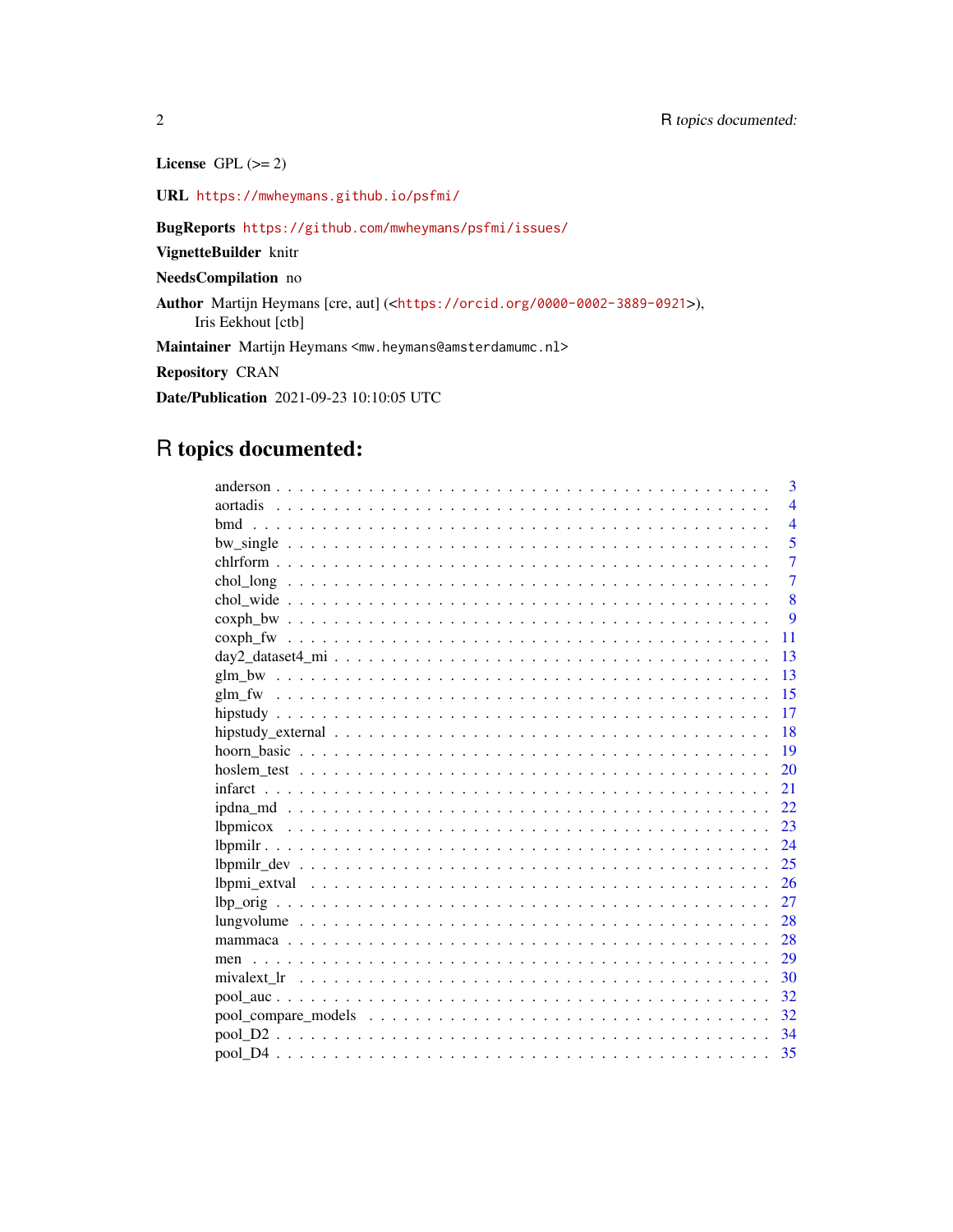#### <span id="page-2-0"></span>anderson 3

| $\text{pool\_performance} \dots \dots \dots \dots \dots \dots \dots \dots \dots \dots \dots \dots \dots \dots \dots \dots$ | -37 |
|----------------------------------------------------------------------------------------------------------------------------|-----|
|                                                                                                                            | 39  |
|                                                                                                                            | 39  |
|                                                                                                                            | 43  |
|                                                                                                                            | 46  |
|                                                                                                                            | 49  |
| psfmi mm multiparm $\dots \dots \dots \dots \dots \dots \dots \dots \dots \dots \dots \dots \dots \dots$                   | .52 |
|                                                                                                                            | .53 |
|                                                                                                                            | -56 |
|                                                                                                                            | -58 |
|                                                                                                                            | -61 |
|                                                                                                                            |     |
|                                                                                                                            | -63 |
|                                                                                                                            | -63 |
|                                                                                                                            | -64 |
|                                                                                                                            | -64 |
|                                                                                                                            | -65 |
|                                                                                                                            |     |

#### **Index** [66](#page-65-0)

anderson *Data from a placebo-controlled RCT with leukemia patients*

# Description

Data from a placebo-controlled RCT with leukemia patients

# Usage

data(anderson)

# Format

A data frame with 348 observations on the following 5 variables.

remission continuous:remission in weeks

status dichotomous

treatment dichotomous: 0=placebo, 1=verum

sex dichotomous: 0=female, 1=male

log\_wbc continuous: Log (number of white blood cells)

# Examples

data(anderson) ## maybe str(anderson)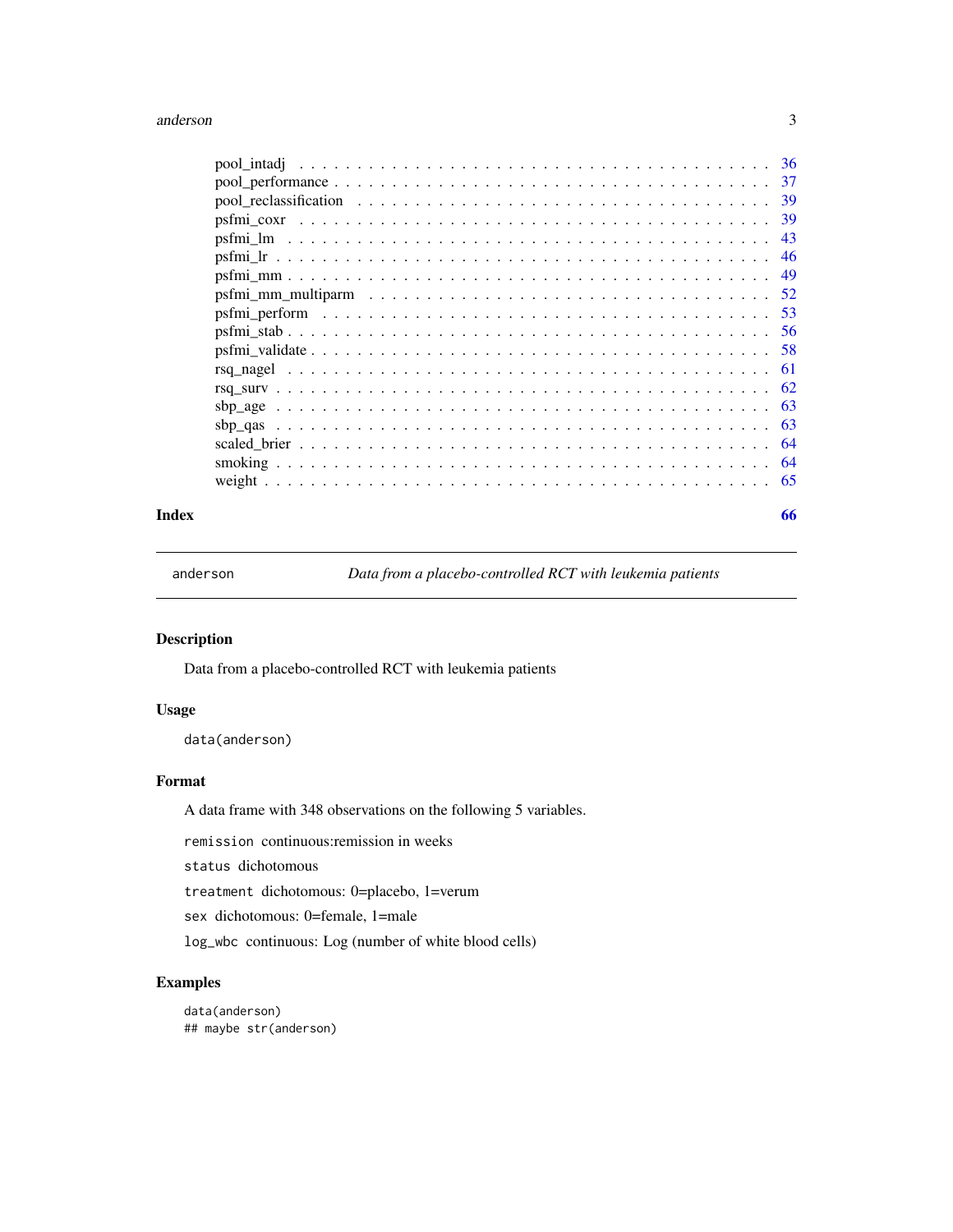<span id="page-3-0"></span>

Original dataset of patients with a aortadissection

# Usage

data(aortadis)

#### Format

A data frame with 226 observations on the following 10 variables.

Gender dichotomous, 1=yes, 0=no

Age continuous

Age\_C categorical:  $0 = 50$  years,  $1 = 50-59$  years,  $2 = 60-69$  years,  $3 = 70-79$  years,  $4 = 80$  years and older

Aortadis dichotomous, 1=yes, 0=no

Acute dichotomous, 1=yes, 0=no

Acute3 categorical:  $0 = No$ ,  $1 = Little$ ,  $2 = Much$ 

Stomach\_Ache dichotomous, 1=yes, 0=no

Hyper dichotomous, Hypertensio, 1=yes, 0=no

Smoking dichotomous, 1=yes, 0=no

Radiation dichotomous, 1=yes, 0=no

#### Examples

data(aortadis) ## maybe str(aortadis)

bmd *Data of a non-experimental study in more than 300 elderly women*

#### Description

Data of a non-experimental study in more than 300 elderly women

#### Usage

data(bmd)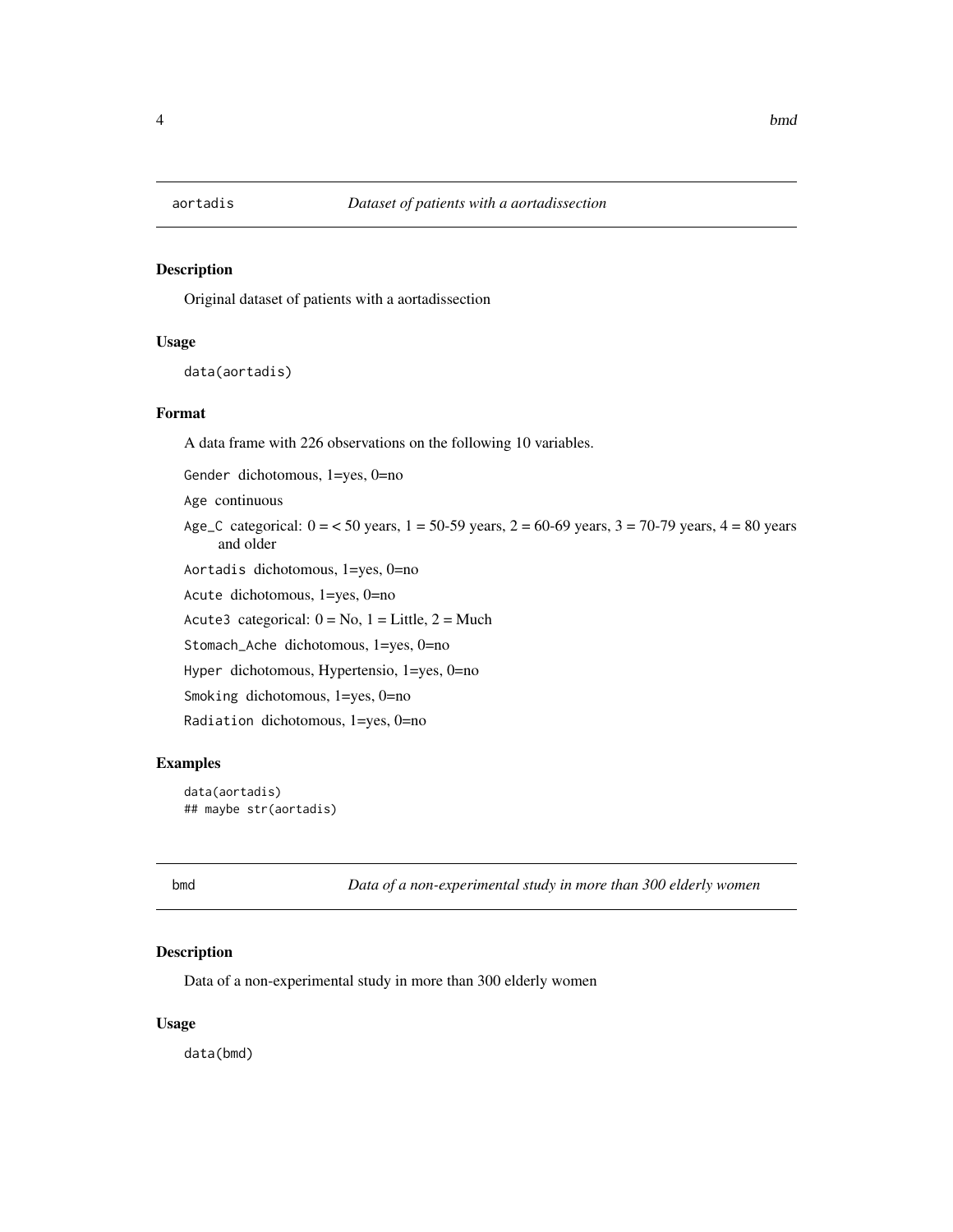# <span id="page-4-0"></span>bw\_single 5

# Format

A data frame with 348 observations on the following 5 variables.

bmd continuous age continuous: years menopaus continuous: age of menopause weight continuous: weight in kg walkscor dichotomous: score on a walking test, 0=normal, 1=impaired

#### Examples

data(bmd) ## maybe str(bmd)

| bw_single |  |  |
|-----------|--|--|
|           |  |  |

ingle Predictor selection function for backward selection of Linear and Lo*gistic regression models.*

#### Description

bw\_single Backward selection of Linear and Logistic regression models using as selection method the likelihood-ratio Chi-square value.

#### Usage

```
bw_single(
  data,
  formula = NULL,
  Outcome = NULL,
  predictors = NULL,
  p.crit = 1,
  cat.predictors = NULL,
  spline.predictors = NULL,
  int.predictors = NULL,
  keep.predictors = NULL,
  nknots = NULL,
  model_type = "binomial"
)
```
#### Arguments

| data    | A data frame.                                                                                                                    |
|---------|----------------------------------------------------------------------------------------------------------------------------------|
| formula | A formula object to specify the model as normally used by glm. See under<br>"Details" and "Examples" how these can be specified. |
| Outcome | Character vector containing the name of the outcome variable.                                                                    |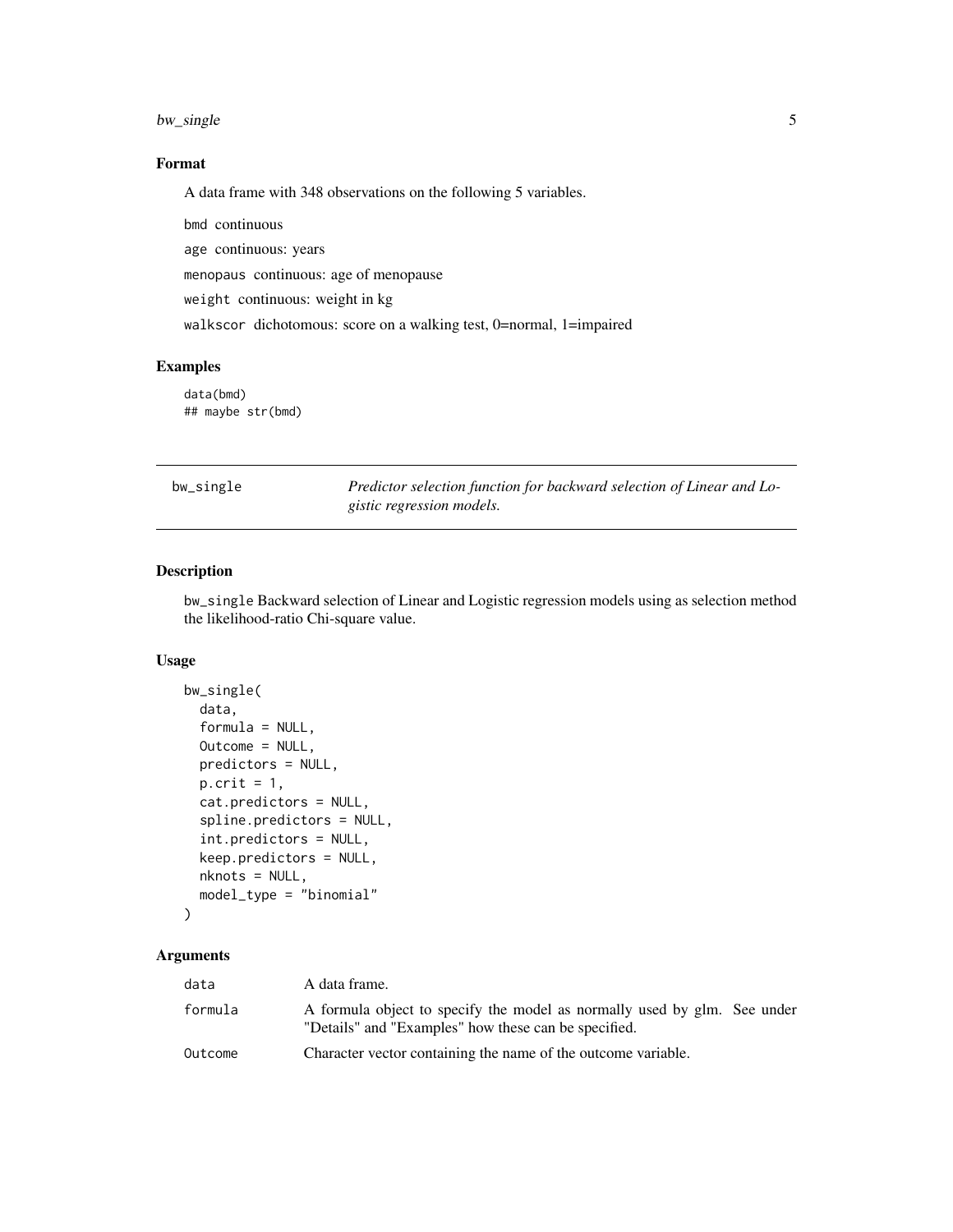| predictors        | Character vector with the names of the predictor variables. At least one pre-<br>dictor variable has to be defined. Give predictors unique names and do not use<br>predictor name combinations with numbers as, age2, gnder10, etc. |  |
|-------------------|-------------------------------------------------------------------------------------------------------------------------------------------------------------------------------------------------------------------------------------|--|
| p.crit            | A numerical scalar. P-value selection criterium. A value of 1 provides the<br>pooled model without selection.                                                                                                                       |  |
|                   | cat. predictors A single string or a vector of strings to define the categorical variables. Default<br>is NULL categorical predictors.                                                                                              |  |
| spline.predictors |                                                                                                                                                                                                                                     |  |
|                   | A single string or a vector of strings to define the (restricted cubic) spline vari-<br>ables. Default is NULL spline predictors. See details.                                                                                      |  |
|                   | int. predictors A single string or a vector of strings with the names of the variables that form<br>an interaction pair, separated by a ":" symbol.                                                                                 |  |
| keep.predictors   |                                                                                                                                                                                                                                     |  |
|                   | A single string or a vector of strings including the variables that are forced in<br>the model during predictor selection. All type of variables are allowed.                                                                       |  |
| nknots            | A numerical vector that defines the number of knots for each spline predictor<br>separately.                                                                                                                                        |  |
| model_type        | A character vector. If "binomial" a logistic regression model is used (default)<br>and for "linear" a linear regression model is used.                                                                                              |  |

#### Details

A typical formula object has the form Outcome ~ terms. Categorical variables has to be defined as Outcome ~ factor(variable), restricted cubic spline variables as Outcome ~ rcs(variable,3). Interaction terms can be defined as Outcome ~ variable1\*variable2 or Outcome ~ variable1 + variable2 + variable1:variable2. All variables in the terms part have to be separated by a "+".

#### Value

An object of class smods (single models) from which the following objects can be extracted: original dataset as data, final selected model as RR\_model\_final, model at each selection step RR\_model\_setp, p-values at final step according to selection method as multiparm\_final, and at each step as multiparm\_step, formula object at final step as formula\_final, and at each step as formula\_step and for start model as formula\_initial, predictors included at each selection step as predictors\_in, predictors excluded at each step as predictors\_out, and Outcome, anova\_test, p.crit, call, model\_type, predictors\_final for names of predictors in final selection step and predictors\_initial for names of predictors in start model.

#### Author(s)

```
Martijn Heymans, 2020
```
# References

http://missingdatasolutions.rbind.io/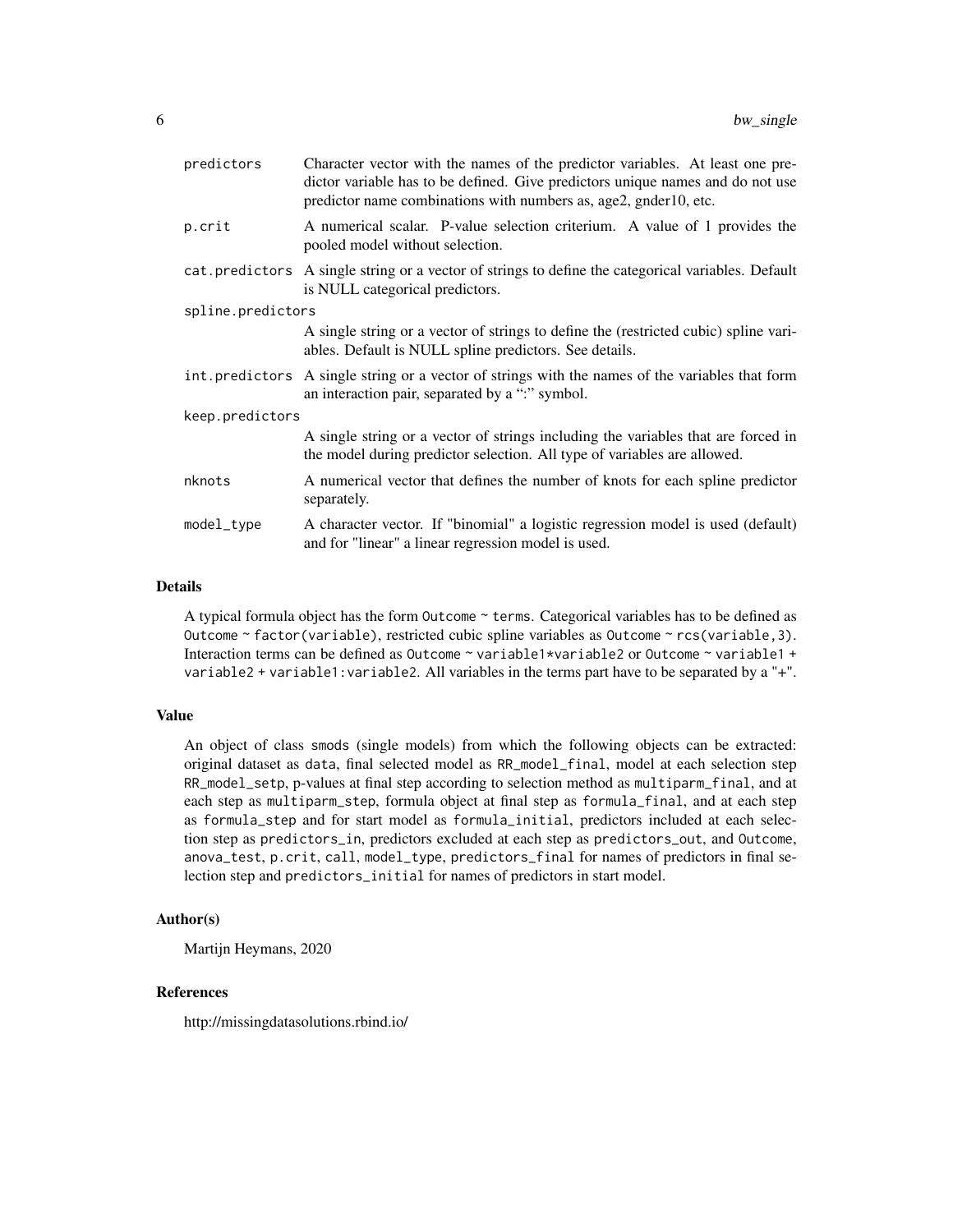<span id="page-6-0"></span>chlrform *Data about concentration of ß2-microglobuline in urine as indicator for possible damage to the kidney*

# Description

Data about concentration of ß2-microglobuline in urine as indicator for possible damage to the kidney

#### Usage

data(chlrform)

# Format

A data frame with 348 observations on the following 5 variables.

pt\_id continuous

sport categorical:  $0 =$  football player,  $1 =$  outdoorswimmer and  $2 =$  indoor swimmer)

gammagt continuous: liver damage

b2 continuous: beta2 microglobuline in mg per mol

age continuous: age in years

#### Examples

```
data(chlrform)
## maybe str(chlrform)
```

| chol_long | Long dataset of persons from the The Amsterdam Growth and Health |
|-----------|------------------------------------------------------------------|
|           | Longitudinal Study (AGHLS)                                       |

# Description

Long dataset of persons from the The Amsterdam Growth and Health Longitudinal Study (AGHLS)

#### Usage

data(chol\_long)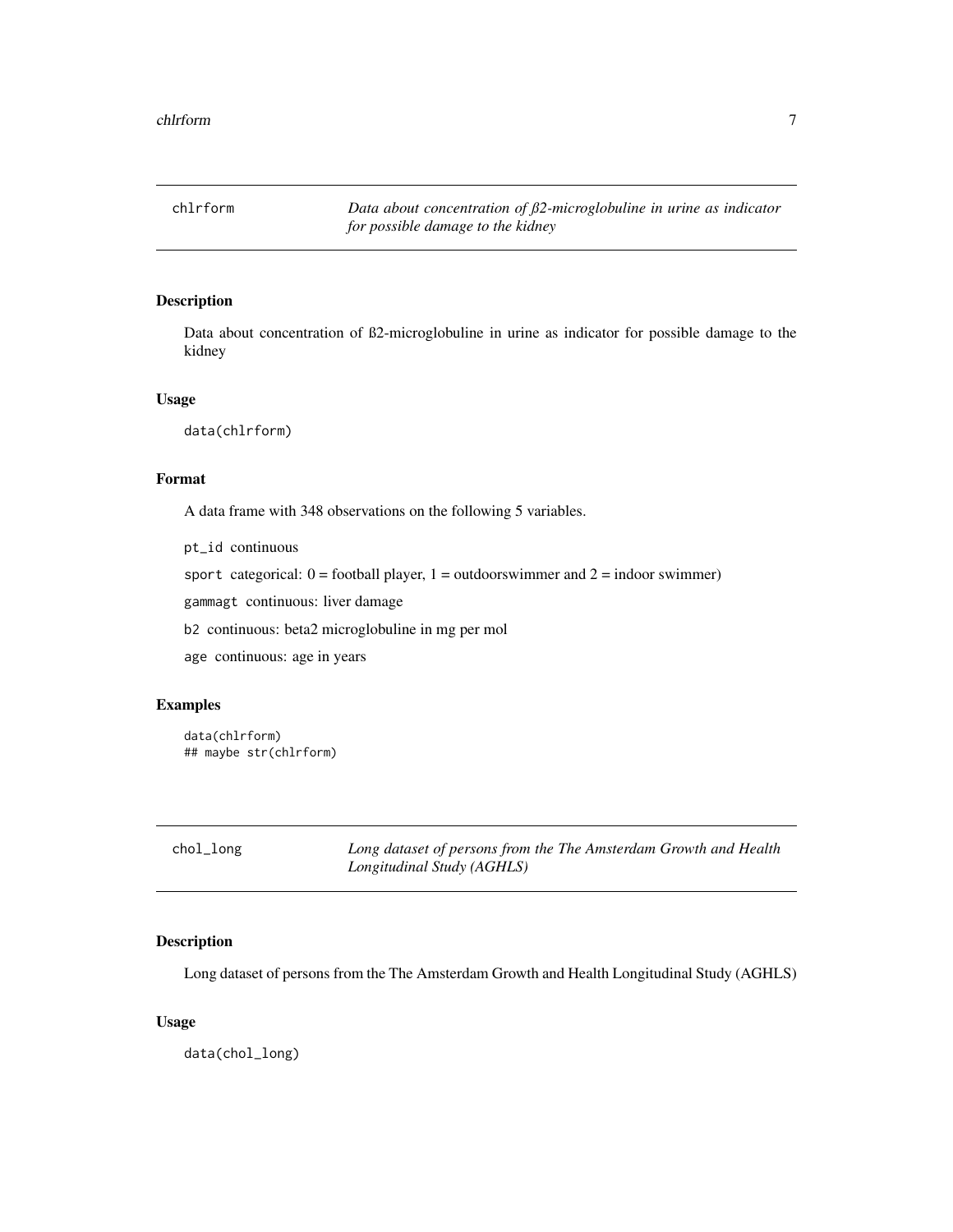# <span id="page-7-0"></span>Format

A data frame with 588 observations on the following 7 variables.

ID continuous fitness continuous Smoking dichotomous, 1=yes, 0=no Sex dichotomous Time categorical Cholesterol continuous SumSkinfolds continuous

#### Examples

data(chol\_long) ## maybe str(chol\_long)

| chol wide | Wide dataset of persons from the The Amsterdam Growth and Health |
|-----------|------------------------------------------------------------------|
|           | Longitudinal Study (AGHLS)                                       |

#### Description

Wide dataset of persons from the The Amsterdam Growth and Health Longitudinal Study (AGHLS)

#### Usage

data(chol\_wide)

#### Format

A data frame with 147 observations on the following 7 variables.

ID continuous

Cholesterol1 continuous

SumSkinfolds1 continuous

Cholesterol2 continuous

SumSkinfolds2 continuous Cholesterol3 continuous

SumSkinfolds3 continuous

Cholesterol4 continuous

SumSkinfolds4 continuous

fitness continuous

Smoking dichotomous

# Sex dichotomous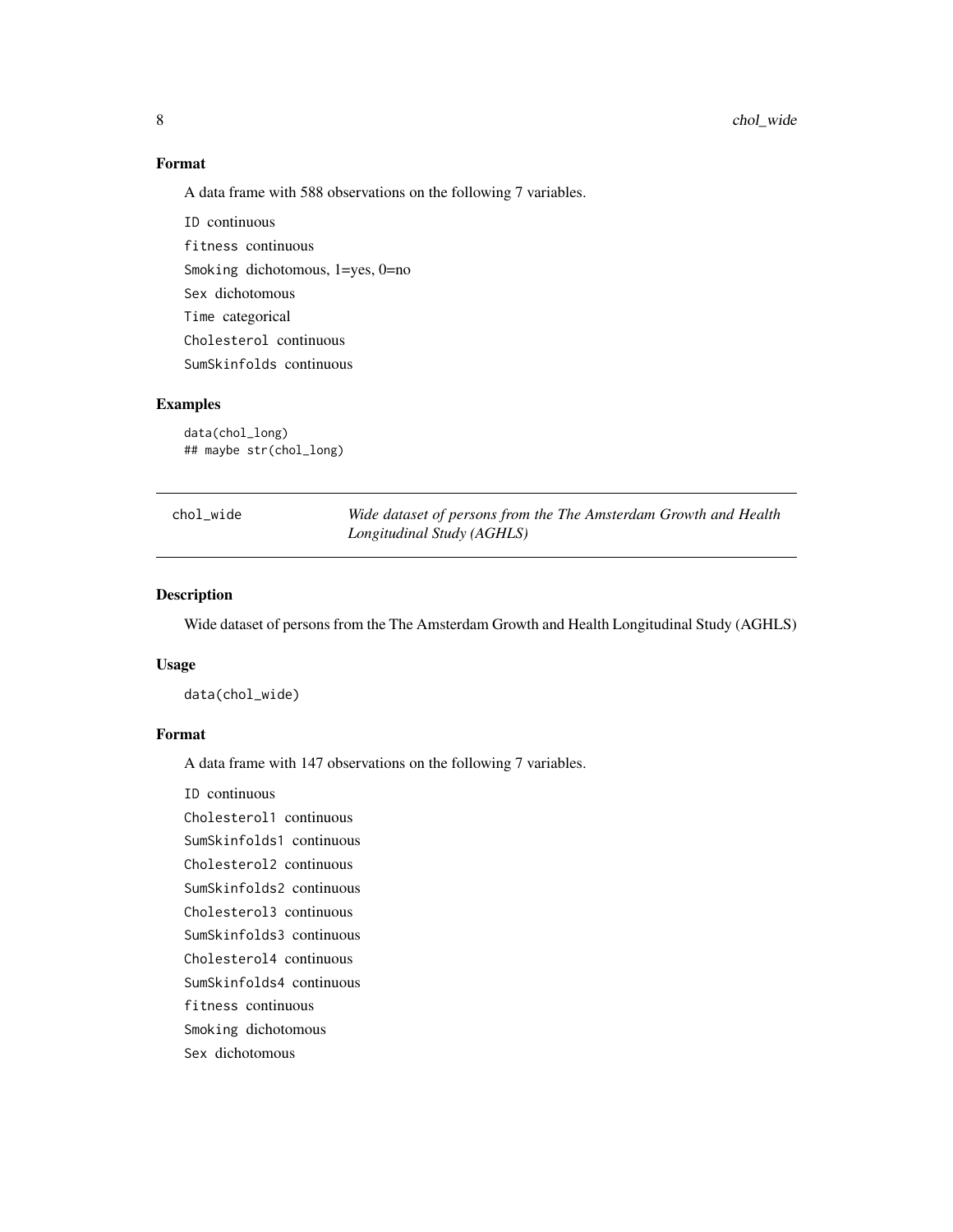# <span id="page-8-0"></span>coxph\_bw 9

# Examples

```
data(chol_wide)
## maybe str(chol_wide)
```

| coxph_bw |  |  |
|----------|--|--|
|----------|--|--|

Predictor selection function for backward selection of Cox regression *models in single dataset.*

# Description

coxph\_bw Backward selection of Cox regression models in single dataset using as selection method the partial likelihood-ratio statistic.

# Usage

```
coxph_bw(
  data,
  formula = NULL,
  status = NULL,
  time = NULL,
  predictors = NULL,
 p.crit = 1,
  cat.predictors = NULL,
  spline.predictors = NULL,
  int.predictors = NULL,
  keep.predictors = NULL,
  nknots = NULL
\mathcal{E}
```
# Arguments

| data       | A data frame.                                                                                                                                                                                                                       |
|------------|-------------------------------------------------------------------------------------------------------------------------------------------------------------------------------------------------------------------------------------|
| formula    | A formula object to specify the model as normally used by coxph. See under<br>"Details" and "Examples" how these can be specified.                                                                                                  |
| status     | The status variable, normally 0=censoring, 1=event.                                                                                                                                                                                 |
| time       | Survival time.                                                                                                                                                                                                                      |
| predictors | Character vector with the names of the predictor variables. At least one pre-<br>dictor variable has to be defined. Give predictors unique names and do not use<br>predictor name combinations with numbers as, age2, gnder10, etc. |
| p.crit     | A numerical scalar. P-value selection criterium. A value of 1 provides the<br>pooled model without selection.                                                                                                                       |
|            | cat. predictors A single string or a vector of strings to define the categorical variables. Default<br>is NULL categorical predictors.                                                                                              |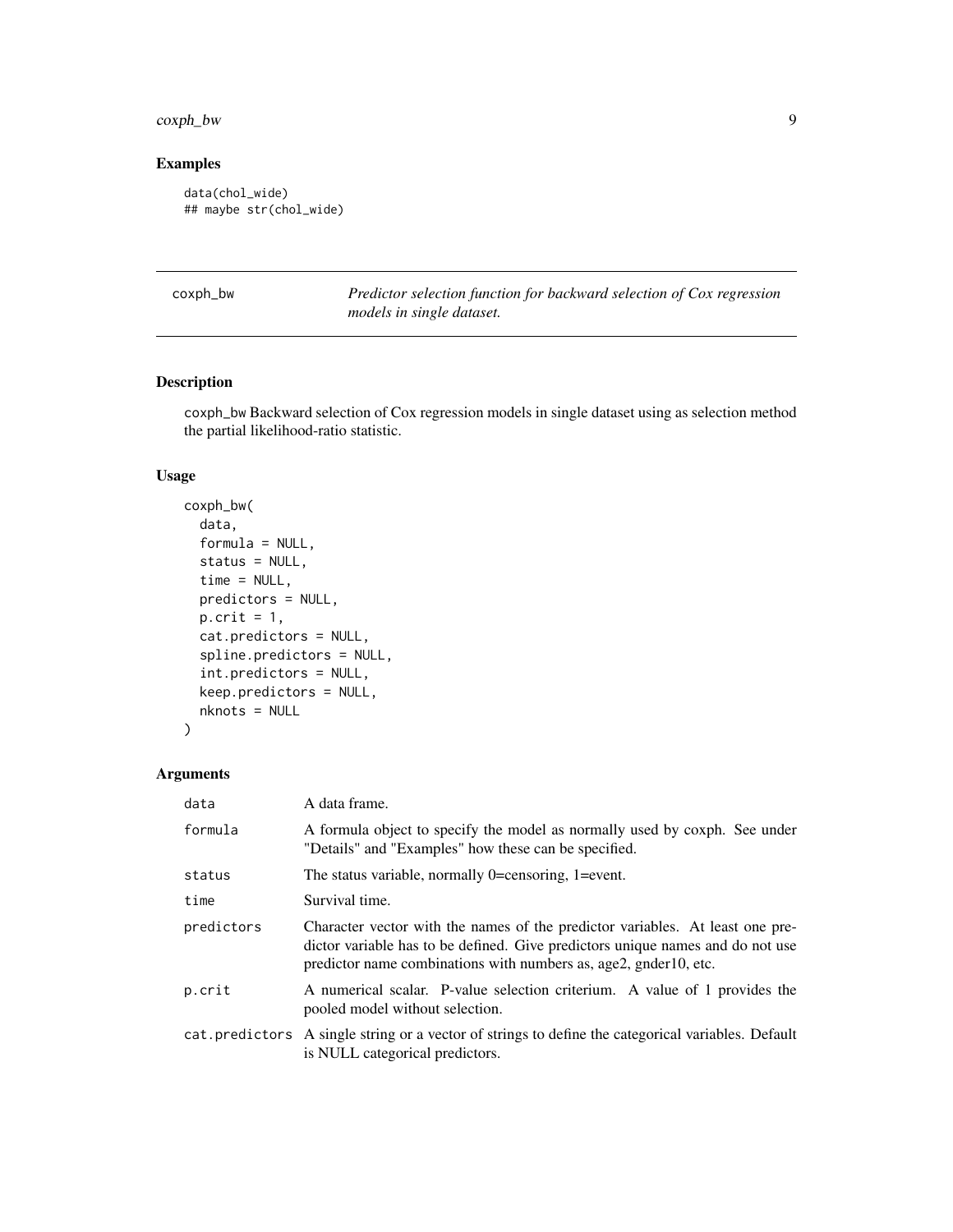| spline.predictors |                                                                                                                                                               |  |
|-------------------|---------------------------------------------------------------------------------------------------------------------------------------------------------------|--|
|                   | A single string or a vector of strings to define the (restricted cubic) spline vari-<br>ables. Default is NULL spline predictors. See details.                |  |
|                   | int. predictors A single string or a vector of strings with the names of the variables that form<br>an interaction pair, separated by a ":" symbol.           |  |
| keep.predictors   |                                                                                                                                                               |  |
|                   | A single string or a vector of strings including the variables that are forced in<br>the model during predictor selection. All type of variables are allowed. |  |
| nknots            | A numerical vector that defines the number of knots for each spline predictor<br>separately.                                                                  |  |

#### Details

A typical formula object has the form  $Surv(time, status)$   $\sim$  terms. Categorical variables has to be defined as Surv(time, status) ~ factor(variable), restricted cubic spline variables as Surv(time, status) ~ rcs(variable, 3). Interaction terms can be defined as Surv(time, status) ~ variable1\*variable2 or Surv(time,status) ~ variable1 + variable2 + variable1:variable2. All variables in the terms part have to be separated by a "+".

# Value

An object of class smods (single models) from which the following objects can be extracted: original dataset as data, final selected model as RR\_model\_final, model at each selection step RR\_model, p-values at final step multiparm\_final, and at each step as multiparm, formula object at final step as formula\_final, and at each step as formula\_step and for start model as formula\_initial, predictors included at each selection step as predictors\_in, predictors excluded at each step as predictors\_out, and time, status, p.crit, call, model\_type, predictors\_final for names of predictors in final selection step and predictors\_initial for names of predictors in start model and keep.predictors for variables that are forced in the model during selection.

#### Author(s)

Martijn Heymans, 2021

#### References

http://missingdatasolutions.rbind.io/

#### Examples

```
lbpmicox1 <- subset(psfmi::lbpmicox, Impnr==1) # extract first imputed dataset
res_single <- coxph_fw(data=lbpmicox1, p.crit = 0.05, formula=Surv(Time, Status) ~
                           Previous + Radiation + Onset + Age + Tampascale +
                           Pain + JobControl + factor(Satisfaction),
                           spline.predictors = "Function",
                           nknots = 3)
```
res\_single\$RR\_model\_final res\_single\$multiparm\_final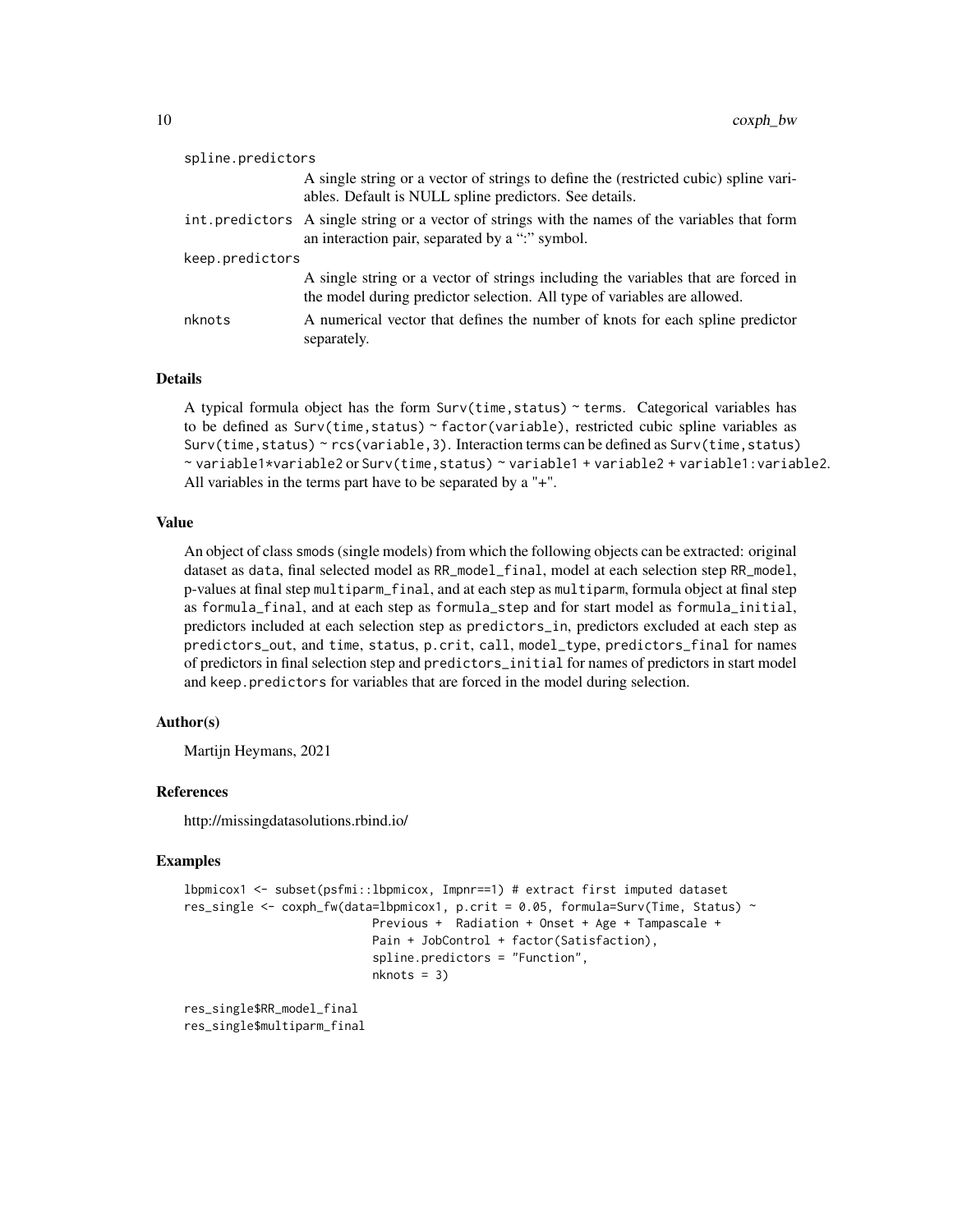<span id="page-10-0"></span>coxph\_fw *Predictor selection function for forward selection of Cox regression models in single dataset.*

# Description

coxph\_bw Forward selection of Cox regression models in single dataset using as selection method the partial likelihood-ratio statistic.

#### Usage

```
coxph_fw(
  data,
  formula = NULL,
  status = NULL,
  time = NULL,
  predictors = NULL,
  p.crit = 1,
  cat.predictors = NULL,
  spline.predictors = NULL,
  int.predictors = NULL,
  keep.predictors = NULL,
  nknots = NULL
\mathcal{E}
```
# Arguments

| data              | A data frame.                                                                                                                                                                                                                       |  |
|-------------------|-------------------------------------------------------------------------------------------------------------------------------------------------------------------------------------------------------------------------------------|--|
| formula           | A formula object to specify the model as normally used by coxph. See under<br>"Details" and "Examples" how these can be specified.                                                                                                  |  |
| status            | The status variable, normally 0=censoring, 1=event.                                                                                                                                                                                 |  |
| time              | Survival time.                                                                                                                                                                                                                      |  |
| predictors        | Character vector with the names of the predictor variables. At least one pre-<br>dictor variable has to be defined. Give predictors unique names and do not use<br>predictor name combinations with numbers as, age2, gnder10, etc. |  |
| p.crit            | A numerical scalar. P-value selection criterium. A value of 1 provides the<br>pooled model without selection.                                                                                                                       |  |
|                   | cat. predictors A single string or a vector of strings to define the categorical variables. Default<br>is NULL categorical predictors.                                                                                              |  |
| spline.predictors |                                                                                                                                                                                                                                     |  |
|                   | A single string or a vector of strings to define the (restricted cubic) spline vari-<br>ables. Default is NULL spline predictors. See details.                                                                                      |  |
|                   | int. predictors A single string or a vector of strings with the names of the variables that form<br>an interaction pair, separated by a ":" symbol.                                                                                 |  |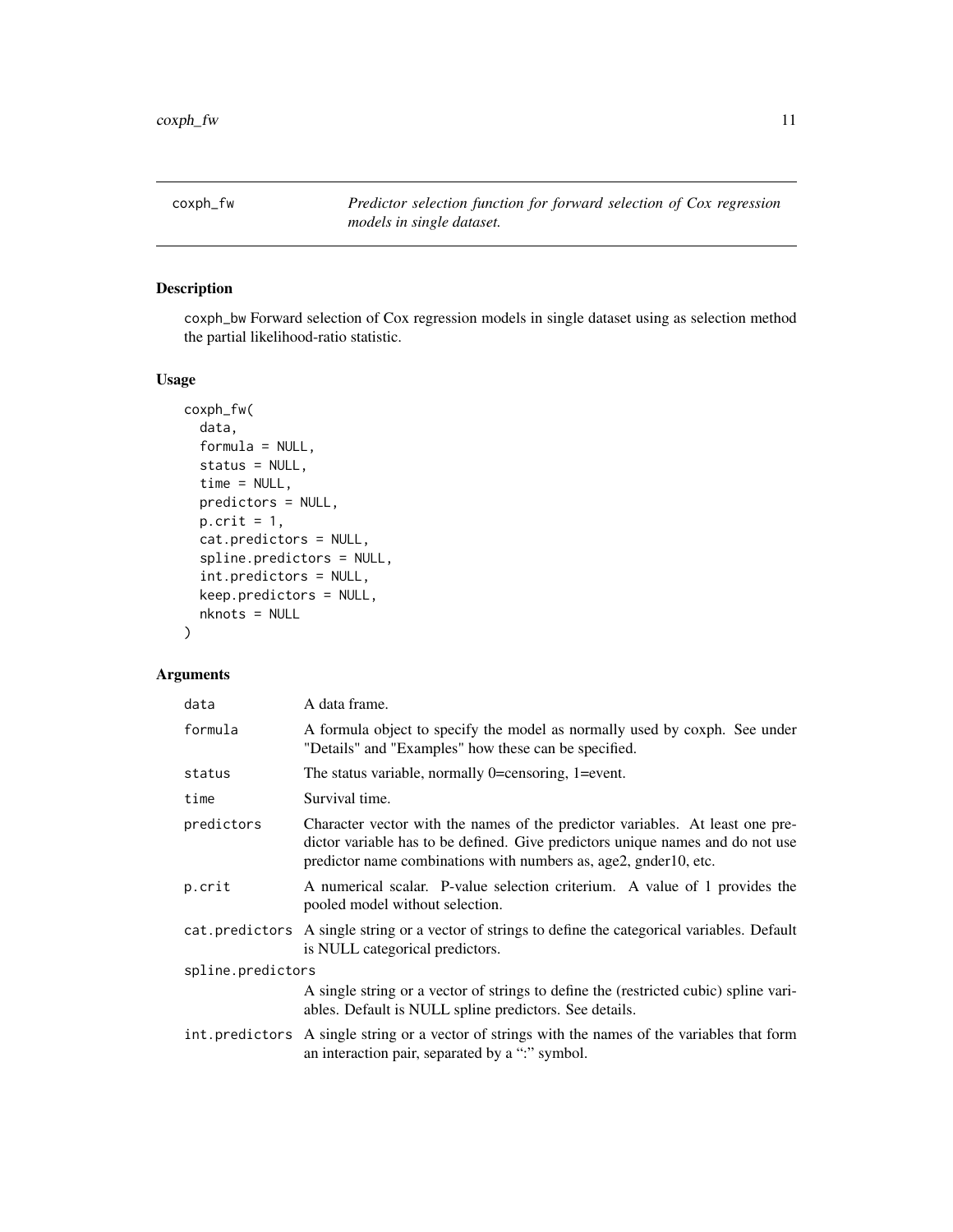| keep.predictors |                                                                                                                                                               |
|-----------------|---------------------------------------------------------------------------------------------------------------------------------------------------------------|
|                 | A single string or a vector of strings including the variables that are forced in<br>the model during predictor selection. All type of variables are allowed. |
| nknots          | A numerical vector that defines the number of knots for each spline predictor<br>separately.                                                                  |

# Details

A typical formula object has the form Surv(time,status) ~ terms. Categorical variables has to be defined as  $Surv(time, status) \sim factor(variable)$ , restricted cubic spline variables as Surv(time, status) ~ rcs(variable, 3). Interaction terms can be defined as Surv(time, status) ~ variable1\*variable2 or Surv(time,status) ~ variable1 + variable2 + variable1:variable2. All variables in the terms part have to be separated by a "+".

#### Value

An object of class smods (single models) from which the following objects can be extracted: original dataset as data, final selected model as RR\_model\_final, model at each selection step RR\_model, p-values at final step multiparm\_final, and at each step as multiparm, formula object at final step as formula\_final, and at each step as formula\_step and for start model as formula\_initial, predictors included at each selection step as predictors\_in, predictors excluded at each step as predictors\_out, and time, status, p.crit, call, model\_type, predictors\_final for names of predictors in final selection step and predictors\_initial for names of predictors in start model and keep.predictors for variables that are forced in the model during selection.

#### Author(s)

Martijn Heymans, 2021

# References

http://missingdatasolutions.rbind.io/

#### Examples

```
lbpmicox1 <- subset(psfmi::lbpmicox, Impnr==1) # extract first imputed dataset
res_single <- coxph_bw(data=lbpmicox1, p.crit = 0.05, formula=Surv(Time, Status) ~
                           Previous + Radiation + Onset + Age + Tampascale +
                           Pain + JobControl + factor(Satisfaction),
                           spline.predictors = "Function",
                          nknots = 3)
```
res\_single\$RR\_model\_final res\_single\$multiparm\_final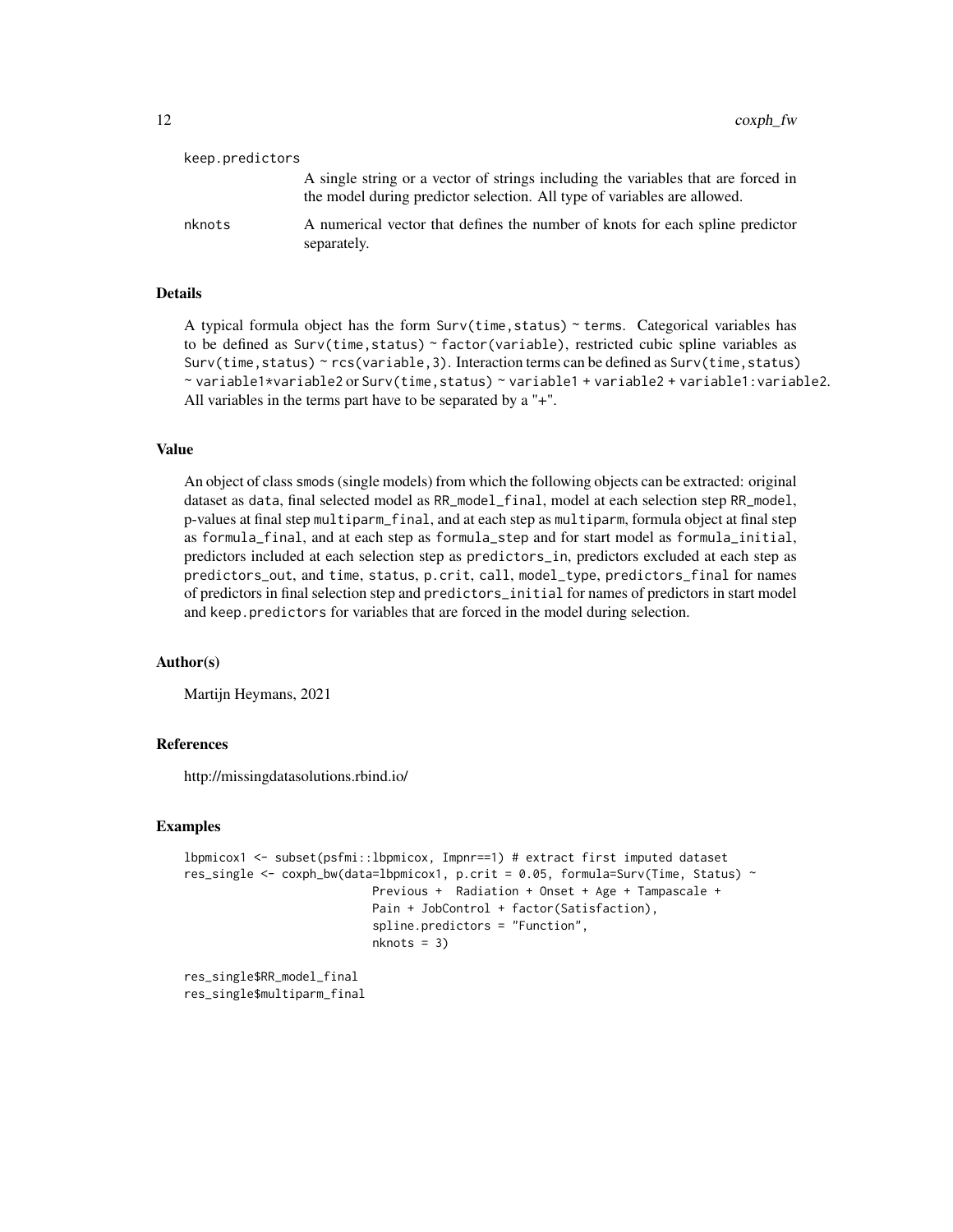<span id="page-12-0"></span>day2\_dataset4\_mi *Dataset of low back pain patients with missing values*

# Description

Dataset of low back pain patients with missing values in 2 variables

# Usage

```
data(day2_dataset4_mi)
```
# Format

A data frame with 100 observations on the following 8 variables.

ID continuous: unique patient numbers Pain continuous: Pain intensity Tampa continuous: Fear of Movement scale Function continuous: Functional Status JobSocial continuous FAB continuous: Fear Avoidance Beliefs Gender dichotomous:  $1 =$  male,  $0 =$  female Radiation dichotomous:  $1 = yes$ ,  $0 = no$ 

# Examples

```
data(day2_dataset4_mi)
## maybe str(day2_dataset4_mi)
```
glm\_bw *Function for backward selection of Linear and Logistic regression models.*

# Description

glm\_bw Backward selection of Linear and Logistic regression models in single dataset using as selection method the likelihood-ratio test.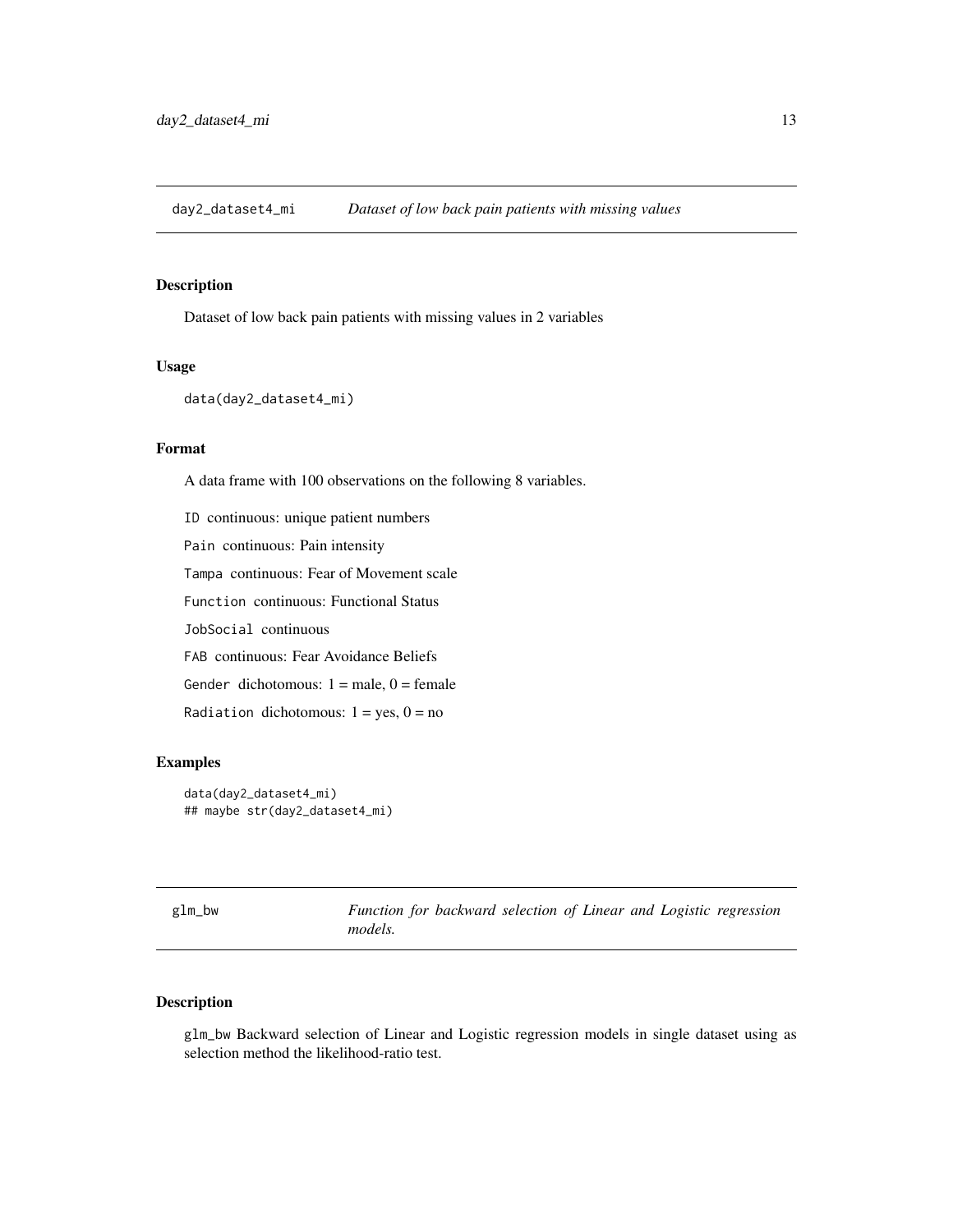# Usage

```
glm_bw(
 data,
  formula = NULL,
 Outcome = NULL,
 predictors = NULL,
 p.crit = 1,
  cat.predictors = NULL,
  spline.predictors = NULL,
  int.predictors = NULL,
  keep.predictors = NULL,
  nknots = NULL,
  model_type = "binomial"
\mathcal{L}
```
# Arguments

| data              | A data frame.                                                                                                                                                                                                                       |  |  |  |  |
|-------------------|-------------------------------------------------------------------------------------------------------------------------------------------------------------------------------------------------------------------------------------|--|--|--|--|
| formula           | A formula object to specify the model as normally used by glm. See under<br>"Details" and "Examples" how these can be specified.                                                                                                    |  |  |  |  |
| Outcome           | Character vector containing the name of the outcome variable.                                                                                                                                                                       |  |  |  |  |
| predictors        | Character vector with the names of the predictor variables. At least one pre-<br>dictor variable has to be defined. Give predictors unique names and do not use<br>predictor name combinations with numbers as, age2, gnder10, etc. |  |  |  |  |
| p.crit            | A numerical scalar. P-value selection criterium. A value of 1 provides the<br>pooled model without selection.                                                                                                                       |  |  |  |  |
|                   | cat. predictors A single string or a vector of strings to define the categorical variables. Default<br>is NULL categorical predictors.                                                                                              |  |  |  |  |
| spline.predictors |                                                                                                                                                                                                                                     |  |  |  |  |
|                   | A single string or a vector of strings to define the (restricted cubic) spline vari-<br>ables. Default is NULL spline predictors. See details.                                                                                      |  |  |  |  |
|                   | int. predictors A single string or a vector of strings with the names of the variables that form<br>an interaction pair, separated by a ":" symbol.                                                                                 |  |  |  |  |
| keep.predictors   |                                                                                                                                                                                                                                     |  |  |  |  |
|                   | A single string or a vector of strings including the variables that are forced in<br>the model during predictor selection. All type of variables are allowed.                                                                       |  |  |  |  |
| nknots            | A numerical vector that defines the number of knots for each spline predictor<br>separately.                                                                                                                                        |  |  |  |  |
| model_type        | A character vector. If "binomial" a logistic regression model is used (default)<br>and for "linear" a linear regression model is used.                                                                                              |  |  |  |  |

# Details

A typical formula object has the form Outcome ~ terms. Categorical variables has to be defined as Outcome ~ factor(variable), restricted cubic spline variables as Outcome ~ rcs(variable, 3). Interaction terms can be defined as Outcome ~ variable1\*variable2 or Outcome ~ variable1 + variable2 + variable1:variable2. All variables in the terms part have to be separated by a "+".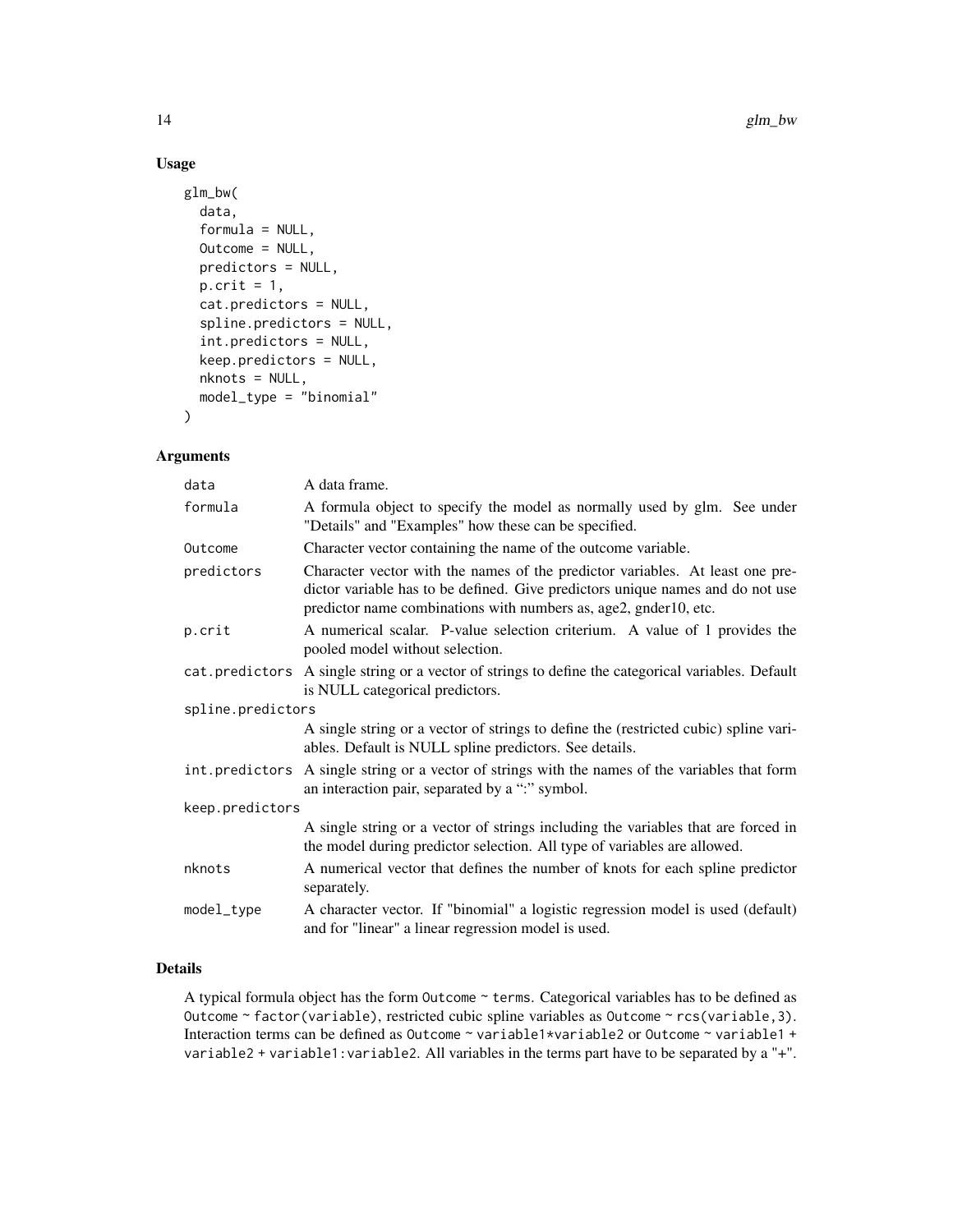#### <span id="page-14-0"></span>glm\_fw  $15$

#### Value

An object of class smods (single models) from which the following objects can be extracted: original dataset as data, model at each selection step RR\_model, final selected model as RR\_model\_final, p-values at final step multiparm\_final, and at each step as multiparm, formula object at final step as formula\_final, and at each step as formula\_step and for start model as formula\_initial, predictors included at each selection step as predictors\_in, predictors excluded at each step as predictors\_out, and Outcome, p.crit, call, model\_type, predictors\_final for names of predictors in final selection step and predictors\_initial for names of predictors in start model and keep.predictors for variables that are forced in the model during selection.

#### Author(s)

Martijn Heymans, 2021

# References

http://missingdatasolutions.rbind.io/

#### See Also

[psfmi\\_perform](#page-52-1)

#### Examples

```
data1 <- subset(psfmi::lbpmilr, Impnr==1) # extract first imputed dataset
res_single <- glm_bw(data=data1, p.crit = 0.05, formula=Chronic ~Tampascale + Smoking + factor(Satisfaction), model_type="binomial")
res_single$RR_model_final
res_single \leq glm_bw(data=data1, p.crit = 0.05, formula=Pain \simTampascale + Smoking + factor(Satisfaction), model_type="linear")
res_single$RR_model_final
```
glm\_fw *Function for forward selection of Linear and Logistic regression models.*

#### Description

glm\_fw Forward selection of Linear and Logistic regression models in single dataset using as selection method the likelihood-ratio test statistic.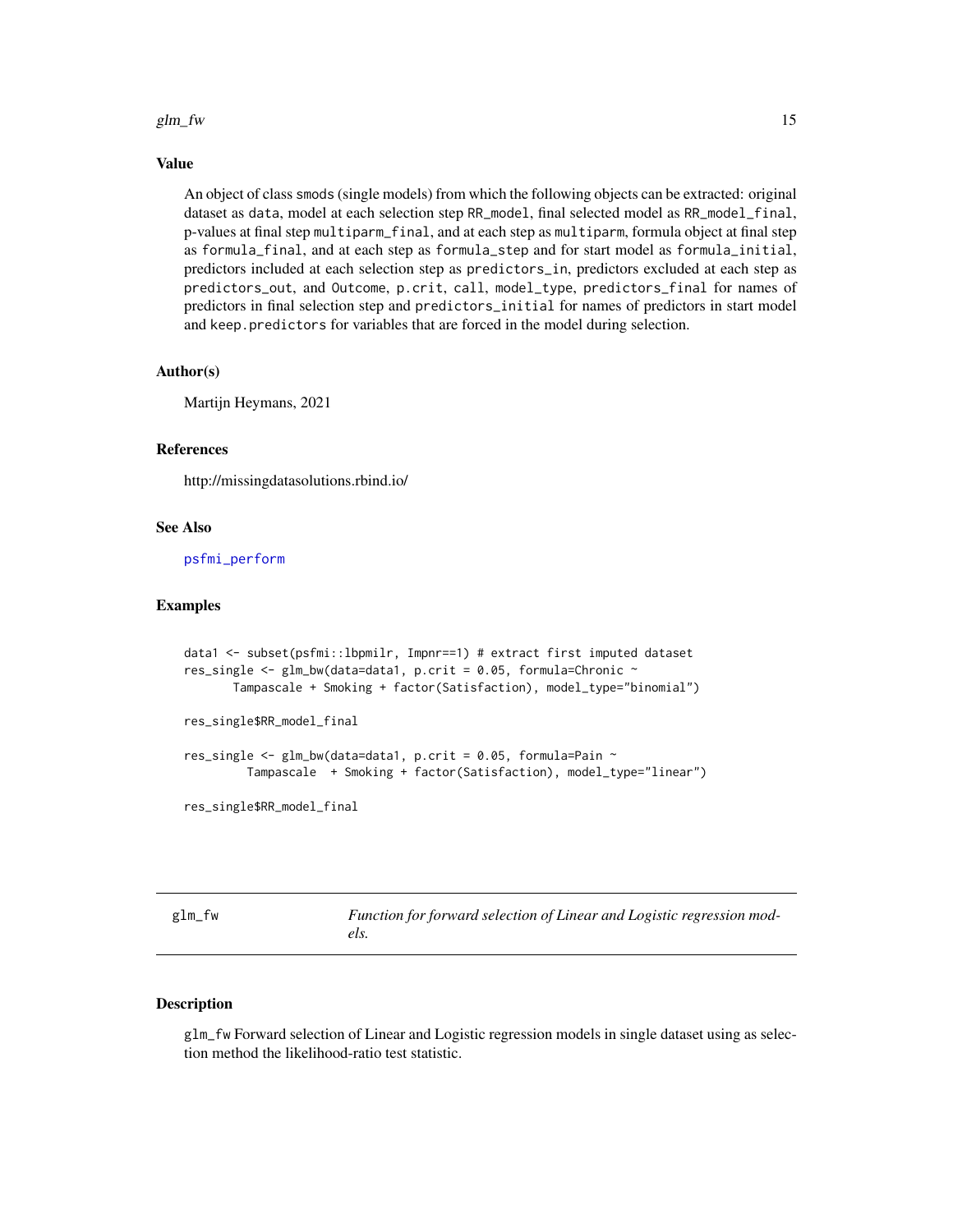# Usage

```
glm_fw(
 data,
  formula = NULL,
 Outcome = NULL,
 predictors = NULL,
 p.crit = 1,
  cat.predictors = NULL,
  spline.predictors = NULL,
  int.predictors = NULL,
  keep.predictors = NULL,
  nknots = NULL,
  model_type = "binomial"
\mathcal{L}
```
# Arguments

| data              | A data frame.                                                                                                                                                                                                                       |  |  |  |  |
|-------------------|-------------------------------------------------------------------------------------------------------------------------------------------------------------------------------------------------------------------------------------|--|--|--|--|
| formula           | A formula object to specify the model as normally used by glm. See under<br>"Details" and "Examples" how these can be specified.                                                                                                    |  |  |  |  |
| Outcome           | Character vector containing the name of the outcome variable.                                                                                                                                                                       |  |  |  |  |
| predictors        | Character vector with the names of the predictor variables. At least one pre-<br>dictor variable has to be defined. Give predictors unique names and do not use<br>predictor name combinations with numbers as, age2, gnder10, etc. |  |  |  |  |
| p.crit            | A numerical scalar. P-value selection criterium. A value of 1 provides the full<br>model without selection.                                                                                                                         |  |  |  |  |
|                   | cat. predictors A single string or a vector of strings to define the categorical variables. Default<br>is NULL categorical predictors.                                                                                              |  |  |  |  |
| spline.predictors |                                                                                                                                                                                                                                     |  |  |  |  |
|                   | A single string or a vector of strings to define the (restricted cubic) spline vari-<br>ables. Default is NULL spline predictors. See details.                                                                                      |  |  |  |  |
| int.predictors    | A single string or a vector of strings with the names of the variables that form<br>an interaction pair, separated by a ":" symbol.                                                                                                 |  |  |  |  |
| keep.predictors   |                                                                                                                                                                                                                                     |  |  |  |  |
|                   | A single string or a vector of strings including the variables that are forced in<br>the model during predictor selection. All type of variables are allowed.                                                                       |  |  |  |  |
| nknots            | A numerical vector that defines the number of knots for each spline predictor<br>separately.                                                                                                                                        |  |  |  |  |
| model_type        | A character vector. If "binomial" a logistic regression model is used (default)<br>and for "linear" a linear regression model is used.                                                                                              |  |  |  |  |

# Details

A typical formula object has the form Outcome ~ terms. Categorical variables has to be defined as Outcome ~ factor(variable), restricted cubic spline variables as Outcome ~ rcs(variable, 3). Interaction terms can be defined as Outcome ~ variable1\*variable2 or Outcome ~ variable1 + variable2 + variable1:variable2. All variables in the terms part have to be separated by a "+".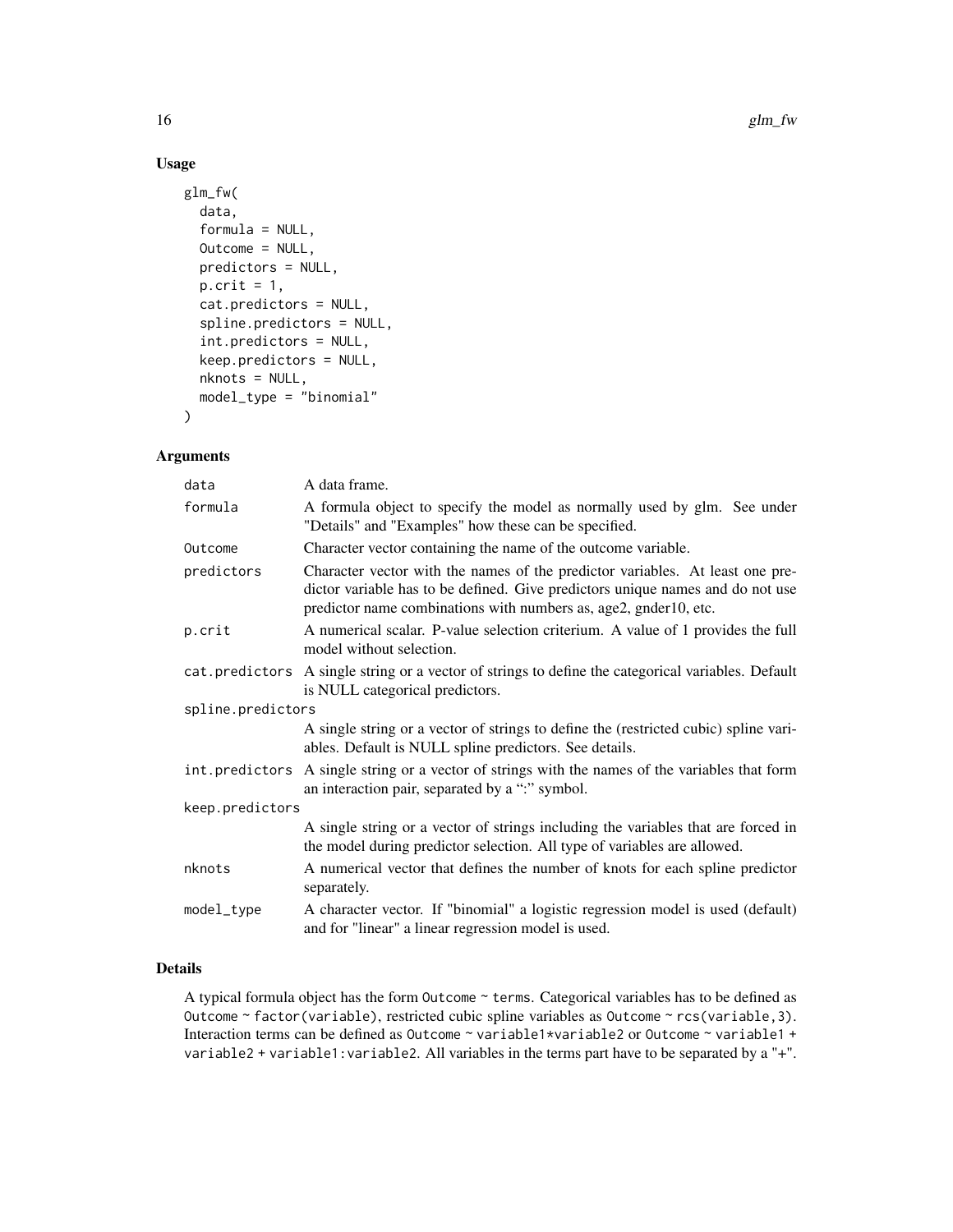#### <span id="page-16-0"></span>hipstudy and the contract of the contract of the contract of the contract of the contract of the contract of the contract of the contract of the contract of the contract of the contract of the contract of the contract of t

#### Value

An object of class smods (single models) from which the following objects can be extracted: original dataset as data, model at each selection step RR\_model, final selected model as RR\_model\_final, p-values at final step multiparm\_final, and at each step as multiparm, formula object at final step as formula\_final, and at each step as formula\_step and for start model as formula\_initial, predictors included at each selection step as predictors\_in, predictors excluded at each step as predictors\_out, and Outcome, p.crit, call, model\_type, predictors\_final for names of predictors in final selection step and predictors\_initial for names of predictors in start model and keep.predictors for variables that are forced in the model during selection.

#### Author(s)

Martijn Heymans, 2021

# References

http://missingdatasolutions.rbind.io/

#### See Also

[psfmi\\_perform](#page-52-1)

#### Examples

```
data1 <- subset(psfmi::lbpmilr, Impnr==1) # extract first imputed dataset
res_single <- glm_fw(data=data1, p.crit = 0.05, formula=Chronic ~Tampascale + Smoking + factor(Satisfaction), model_type="binomial")
res_single$RR_model_final
res_single <- glm_fw(data=data1, p.crit = 0.05, formula=Pair ~Tampascale + Smoking + factor(Satisfaction), model_type="linear")
res_single$RR_model_final
```
hipstudy *Dataset of elderly patients with a hip fracture*

#### Description

Original dataset of elderly patients with a hip fracture

#### Usage

data(hipstudy)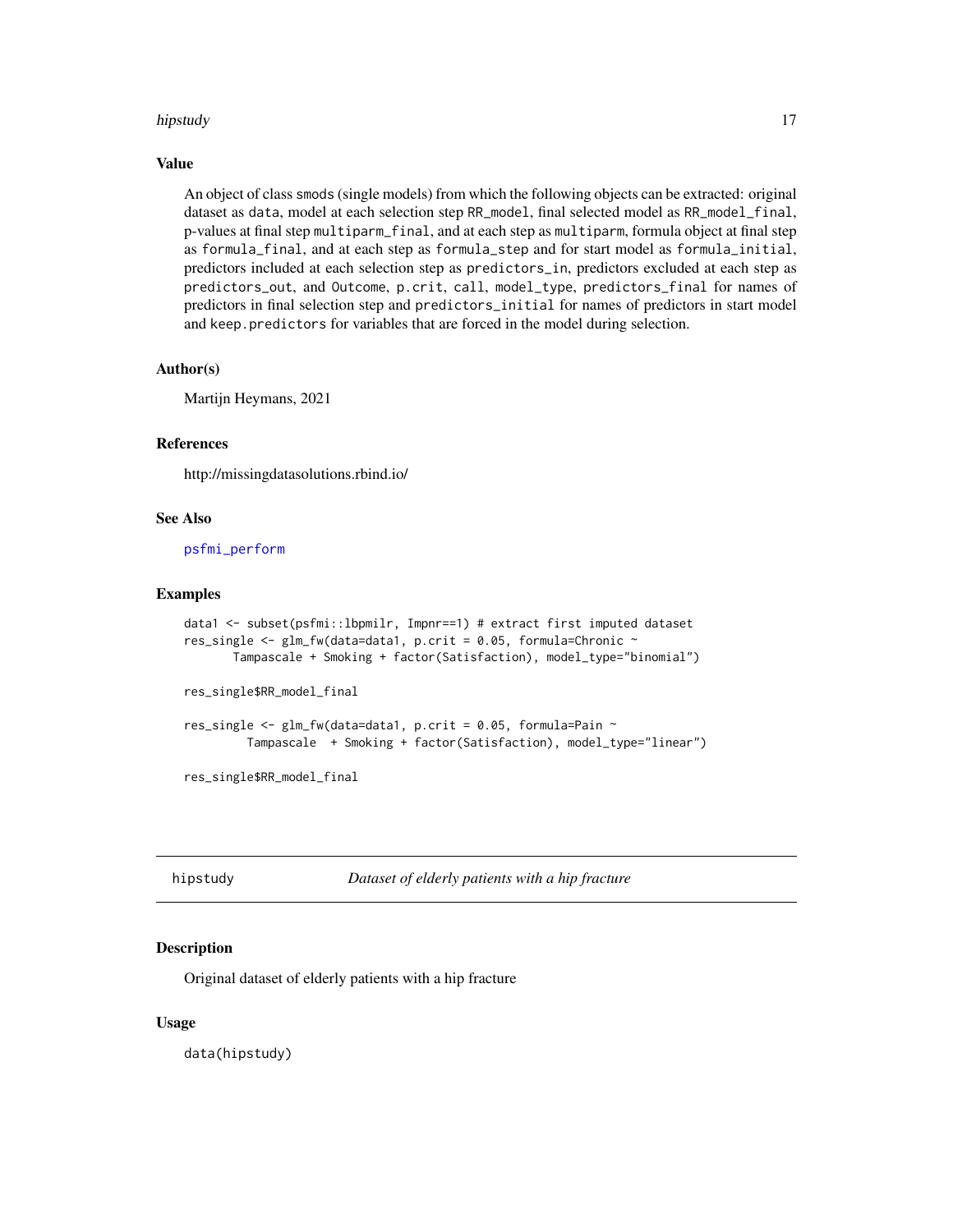<span id="page-17-0"></span>A data frame with 426 observations on the following 18 variables.

pat\_id continuous: unique patient numbers

Gender dichotomous:  $1 = male$ ,  $0 = female$ 

Age continuous: Years

Mobility categorical:  $1 = No$  tools,  $2 = Stick / walker$ ,  $3 = Wheeler / bed$ 

Dementia dichotomous: 2=yes, 1=no

Home categorical:  $1 =$ Independent,  $2 =$ Elderly house,  $3 =$ Nursering

Comorbidity continuous: Number of Co\_morbidities (0-4)

ASA continuous: ASA score (1-4)

Hemoglobine continuous: Hemoglobine pre-operative

Leucocytes continuous: Leucocytes preoperative

Thrombocytes continuous: Thrombocytes preoperative

CRP continuous: C-reactive protein (CRP) preoperative

Creatinine continuous: Creatinine preoperative

Urea continuous: Urea preoperative

Albumine continuous: Albumin preoperative

Fracture dichotomous:  $1 = per$  or subtrochanter fracture,  $0 =$  collum fracture

Delay continuous: time till operation in days

Mortality dichotomous:  $1 = yes$ ,  $0 = no$ 

#### Examples

data(hipstudy) ## maybe str(hipstudy)

hipstudy\_external *External Dataset of elderly patients with a hip fracture*

#### Description

External dataset of elderly patients with a hip fracture

#### Usage

data(hipstudy\_external)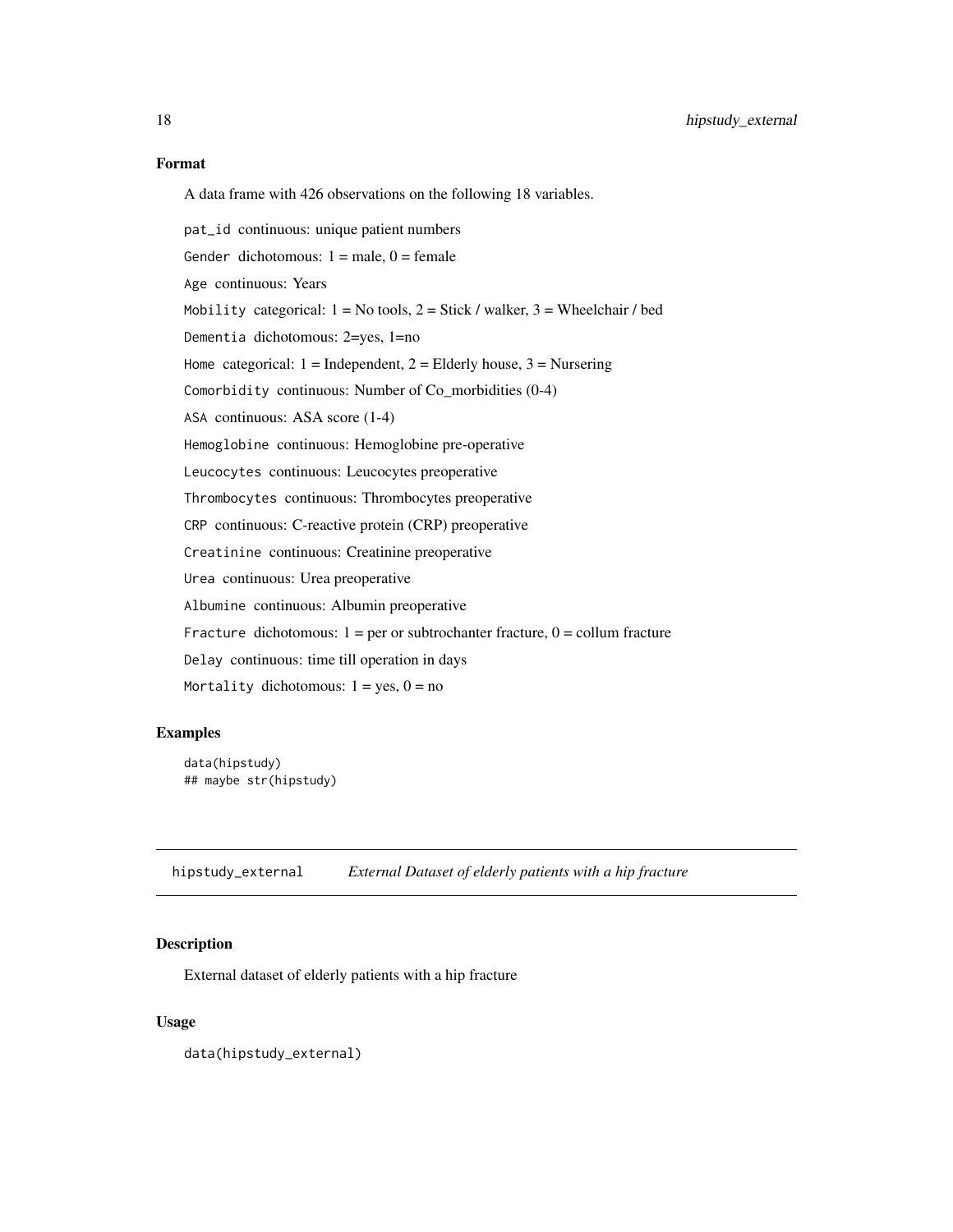# <span id="page-18-0"></span>hoorn\_basic 19

# Format

A data frame with 381 observations on the following 17 variables.

Gender dichotomous:  $1 = male$ ,  $0 = female$ 

Age continuous: Years

Mobility categorical:  $1 = No$  tools,  $2 = Stick / walker$ ,  $3 = Wheeler / bed$ 

Dementia dichotomous: 2=yes, 1=no

Home categorical:  $1 =$  Independent,  $2 =$  Elderly house,  $3 =$  Nursering

Comorbidity continuous: Number of Co-morbidities

ASA continuous: ASA score

Hemoglobine continuous: Hemoglobine preoperative

Leucocytes continuous: Leucocytes preoperative

Thrombocytes continuous: Thrombocytes preoperative

CRP continuous: Creactive protein (CRP) preoperative

Creatinine continuous: Creatinine preoperative

Urea continuous: Urea preoperative

Albumine continuous: Albumin preoperative

Fracture dichotomous:  $1 = per$  or subtrochanter fracture,  $0 =$  collum fracture

Delay continuous: time till operation in days

Mortality dichotomous:  $1 = yes$ ,  $0 = no$ 

# Examples

```
data(hipstudy_external)
## maybe str(hipstudy_external)
```
hoorn\_basic *Dataset of the Hoorn Study*

# Description

Dataset of the Hoorn Study

#### Usage

data(hoorn\_basic)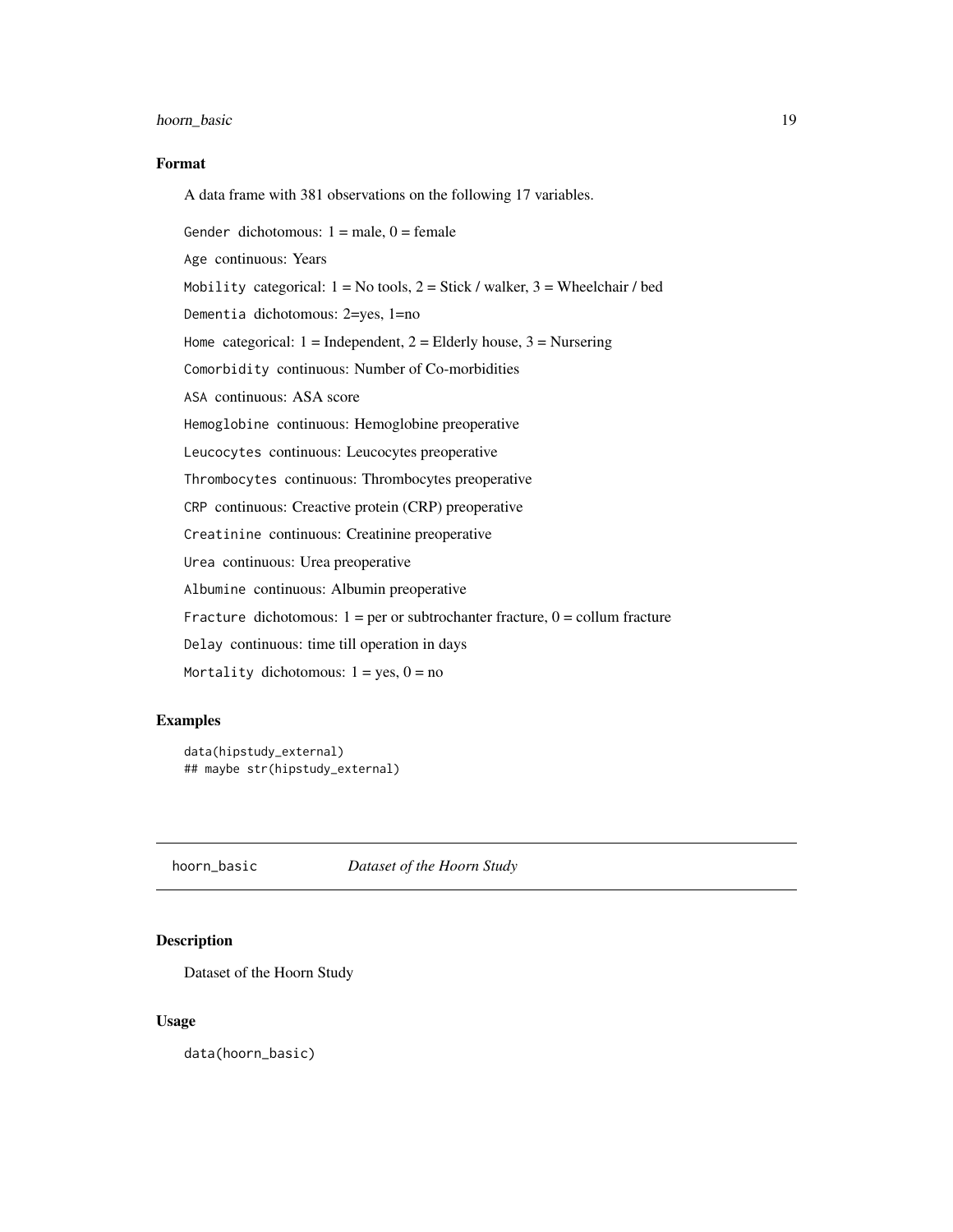# <span id="page-19-0"></span>Format

A data frame with 250 observations on the following 12 variables.

patnr continuous

sbldsys1 continuous: Systolic Blood Pressure 1

sbldsys2 continuous: Systolic Blood Pressure 2

sbldds1 continuous: Diastolic Blood Pressure 1

sbldds2 continuous: Diastolic Blood Pressure 2

sex dichotomous: 1=male, 2=female

sfructo continuous: fructosamine level in the blood

sglucn continuous

dmknown dichotomous: 0=no, 1=yes

dmdiet dichotomous: 0=no, 1=yes

infarct dichotomous: 0=no, 1=yes

hypten dichotomous: 0=no, 1=yes

#### Examples

data(hoorn\_basic) ## maybe str(hoorn\_basic)

hoslem\_test *Calculates the Hosmer and Lemeshow goodness of fit test.*

#### Description

hoslem\_test the Hosmer and Lemeshow goodness of fit test.

#### Usage

hoslem\_test(y, yhat,  $g = 10$ )

# Arguments

|      | a vector of observations $(0/1)$ .                        |
|------|-----------------------------------------------------------|
| vhat | a vector of predicted probabilities.                      |
| g    | Number of groups tested. Default is 10. Can not be $<$ 3. |

#### Value

The Chi-squared test statistic, the p-value, the observed and expected frequencies.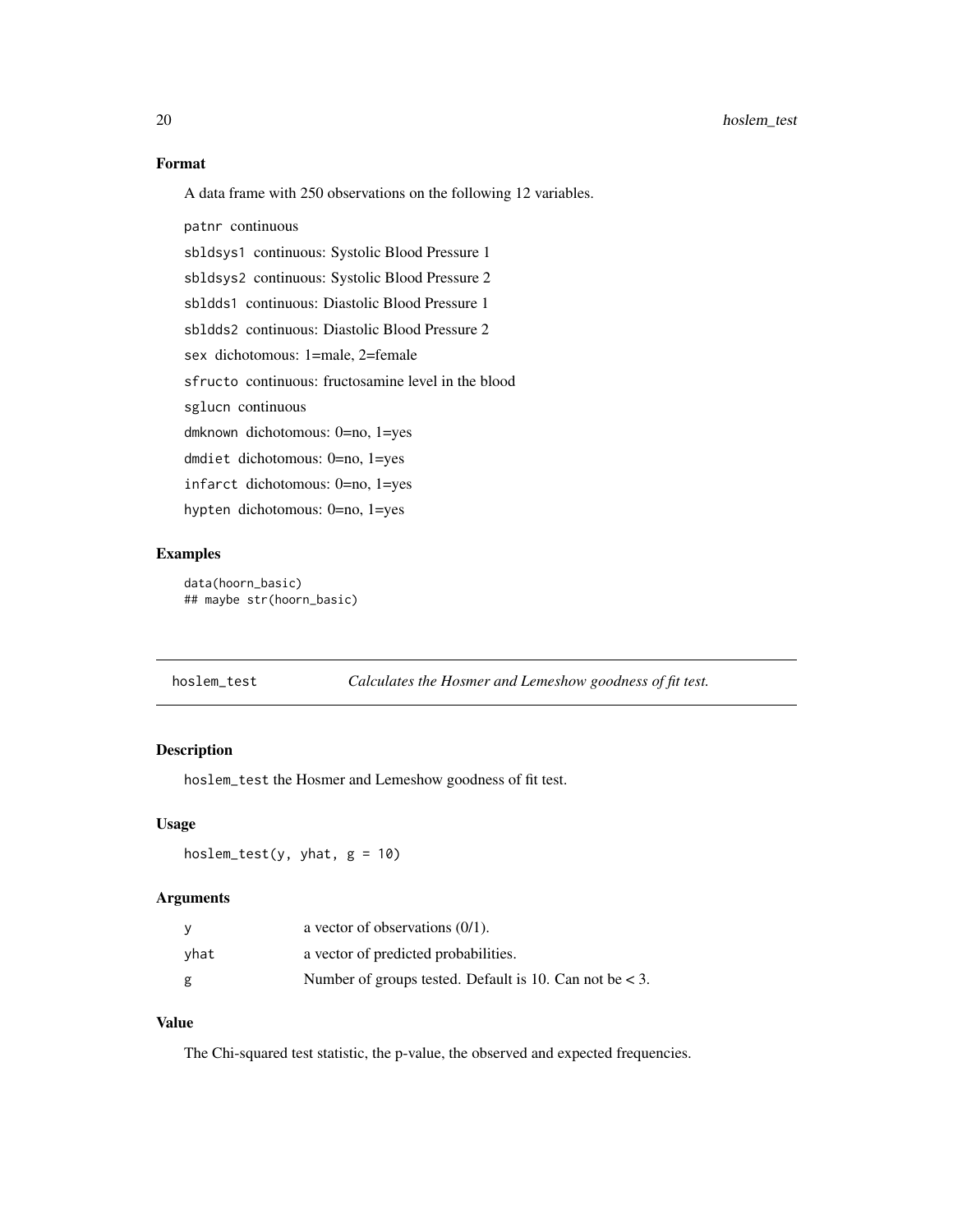#### <span id="page-20-0"></span>infarct 21

#### Author(s)

Martijn Heymans, 2021

#### References

Kleinman K and Horton NJ. (2014). SAS and R: Data Management, Statistical Analysis, and Graphics. 2nd Edition. Chapman & Hall/CRC.

#### See Also

[pool\\_performance](#page-36-1)

## Examples

```
fit <- glm(Mortality ~ Dementia + factor(Mobility) + ASA +
 Gender + Age, data=hipstudy, family=binomial)
 pred <- predict(fit, type = "response")
```

```
hoslem_test(fit$y, pred)
```

| infarct | Data of a patient-control study regarding the relationship between MI |
|---------|-----------------------------------------------------------------------|
|         | and smoking                                                           |

#### Description

Data of a patient-control study regarding the relationship between MI and smoking

#### Usage

data(infarct)

# Format

A data frame with 420 observations on the following 10 variables.

ppnr continuous

infarct dichotomous: 1=yes, 0=no

smoking dichotomous: 1=yes, 0=no

alcohol categorical

active dichotomous: 1=active, 0=inactive

sex dichotomous: 1=male, 0=female

profession categorical: 1=epidemiologist, 2=statistician, 3=other

bmi continuous: body mass index

sys continuous: systolic blood pressure

dias continuous: diastolic blood pressure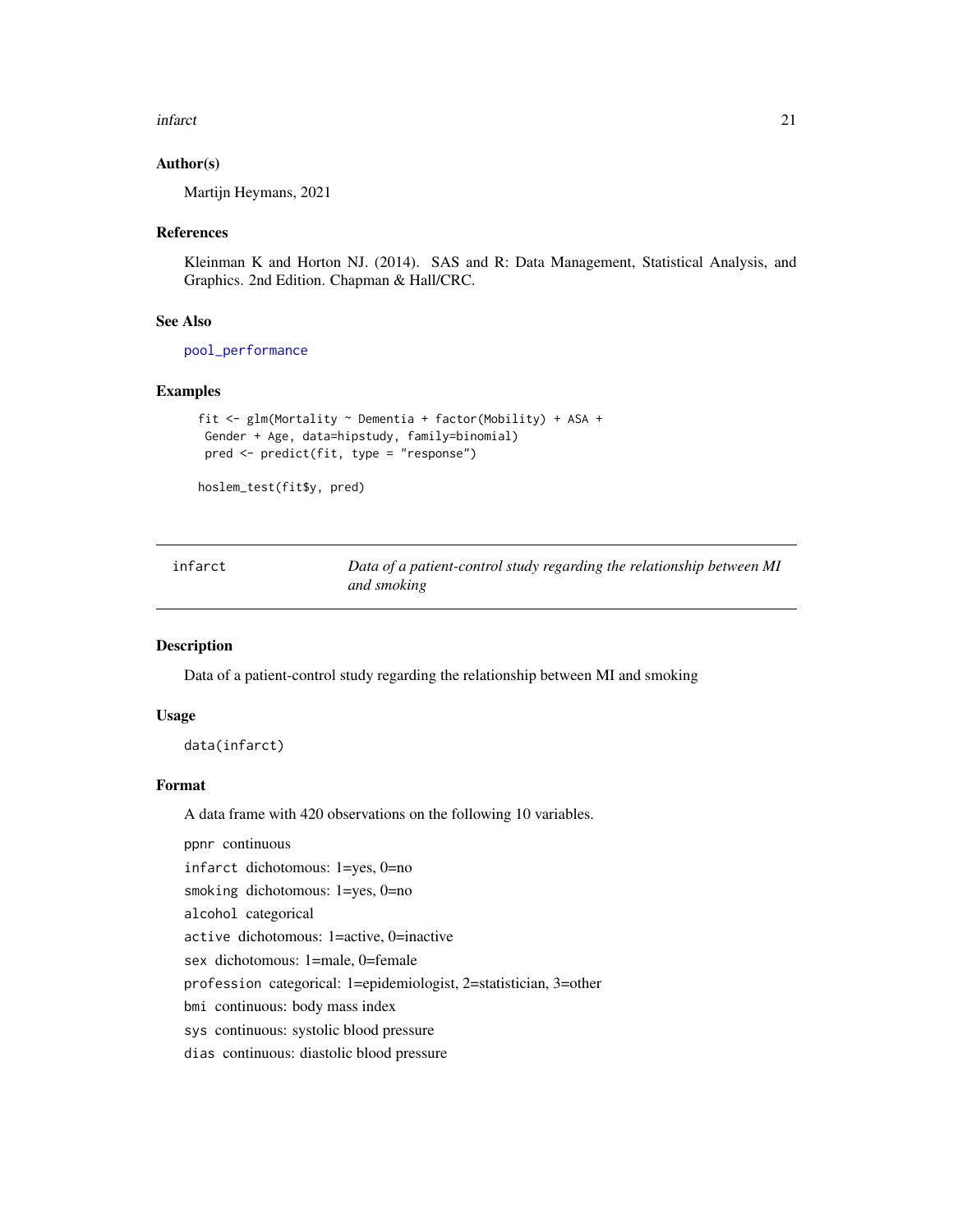# Examples

```
data(infarct)
## maybe str(infarct)
```
ipdna\_md *Example dataset for the psfmi\_mm function*

# Description

5 imputed datasets of the first 10 centres of the IPDNa dataset in the micemd package.

#### Usage

data(ipdna\_md)

#### Format

A data frame with 13390 observations on the following 13 variables.

.imp a numeric vector

.id a numeric vector

centre cluster variable

gender dichotomous

bmi continuous

age continuous

sbp continuous

dbp continuous

hr continuous

lvef dichotomous

bnp categorical

afib continuous

bmi\_cat categorical

```
data(ipdna_md)
## maybe str(ipdna_md)
#summary per study
by(ipdna_md, ipdna_md$centre, summary)
```
<span id="page-21-0"></span>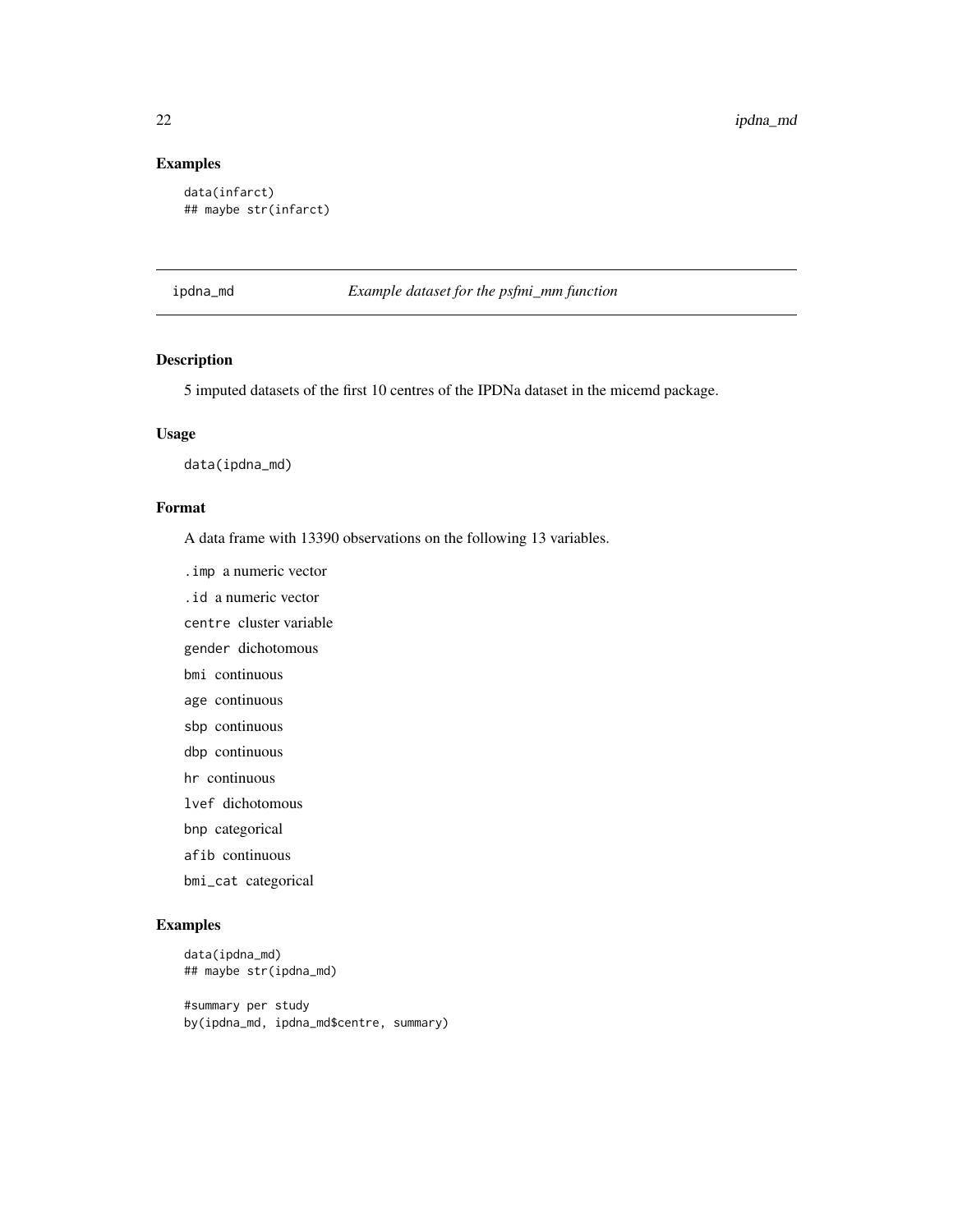<span id="page-22-0"></span>

10 imputed datasets

# Usage

data(lbpmicox)

# Format

A data frame with 2650 observations on the following 18 variables.

Impnr a numeric vector patnr a numeric vector Status dichotomous event Time continuous follow up time variable Duration continuous Previous dichotomous Radiation dichotomous Onset dichotomous Age continuous Tampascale continuous Pain continuous Function continuous Satisfaction categorical JobControl continuous JobDemand continuous Social continuous Expectation a numeric vector

Expect\_cat categorical

# Examples

data(lbpmicox) ## maybe str(lbpmicox)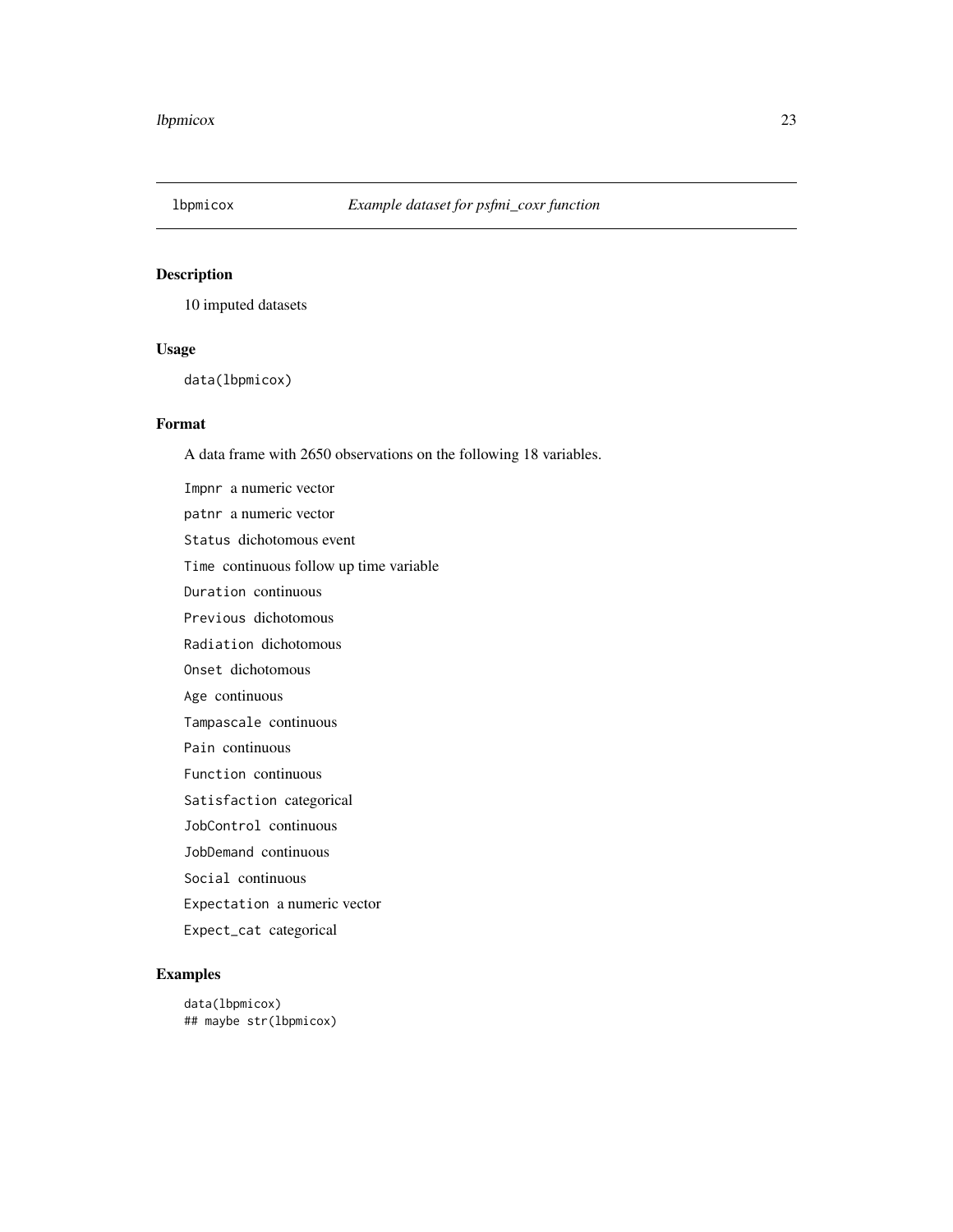<span id="page-23-0"></span>

10 imputed datasets

# Usage

data(lbpmilr)

# Format

A data frame with 1590 observations on the following 17 variables.

Impnr a numeric vector ID a numeric vector Chronic dichotomous Gender dichotomous Carrying categorical Pain continuous Tampascale continuous Function continuous Radiation dichotomous Age continuous Smoking dichotomous Satisfaction categorical JobControl continuous JobDemands continuous SocialSupport continuous Duration continuous BMI continuous

# Examples

data(lbpmilr) ## maybe str(lbpmilr)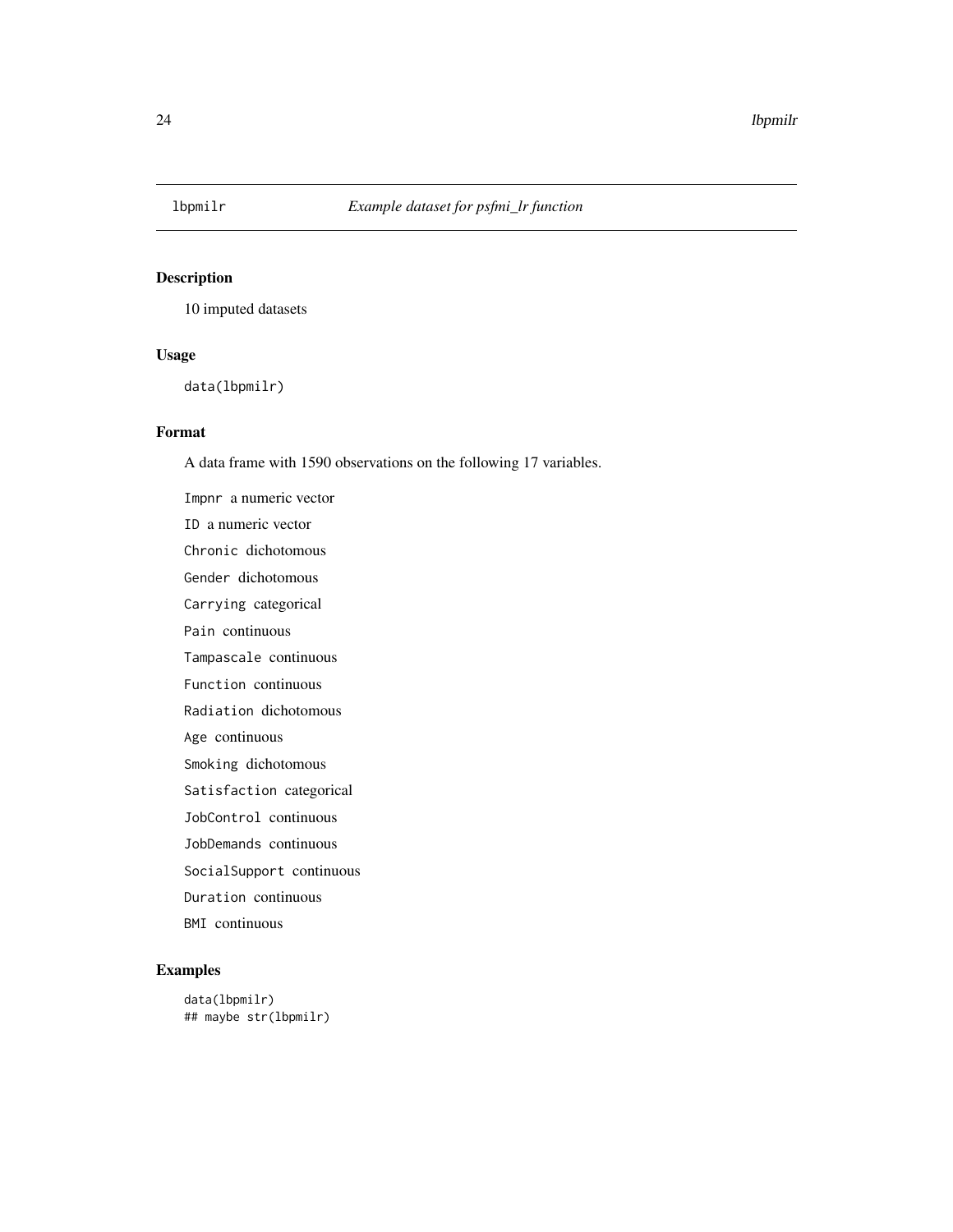<span id="page-24-0"></span>

1 development dataset

### Usage

data(lbpmilr\_dev)

# Format

A data frame with 108 observations on the following 16 variables.

ID a numeric vector Chronic dichotomous Gender dichotomous Carrying categorical Pain continuous Tampascale continuous Function continuous Radiation dichotomous Age continuous Smoking dichotomous Satisfaction categorical JobControl continuous JobDemands continuous SocialSupport continuous Duration continuous BMI continuous

```
data(lbpmilr_dev)
## maybe str(lbpmilr_dev)
```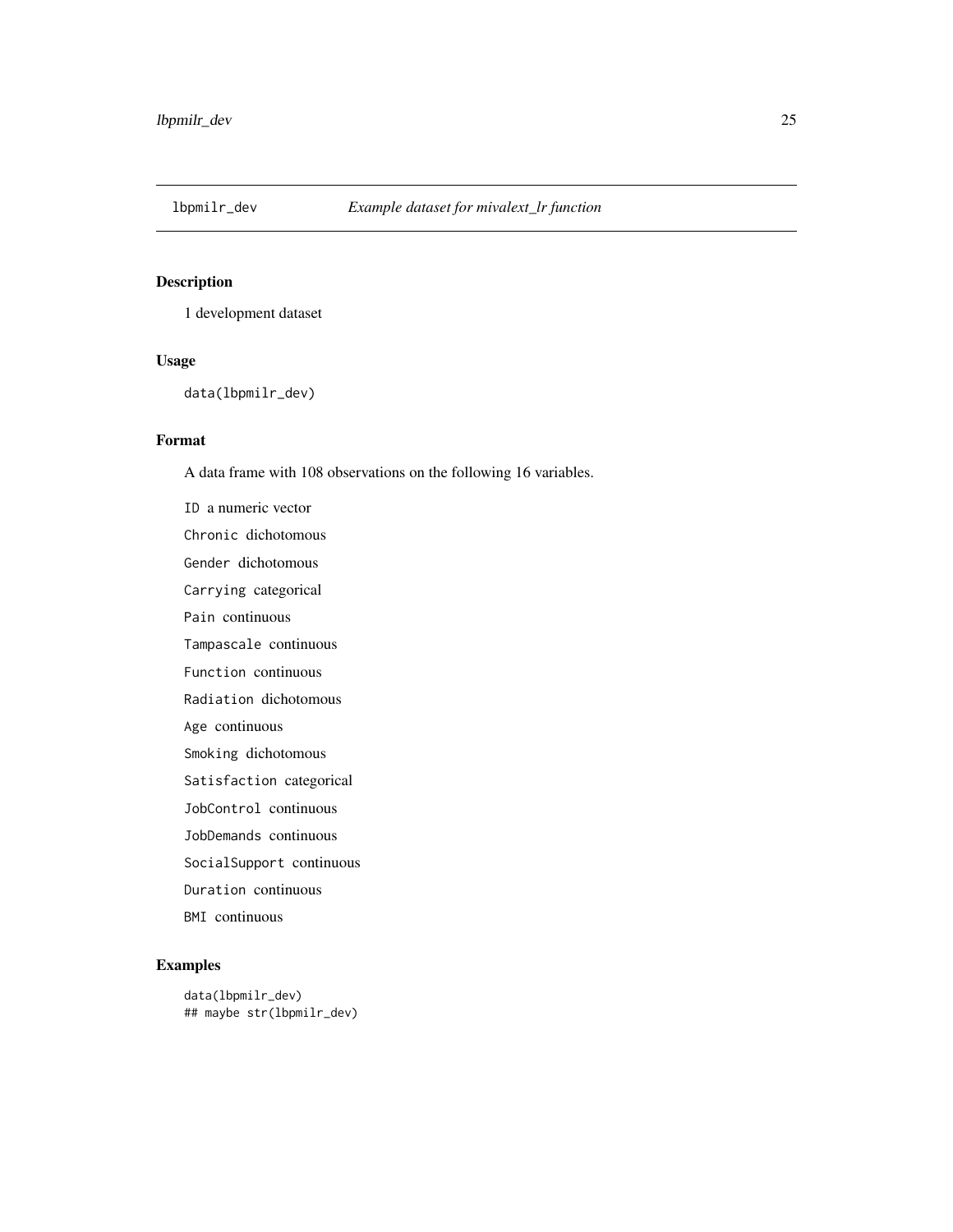<span id="page-25-0"></span>

Five multiply imputed datasets

# Usage

lbpmi\_extval

#### Format

A data frame with 400 rows and 17 variables.

Impnr a numeric vector ID a numeric vector Chronic dichotomous Gender dichotomous Carrying categorical Pain continuous Tampascale continuous Function continuous Radiation dichotomous Age continuous Smoking dichotomous Satisfaction categorical JobControl continuous JobDemands continuous SocialSupport continuous Duration continuous BMI continuous

```
data(lbpmi_extval)
## maybe str(lbpmi_extval)\
```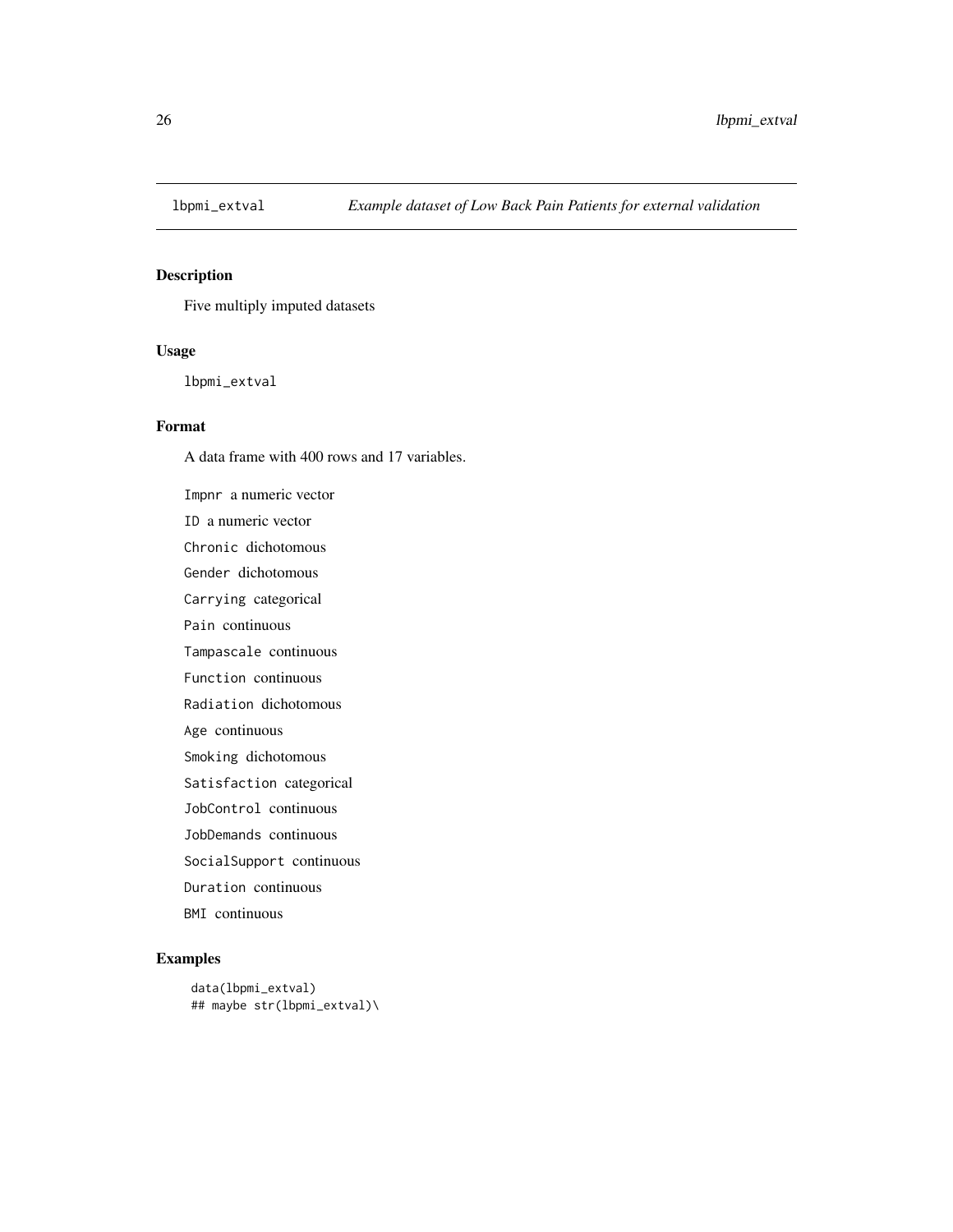<span id="page-26-0"></span>

Original dataset with missing values

# Usage

data(lbp\_orig)

# Format

A data frame with 159 observations on the following 15 variables.

Chronic dichotomous Gender dichotomous Carrying categorical Pain continuous Tampascale continuous Function continuous Radiation dichotomous Age continuous Smoking dichotomous Satisfaction categorical JobControl continuous JobDemands continuous SocialSupport continuous Duration continuous BMI continuous

```
data(lbp_orig)
## maybe str(lbp_orig)
```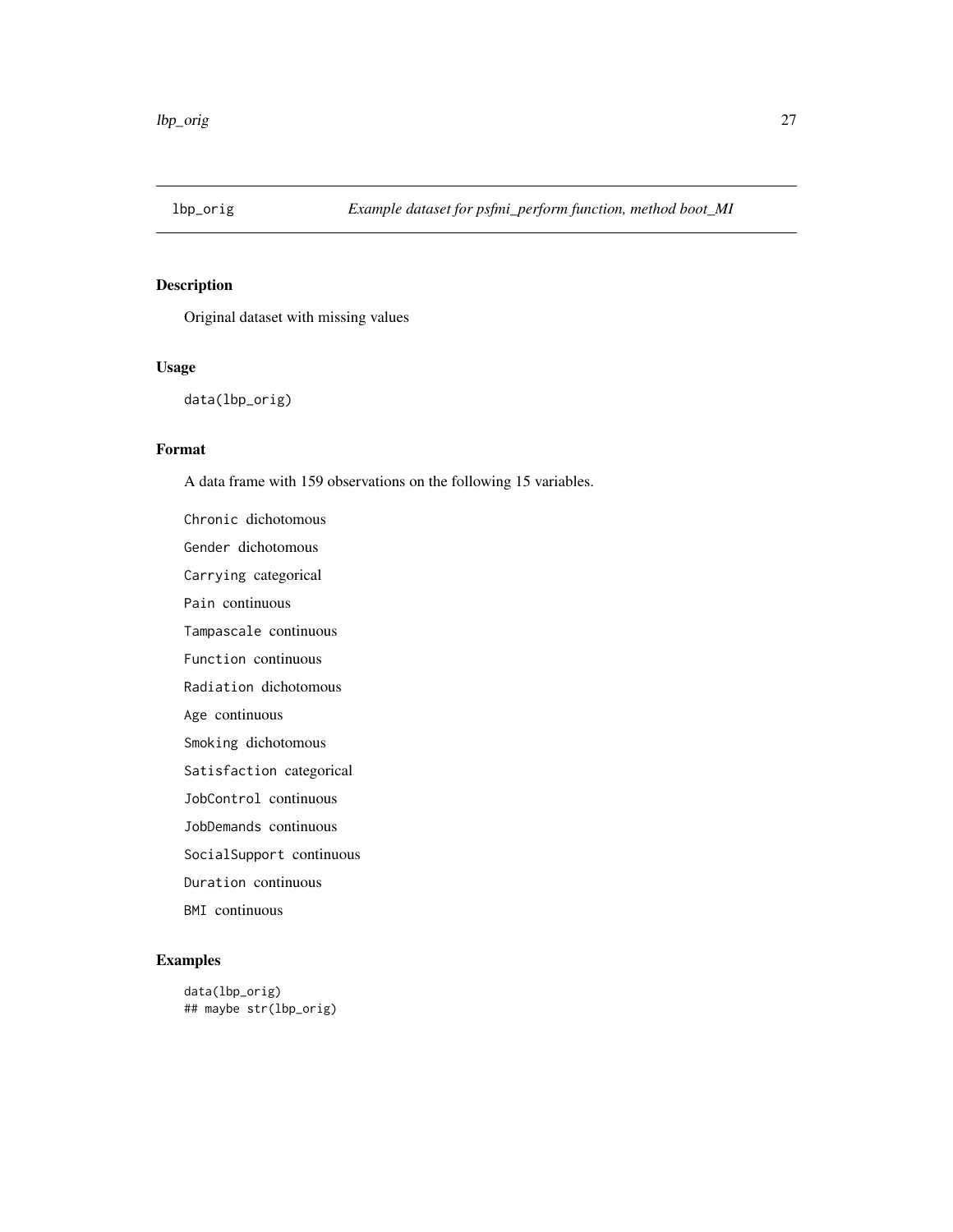<span id="page-27-0"></span>

Data regarding the development of lung and heartvolume of unborn babies in the 18 till 34 week of pregnancy

#### Usage

data(lungvolume)

#### Format

A data frame with 152 observations on the following 6 variables.

pat\_id continuous week continuous: week pregnancy weight continuous: weight in grams lungvol continuous: lung volume heartvol continuous: heart volume Nweek categorical: Percentile Group of week

# Examples

```
data(lungvolume)
## maybe str(lungvolume)
```
mammaca *Data of a study among women with breast cancer*

# Description

Data of a study among women with breast cancer

# Usage

data(mammaca)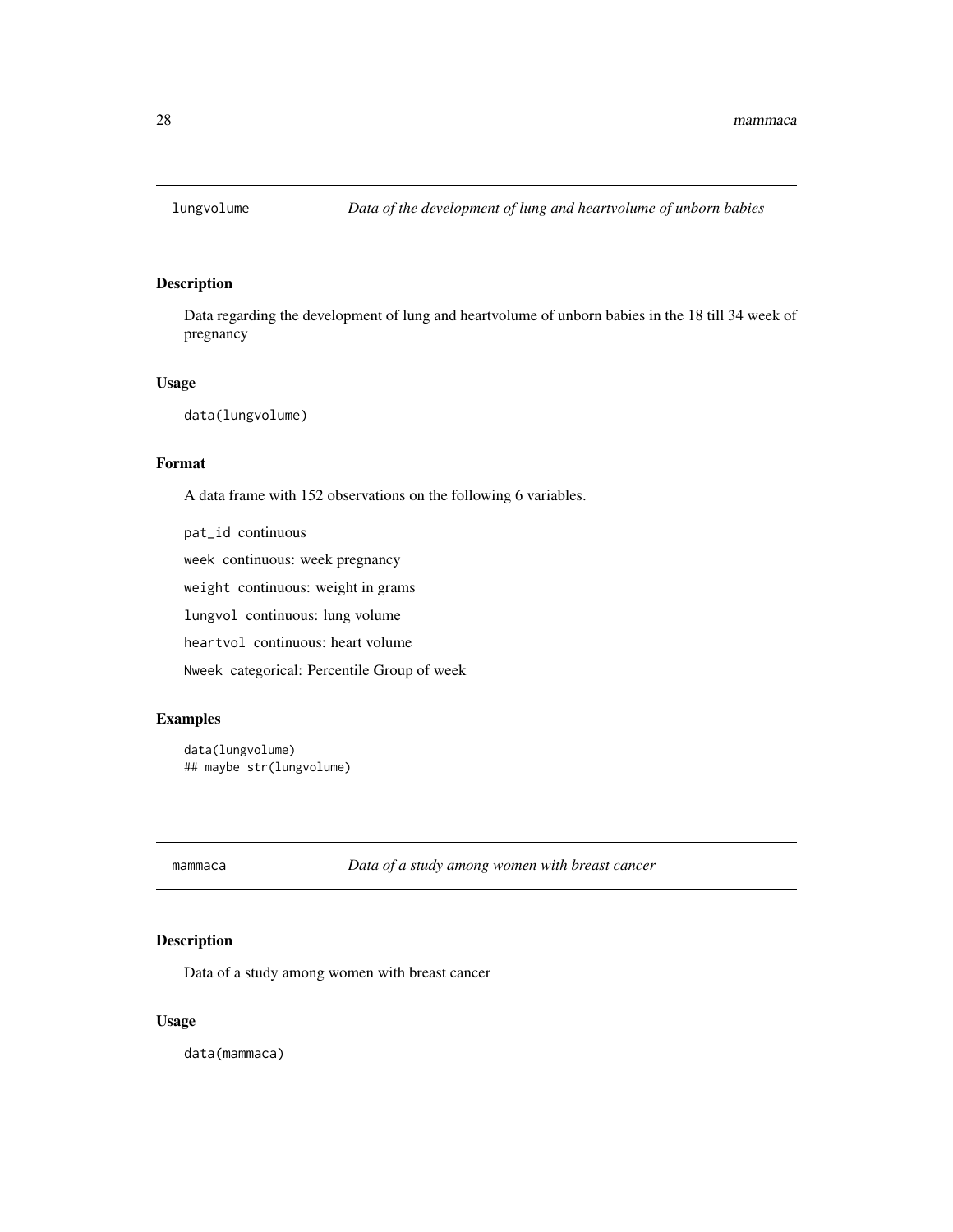#### <span id="page-28-0"></span>men  $29$

# Format

A data frame with 1207 observations on the following 10 variables.

id continuous time continuous, Time (months) status dichotomous: 1=yes, 0=no er Estrogen Receptor Status, 1=positive, 0=negative age continuous histgrad categorical ln\_yesno lymph nodes, 0=no, 1=yes pathsd dichotomous: Pathological Tumor Size pr dichotomous: Progesterone Receptor Status, 0=negative, 1=positive

# Examples

data(mammaca) ## maybe str(mammaca)

men *Data of 613 patients with meningitis*

#### Description

Data of 613 patients with meningitis

#### Usage

data(men)

#### Format

A data frame with 420 observations on the following 10 variables.

pt\_id continuous

sex dichotomous: 0=male, 1=female

predisp dichotomous: 0=no, 1=yes

mensepsi categorical: disease characteristics at admission, 1=menigitis, 2=sepsis, 3=other

coma dichotomous: coma at admission, 0=no, 1=coma

diastol continuous: diastolic blood pressure at admission

course dichotomous: disease course, 0=alive, 1=deceased

# Examples

data(men) ## maybe str(men)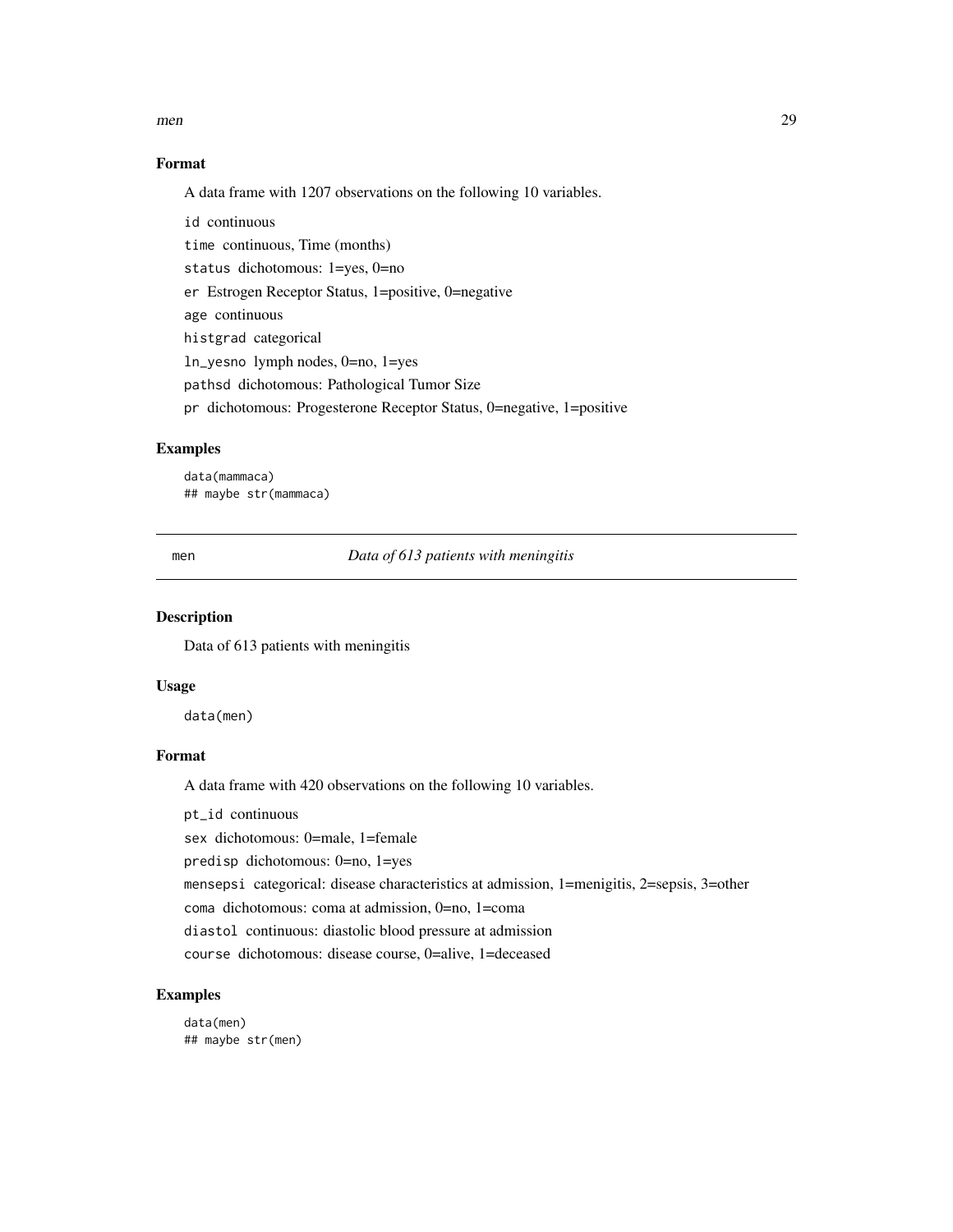<span id="page-29-0"></span>

mivalext\_lr External validation of logistic prediction models

# Usage

```
mivalext_lr(
 data.val = NULL,data.orig = NULL,
 nimp = 5,impvar = NULL,
  formula = NULL,
  lp.orig = NULL,
  cal.plot = FALSE,
 plot.indiv,
 val.check = FALSE,
  g = 10,
 groups_cal = 10,
 plot.method = "mean"
)
```
# Arguments

| data.val   | Data frame with stacked multiply imputed validation datasets. The original<br>dataset that contains missing values must be excluded from the dataset. The<br>imputed datasets must be distinguished by an imputation variable, specified un-<br>der impvar, and starting by 1.                          |  |  |  |
|------------|---------------------------------------------------------------------------------------------------------------------------------------------------------------------------------------------------------------------------------------------------------------------------------------------------------|--|--|--|
| data.orig  | A single data frame containing the original dataset that was used to develop the<br>model. Used to estimate the original regression coefficients in case lp.orig is not<br>provided.                                                                                                                    |  |  |  |
| nimp       | A numerical scalar. Number of imputed datasets. Default is 5.                                                                                                                                                                                                                                           |  |  |  |
| impvar     | A character vector. Name of the variable that distinguishes the imputed datasets.                                                                                                                                                                                                                       |  |  |  |
| formula    | A formula object to specify the model as normally used by glm.                                                                                                                                                                                                                                          |  |  |  |
| lp.orig    | Numeric vector of the original coefficient values that are externally validated.                                                                                                                                                                                                                        |  |  |  |
| cal.plot   | If TRUE a calibration plot is generated. Default is FALSE.                                                                                                                                                                                                                                              |  |  |  |
| plot.indiv | This argument is deprecated; please use plot method instead.                                                                                                                                                                                                                                            |  |  |  |
| val.check  | logical vector. If TRUE the names of the predictors of the LP are provided and<br>can be used as information for the order of the coefficient values as input for<br>lp.orig. If FALSE (default) validation procedure is executed with coefficient<br>values fitted in the order as used under lp.orig. |  |  |  |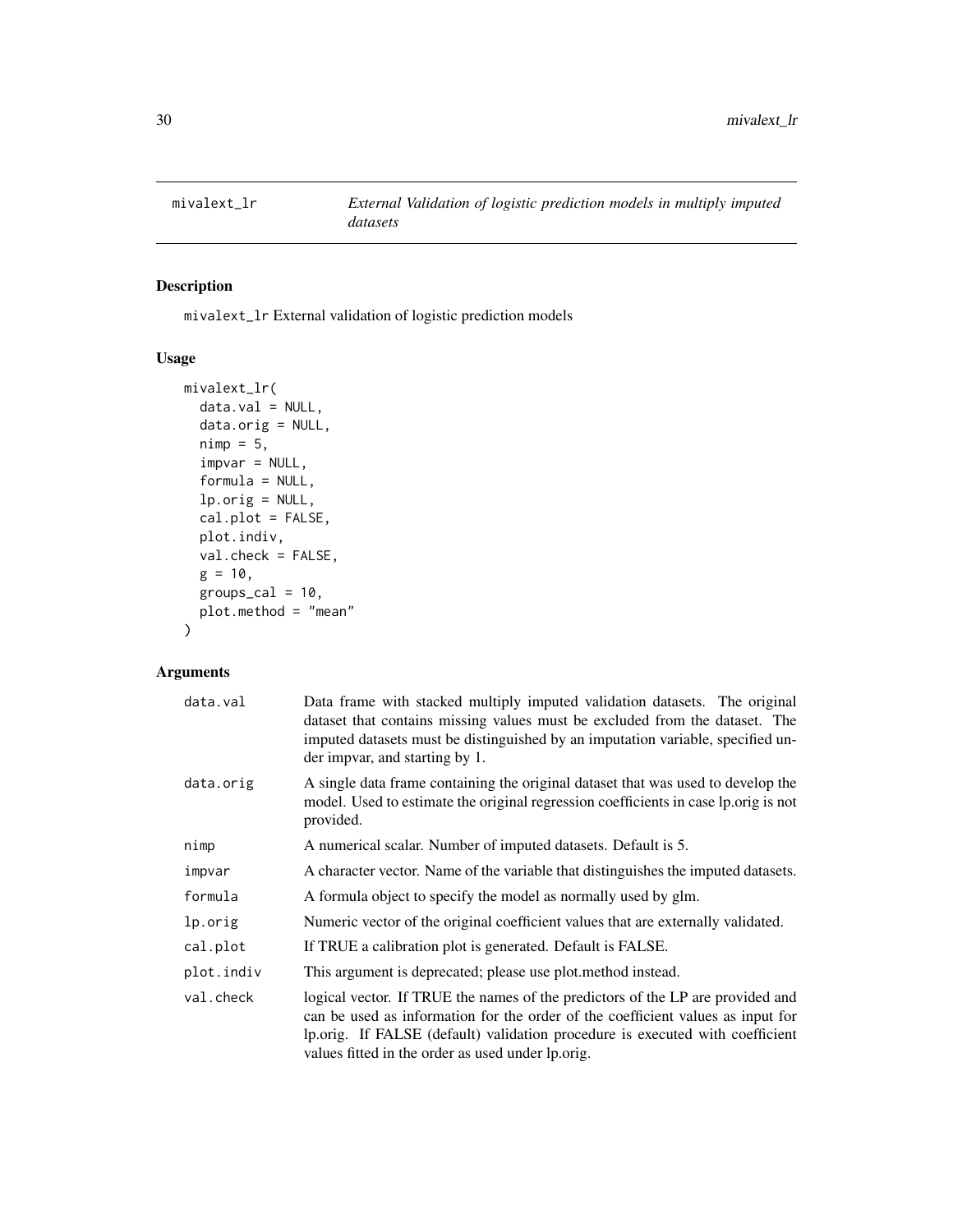#### mivalext\_lr 31

| g           | A numerical scalar. Number of groups for the Hosmer and Lemeshow test.<br>Default is 10.                                                                                                                                                                                                                                 |
|-------------|--------------------------------------------------------------------------------------------------------------------------------------------------------------------------------------------------------------------------------------------------------------------------------------------------------------------------|
| groups_cal  | A numerical scalar. Number of groups used on the calibration plot. Default is<br>10. If the range of predicted probabilities is low, less than 10 groups can be<br>chosen.                                                                                                                                               |
| plot.method | If "mean" one calibration plot is generated, first taking the mean of the linear<br>predictor values across the multiply imputed datasets (default), if "individual"<br>the calibration plot in each imputed dataset is plotted, if "overlay" calibration<br>plots from each imputed datasets are plotted in one figure. |

### **Details**

The following information of the externally validated model is provided: ROC pooled ROC curve (back transformed after pooling log transformed ROC curves), R2 pooled Nagelkerke R-Square value (back transformed after pooling Fisher transformed values), HLtest pooled Hosmer and Lemeshow Test (using function pool\_D2), coef\_pooled pooled coefficients when model is freely estimated in imputed datasets and LP\_pooled\_ext the pooled linear predictor (LP), after the externally validated LP is estimated in each imputed dataset (provides information about miscalibration in intercept and slope). In addition information is provided about nimp, impvar, formula, val\_ckeck, g and coef\_check. When the external validation is very poor, the R2 can become negative due to the poor fit of the model in the external dataset (in that case you may report a R2 of zero).

#### Value

A mivalext\_lr object from which the following objects can be extracted: ROC results as ROC, R squared results as R2, Hosmer and Lemeshow test as HL\_test, coefficients pooled as coef\_pooled, linear predictor pooled as LP\_pooled ext, and formula, nimp, impvar, val.check, g, coef.check and groups\_cal.

#### References

F. Harrell. Regression Modeling Strategies. With Applications to Linear Models, Logistic and Ordinal Regression, and Survival Analysis. 2nd Edition. Springer, New York, NY, 2015.

Van Buuren S. (2018). Flexible Imputation of Missing Data. 2nd Edition. Chapman & Hall/CRC Interdisciplinary Statistics. Boca Raton.

http://missingdatasolutions.rbind.io/

```
mivalext_lr(data.val=lbpmilr, nimp=5, impvar="Impnr",
 formula = Chronic \sim Gender + factor(Carrying) + Function +
 Tampascale + Age, lp.orig=c(-10, -0.35, 1.00, 1.00, -0.04, 0.26, -0.01),
 cal.plot=TRUE, val.check = FALSE)
```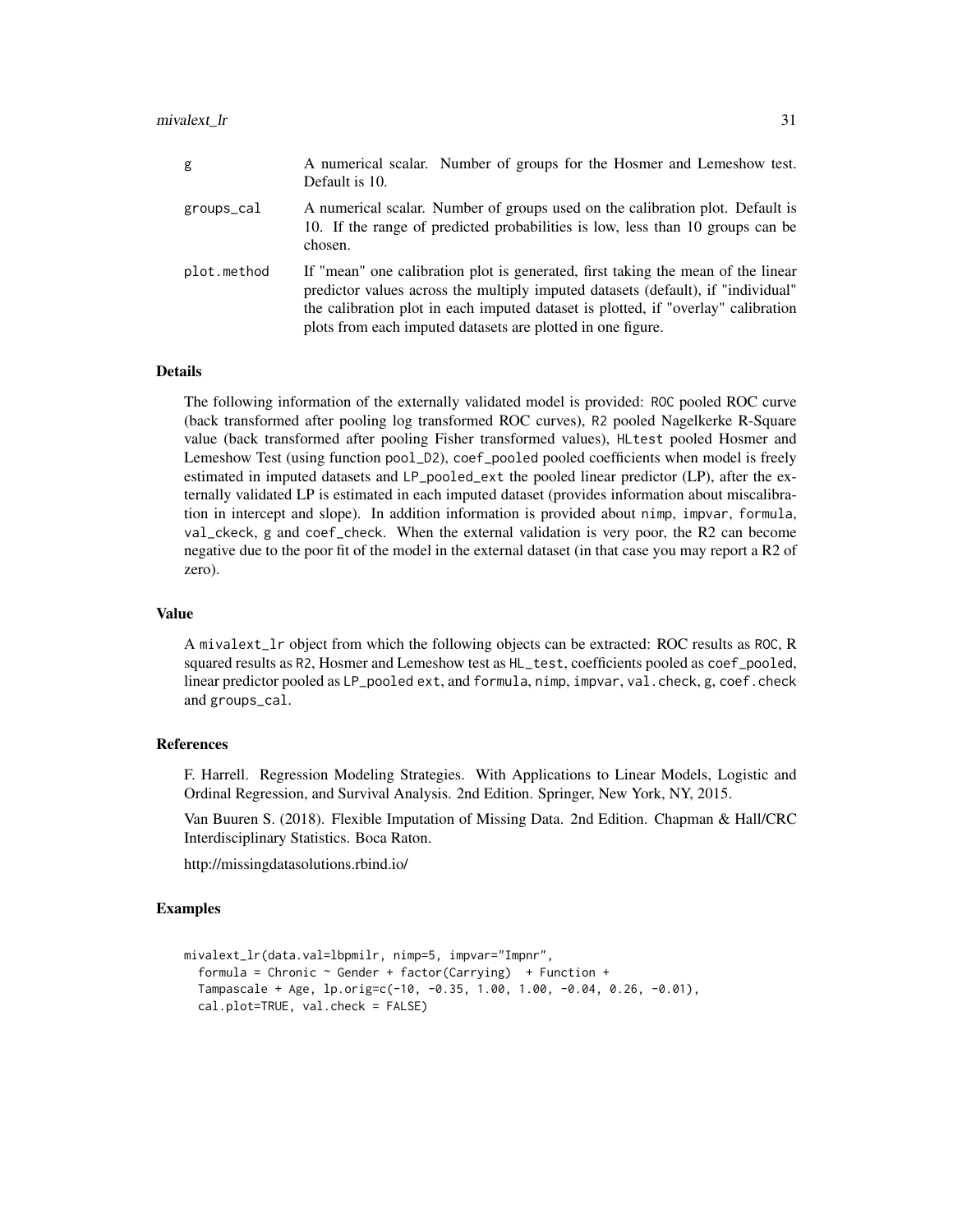<span id="page-31-0"></span>

pool\_auc Calculates the pooled C-statistic and 95 by using Rubin's Rules. The C-statistic values are log transformed before pooling.

#### Usage

```
pool_auc(est_auc, est_se, nimp = 5, log_auc = TRUE)
```
# Arguments

| est_auc | A list of C-statistic (AUC/ROC) values estimated in Multiply Imputed datasets.                                                            |
|---------|-------------------------------------------------------------------------------------------------------------------------------------------|
| est_se  | A list of standard errors of C-statistic values estimated in Multiply Imputed<br>datasets.                                                |
| nimp    | A numerical scalar. Number of imputed datasets. Default is 5.                                                                             |
| log_auc | If TRUE natural logarithmic transformation is applied before pooling and finally<br>back transformed. If FALSE the raw values are pooled. |

# Value

The pooled C-statistic value and the 95

# Author(s)

Martijn Heymans, 2021

#### See Also

[psfmi\\_perform](#page-52-1), [pool\\_performance](#page-36-1)

| pool_compare_models | Compare the fit and performance of prediction models across Multipy |
|---------------------|---------------------------------------------------------------------|
|                     | Imputed data                                                        |

# Description

pool\_compare\_model Compares the fit and performance of prediction models in multiply imputed data sets by using clinical important performance measures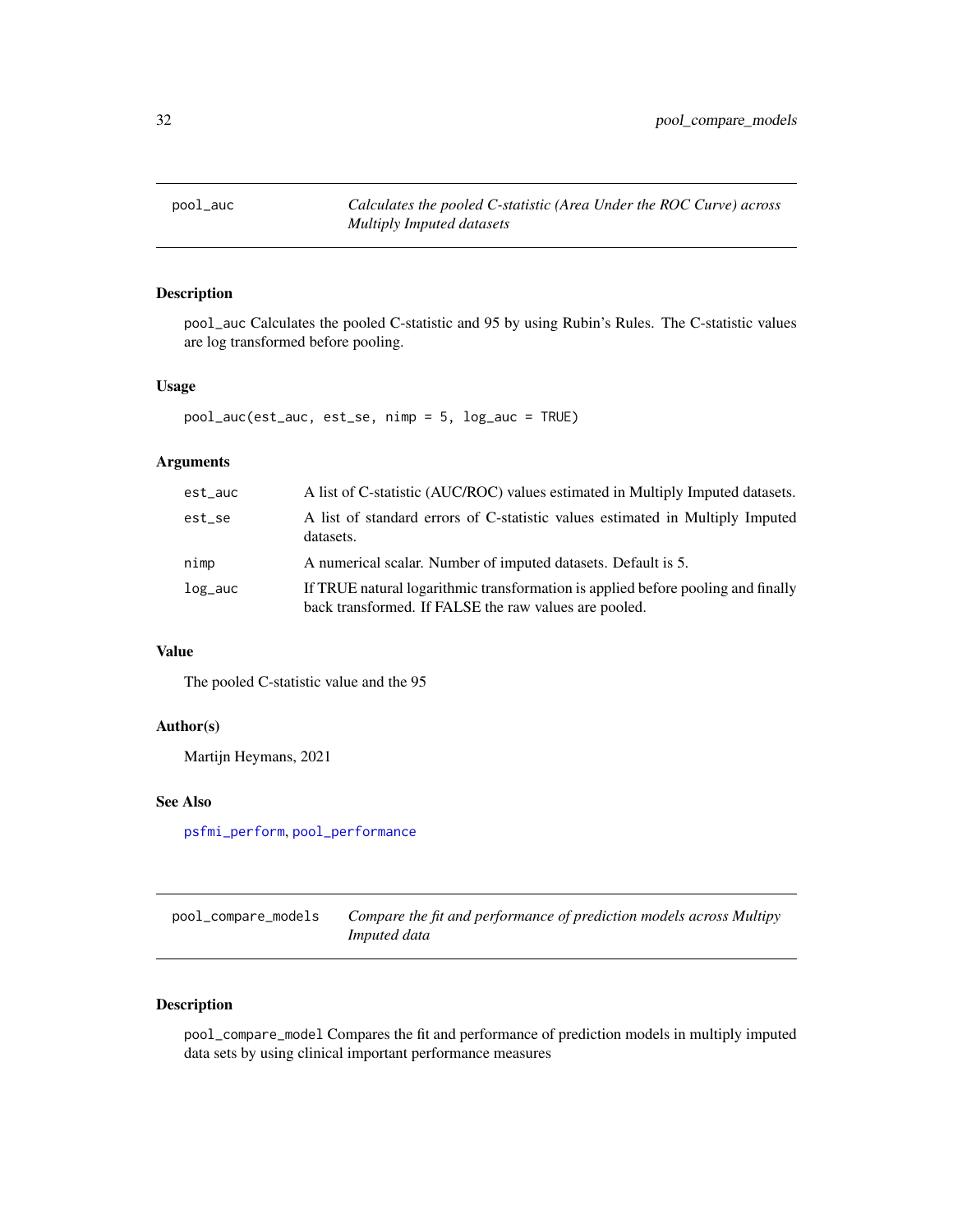# pool\_compare\_models 33

#### Usage

```
pool_compare_models(
  pobj,
  compare.predictors = NULL,
  compare.group = NULL,
  cutoff = 0.5,
  boot_auc = FALSE,
 nboot = 1000)
```
#### Arguments

| pobi               | An object of class pmods (pooled models), produced by a previous call to psfmi_lr.                                                                                        |  |  |  |  |
|--------------------|---------------------------------------------------------------------------------------------------------------------------------------------------------------------------|--|--|--|--|
| compare.predictors |                                                                                                                                                                           |  |  |  |  |
|                    | Character vector with the names of the predictors that are compared. See details.                                                                                         |  |  |  |  |
| compare.group      | Character vector with the names of the group of predictors that are compared.<br>See details.                                                                             |  |  |  |  |
| cutoff             | A numerical scalar. Cutoff used for the categorical NRI value. More than one<br>cutoff value can be used.                                                                 |  |  |  |  |
| boot_auc           | If TRUE the standard error of the AUC is calculated with stratified bootstrap-<br>ping. If FALSE (is default), the standard error is calculated with De Long's<br>method. |  |  |  |  |
| nboot              | A numerical scalar. The number of bootstrap samples for the AUC standard<br>error, used when boot_auc is TRUE. Default is 1000.                                           |  |  |  |  |

# Details

The fit of the models are compared by using the D3 method for pooling Likelihood ratio statistics (method of Meng and Rubin). The pooled AIC difference is calculated according to the formula AIC =  $D - 2+p$ , where D is the pooled likelihood ratio tests of constrained models (numerator in D3 statistic) and p is the difference in number of parameters between the full and restricted models that are compared. The pooled AUC difference is calculated, after the standard error is obtained in each imputed data set by method DeLong or bootstrapping. The NRI categorical and continuous and IDI are calculated in each imputed data set and pooled.

# Value

An object from which the following objects can be extracted:

- DR\_stats p-value of the D3 statistic, the D3 statistic, LRT fixed is the likelihood Ratio test value of the constrained models.
- stats\_compare Mean of LogLik0, LogLik1, AIC0, AIC1, AIC\_diff values of the restricted (containing a 0) and full models (containing a 1).
- NRI pooled values for the categorical and continuous Net Reclassification improvement values and the Integrated Discrimination improvement.
- AUC\_stats Pooled Area Under the Curve of restricted and full models.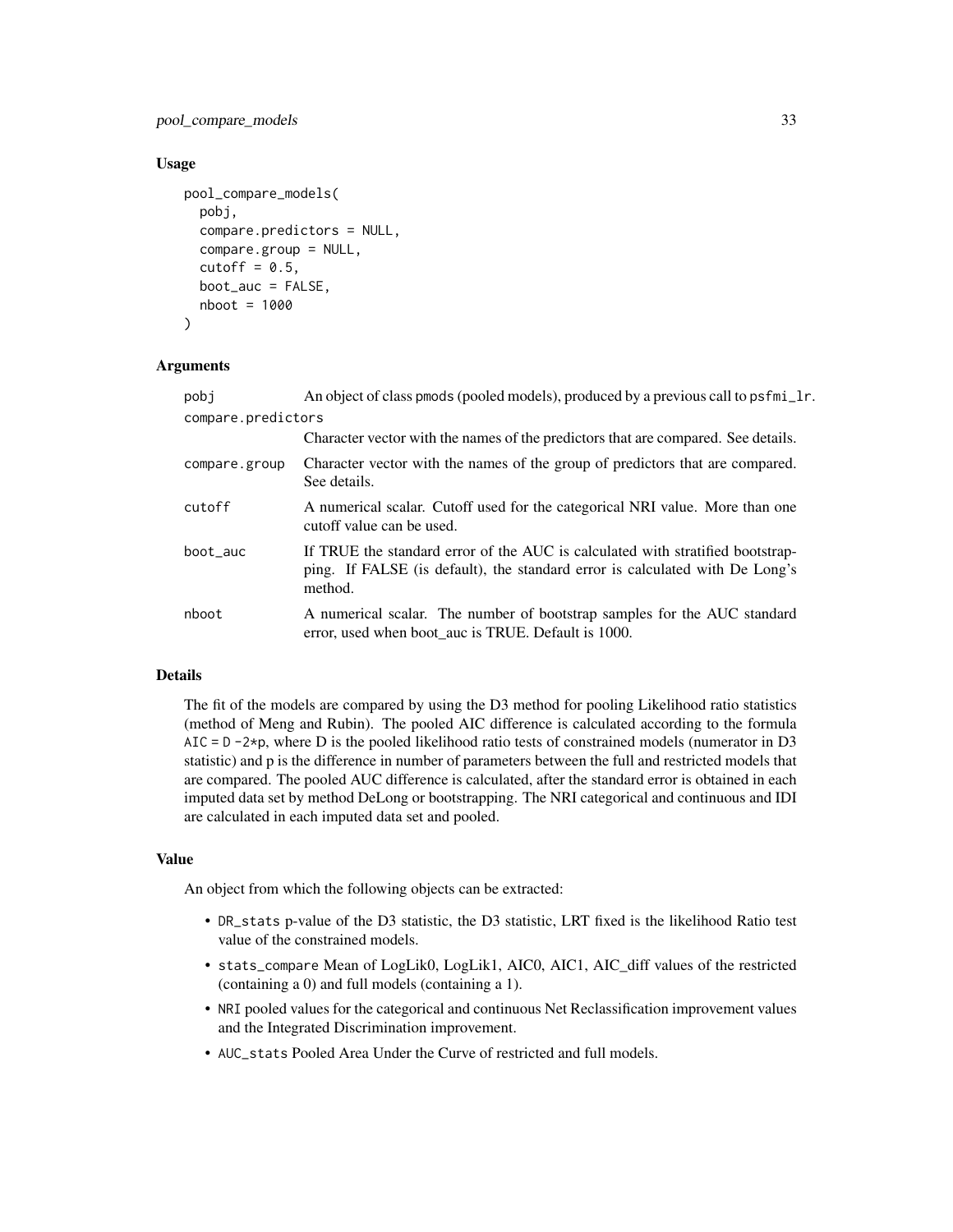- <span id="page-33-0"></span>• AUC\_diff Pooled difference in AUC.
- formula\_test regression formula of full model.
- cutoff Cutoff value used for reclassification values.
- formula\_null regression formula of null model
- compare\_predictors Predictors used in full model.
- compare\_group group of predictors used in full model.

# References

Eekhout I, van de Wiel MA, Heymans MW. Methods for significance testing of categorical covariates in logistic regression models after multiple imputation: power and applicability analysis. BMC Med Res Methodol. 2017;17(1):129.

Consentino F, Claeskens G. Order Selection tests with multiply imputed data Computational Statistics and Data Analysis.2010;54:2284-2295.

#### Examples

```
pool_lr <- psfmi_lr(data=lbpmilr, p.crit = 1, direction="FW", nimp=10, impvar="Impnr",
Outcome="Chronic", predictors=c("Radiation"), cat.predictors = ("Satisfaction"),
int.predictors = NULL, spline.predictors="Tampascale", nknots=3, method="D1")
```

```
res_compare <- pool_compare_models(pool_lr, compare.predictors = c("Pain", "Duration",
"Function"), cutoff = 0.4)
res_compare
```

| noo |  |
|-----|--|
|     |  |
|     |  |

*Combines the Chi Square statistics across Multiply Imputed datasets* 

#### Description

pool\_D2 The D2 statistic to combine the Chi square values across Multiply Imputed datasets.

#### Usage

pool\_D2(dw, v)

#### Arguments

| dw           | a vector of chi square values obtained after multiple imputation.    |
|--------------|----------------------------------------------------------------------|
| $\mathsf{v}$ | single value for the degrees of freedom of the chi square statistic. |

#### Value

The pooled chi square values as the D2 statistic, the p-value, the numerator, df1 and denominator, df2 degrees of freedom for the F-test.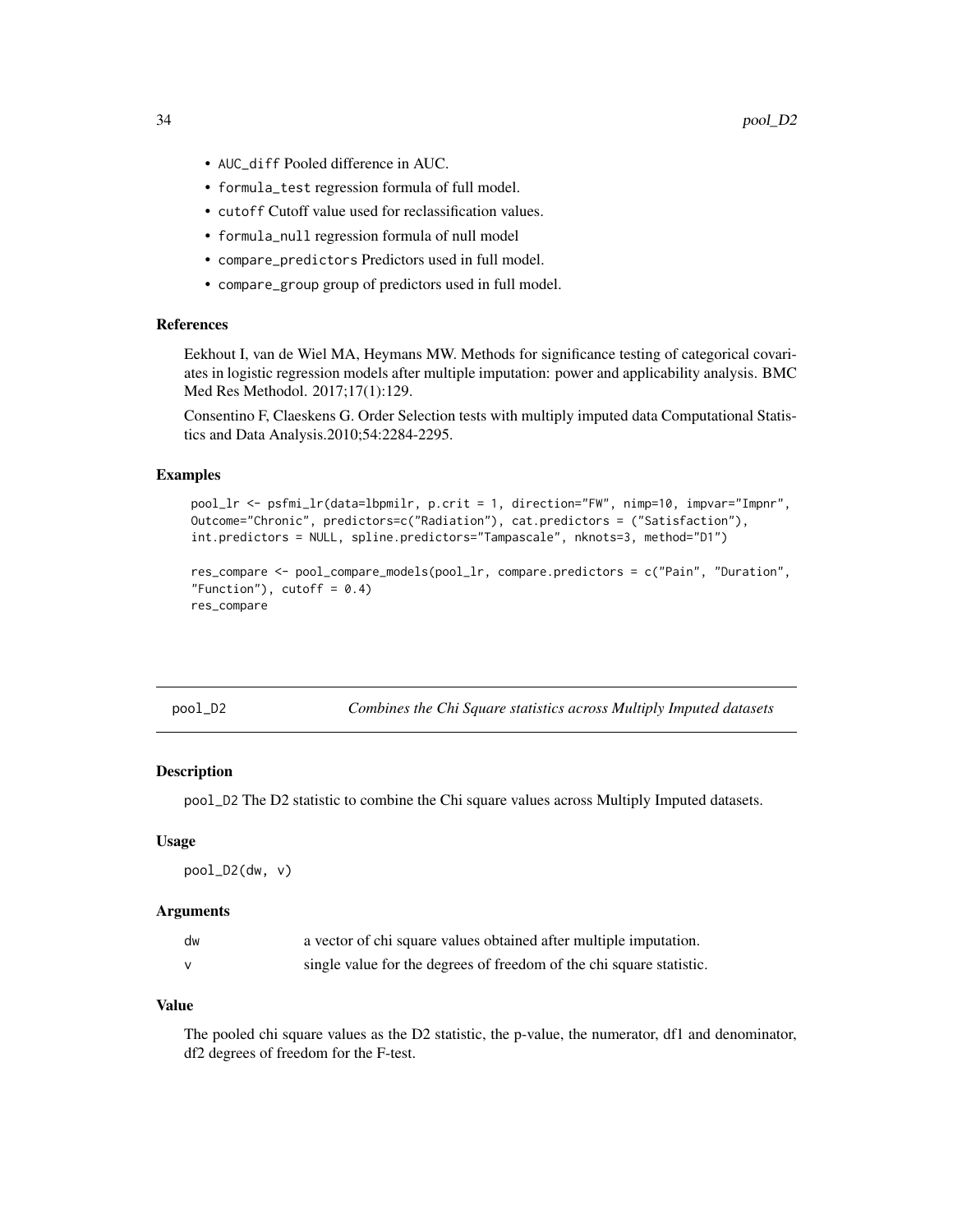<span id="page-34-0"></span> $pool_D4$  35

# Author(s)

Martijn Heymans, 2021

#### References

Eekhout I, van de Wiel MA, Heymans MW. Methods for significance testing of categorical covariates in logistic regression models after multiple imputation: power and applicability analysis. BMC Med Res Methodol. 2017;17(1):129.

Van Buuren S. (2018). Flexible Imputation of Missing Data. 2nd Edition. Chapman & Hall/CRC Interdisciplinary Statistics. Boca Raton.

# Examples

pool\_D2(c(2.25, 3.95, 6.24, 5.27, 2.81), 4)

| pool_D4 | Pools the Likelihood Ratio tests across Multiply Imputed datasets ( |  |  |
|---------|---------------------------------------------------------------------|--|--|
|         | method $D4$ )                                                       |  |  |

#### Description

pool\_D4 The D4 statistic to combine the likelihood ratio tests (LRT) across Multiply Imputed datasets according method D4.

# Usage

pool\_D4(data, nimp, impvar, fm0, fm1, robust = TRUE, model\_type = "binomial")

#### Arguments

| data       | Data frame with stacked multiple imputed datasets. The original dataset that<br>contains missing values must be excluded from the dataset. The imputed datasets<br>must be distinguished by an imputation variable, specified under impvar, and<br>starting by 1. |
|------------|-------------------------------------------------------------------------------------------------------------------------------------------------------------------------------------------------------------------------------------------------------------------|
| nimp       | A numerical scalar. Number of imputed datasets. Default is 5.                                                                                                                                                                                                     |
| impvar     | A character vector. Name of the variable that distinguishes the imputed datasets.                                                                                                                                                                                 |
| fm0        | the null model.                                                                                                                                                                                                                                                   |
| fm1        | the (nested) model to compare. Must be larger than the null model.                                                                                                                                                                                                |
| robust     | if TRUE a robust LRT is used (algorithm 1 in Chan and Meng), otherwise algo-<br>rithm 2 is used.                                                                                                                                                                  |
| model_type | if TRUE (default) a logistic regression model is fitted, otherwise a linear regres-<br>sion model is used                                                                                                                                                         |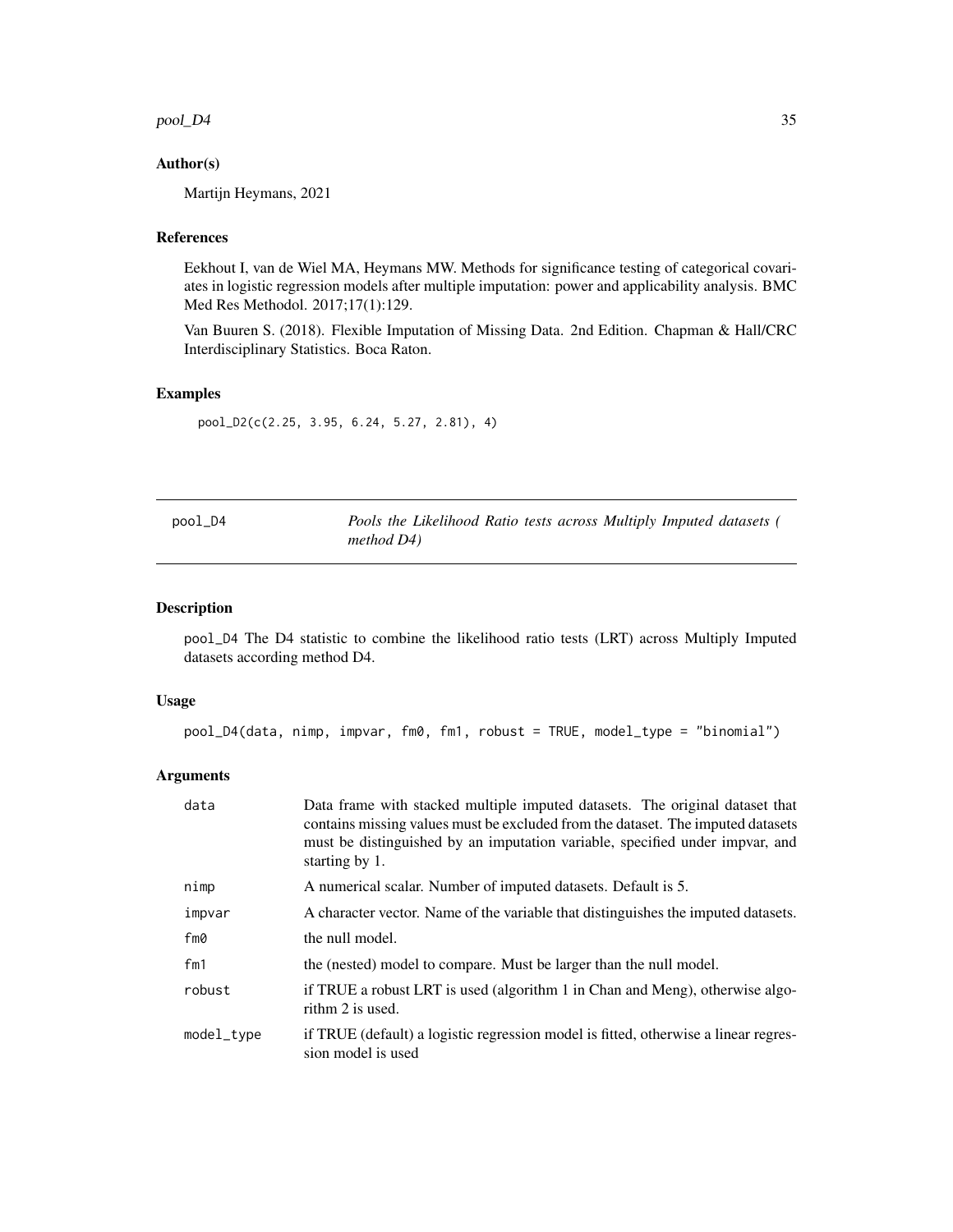#### <span id="page-35-0"></span>Value

The D4 statistic, the numerator, df1 and denominator, df2 degrees of freedom for the F-test.

#### Author(s)

Martijn Heymans, 2021

## References

Chan, K. W., & Meng, X.-L. (2019). Multiple improvements of multiple imputation likelihood ratio tests. ArXiv:1711.08822 [Math, Stat]. https://arxiv.org/abs/1711.08822

Grund, Simon, Oliver Lüdtke, and Alexander Robitzsch. 2021. "Pooling Methods for Likelihood Ratio Tests in Multiply Imputed Data Sets." PsyArXiv. January 29. doi:10.31234/osf.io/d459g.

# Examples

```
fm0 <- Chronic ~ BMI + factor(Carrying) +
 Satisfaction + SocialSupport + Smoking
fm1 <- Chronic ~ BMI + factor(Carrying) +
 Satisfaction + SocialSupport + Smoking +
 Radiation
psfmi::pool_D4(data=lbpmilr, nimp=10, impvar="Impnr",
               fm0=fm0, fm1=fm1, robust = TRUE)
```

| pool_intadi | Provides pooled adjusted intercept after shrinkage of pooled coeffi- |  |  |  |  |
|-------------|----------------------------------------------------------------------|--|--|--|--|
|             | cients in multiply imputed datasets                                  |  |  |  |  |

# Description

pool\_intadj Provides pooled adjusted intercept after shrinkage of the pooled coefficients in multiply imputed datasets for models selected with the psfmi\_lr function and internally validated with the psfmi\_perform function.

#### Usage

```
pool_intadj(pobj, shrinkage_factor)
```
#### Arguments

pobj An object of class smodsmi (selected models in multiply imputed datasets), produced by a previous call to psfmi\_lr.

shrinkage\_factor

A numerical scalar. Shrinkage factor value as a result of internal validation with the psfmi\_perform function.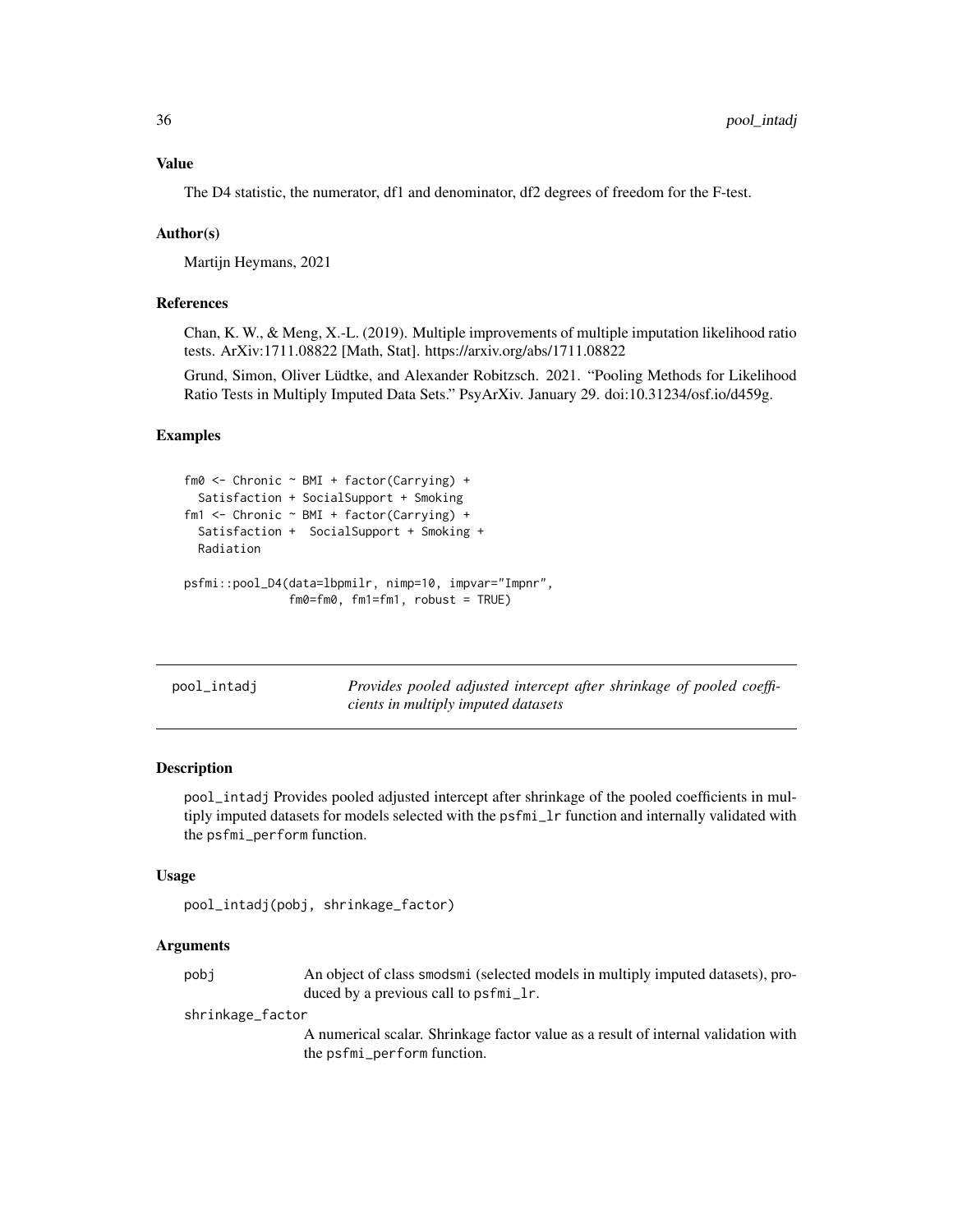#### <span id="page-36-0"></span>Details

The function provides the pooled adjusted intercept after shrinkage of pooled regression coefficients in multiply imputed datasets. The function is only available for logistic regression models without random effects.

# Value

A pool\_intadj object from which the following objects can be extracted: int\_adj, the adjusted intercept value, coef\_shrink\_pooled, the pooled regression coefficients after shrinkage, coef\_orig\_pooled, the (original) pooled regression coefficients before shrinkage and nimp, the number of imputed datasets.

#### References

F. Harrell. Regression Modeling Strategies. With Applications to Linear Models, Logistic and Ordinal Regression, and Survival Analysis (2nd edition). Springer, New York, NY, 2015.

EW. Steyerberg (2019). Clinical Prediction MOdels. A Practical Approach to Development, Validation, and Updating (2nd edition). Springer Nature Switzerland AG.

http://missingdatasolutions.rbind.io/

# Examples

```
res_psfmi <- psfmi_lr(data=lbpmilr, nimp=5, impvar="Impnr", Outcome="Chronic",
           predictors=c("Gender", "Pain","Tampascale","Smoking","Function",
           "Radiation", "Age"), p.crit = 1, method="D1", direction="BW")
res_psfmi$RR_Model
## Not run:
set.seed(100)
res_val <- psfmi_perform(res_psfmi, method = "MI_boot", nboot=10,
  int_val = TRUE, p.crit=1, cal.plot=FALSE, plot.indiv=FALSE)
res_val$intval
res <- pool_intadj(res_psfmi, shrinkage_factor = 0.9774058)
res$int_adj
res$coef_shrink_pooled
## End(Not run)
```
<span id="page-36-1"></span>pool\_performance *Pooling performance measures across multiply imputed datasets*

#### Description

pool\_performance Pooling performance measures for logistic and Cox regression models.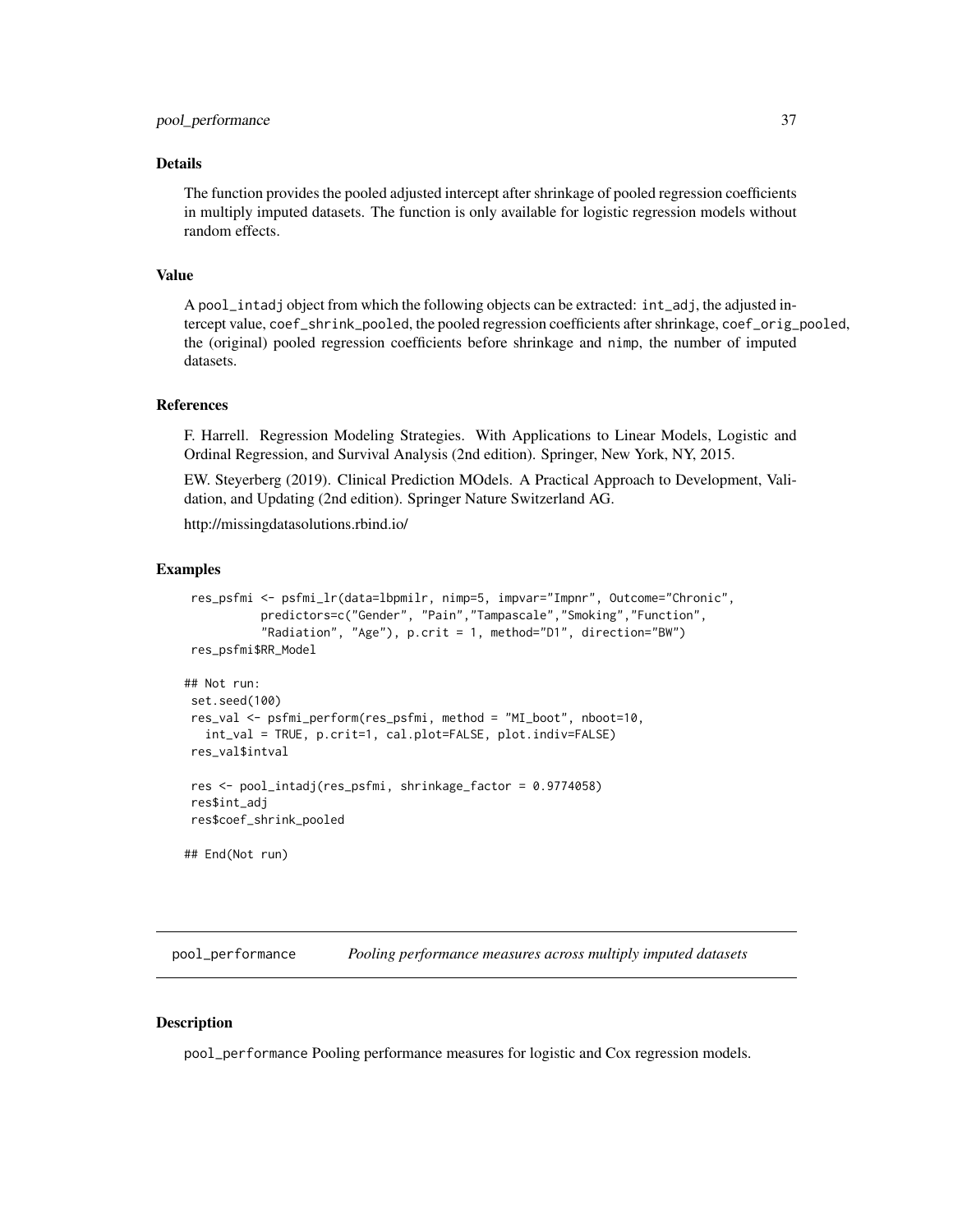# Usage

```
pool_performance(
  data,
  formula,
 nimp,
  impvar,
 plot.indiv,
 model_type = "binomial",
 cal.plot = TRUE,
 plot.method = "mean",
 groups_cal = 10\mathcal{L}
```
# Arguments

| data        | Data frame with stacked multiple imputed datasets. The original dataset that<br>contains missing values must be excluded from the dataset.                                                                                                                                                                          |
|-------------|---------------------------------------------------------------------------------------------------------------------------------------------------------------------------------------------------------------------------------------------------------------------------------------------------------------------|
| formula     | A formula object to specify the model as normally used by glm.                                                                                                                                                                                                                                                      |
| nimp        | A numerical scalar. Number of imputed datasets. Default is 5.                                                                                                                                                                                                                                                       |
| impvar      | A character vector. Name of the variable that distinguishes the imputed datasets.                                                                                                                                                                                                                                   |
| plot.indiv  | This argument is deprecated; please use plot.method instead.                                                                                                                                                                                                                                                        |
| model_type  | If "binomial" (default), performance measures are calculated for logistic regres-<br>sion models, if "survival" for Cox regression models.                                                                                                                                                                          |
| cal.plot    | If TRUE a calibration plot is generated. Default is TRUE, model_type must be<br>"binomial".                                                                                                                                                                                                                         |
| plot.method | If "mean" one calibration plot is generated, first taking the mean of the linear<br>predictor across the multiply imputed datasets (default), if "individual" the cal-<br>ibration plot of each imputed dataset is plotted, if "overlay" calibration plots<br>from each imputed datasets are plotted in one figure. |
| groups_cal  | A numerical scalar. Number of groups used on the calibration plot and. for the<br>Hosmer and Lemeshow test. Default is 10. If the range of predicted probabili-<br>ties. is low, less than 10 groups can be chosen, but not $<$ 3.                                                                                  |

# Examples

```
perf <- pool_performance(data=lbpmilr, nimp=5, impvar="Impnr",
formula = Chronic ~ Gender + Pain + Tampascale +
Smoking + Function + Radiation + Age + factor(Carrying),
cal.plot=TRUE, plot.method="mean",
groups_cal=10, model_type="binomial")
```
perf\$ROC\_pooled perf\$R2\_pooled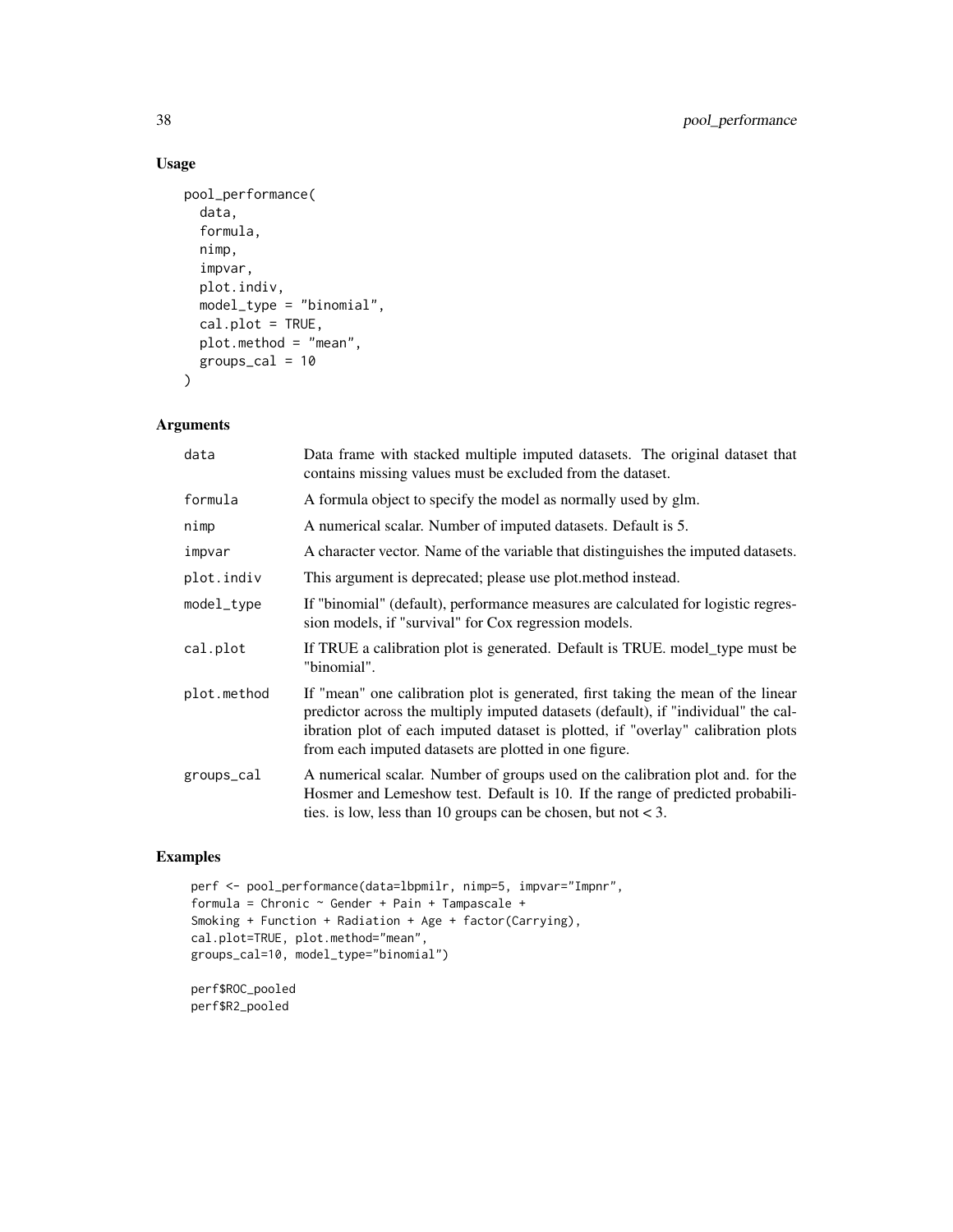<span id="page-38-0"></span>pool\_reclassification *Function to pool NRI measures over Multiply Imputed datasets*

# Description

pool\_reclassification Function to pool categorical and continuous NRI and IDI over Multiply Imputed datasets

# Usage

```
pool_reclassification(datasets, cutoff = cutoff)
```
#### Arguments

| datasets | a list of data frames corresponding to the multiply imputed datasets, within each<br>dataset in the first column the predicted probabilities of model 1, in the second |
|----------|------------------------------------------------------------------------------------------------------------------------------------------------------------------------|
|          | column those of model 2 and in the third column the observed outcomes coded<br>as $'0'$ and $'1'$ .                                                                    |
| cutoff   | cutoff value for the categorical NRI, must lie between 0 and 1.                                                                                                        |

#### Details

This function is called by the function pool\_compare\_model

#### Author(s)

Martijn Heymans, 2020

| psfmi_coxr | Pooling and Predictor selection function for backward or forward se- |
|------------|----------------------------------------------------------------------|
|            | lection of Cox regression models across multiply imputed data.       |

# Description

psfmi\_coxr Pooling and backward or forward selection of Cox regression prediction models in multiply imputed data using selection methods D1, D2 and MPR.

#### Usage

```
psfmi_coxr(
  data,
  formula = NULL,
  nimp = 5,impvar = NULL,
  status = NULL,
```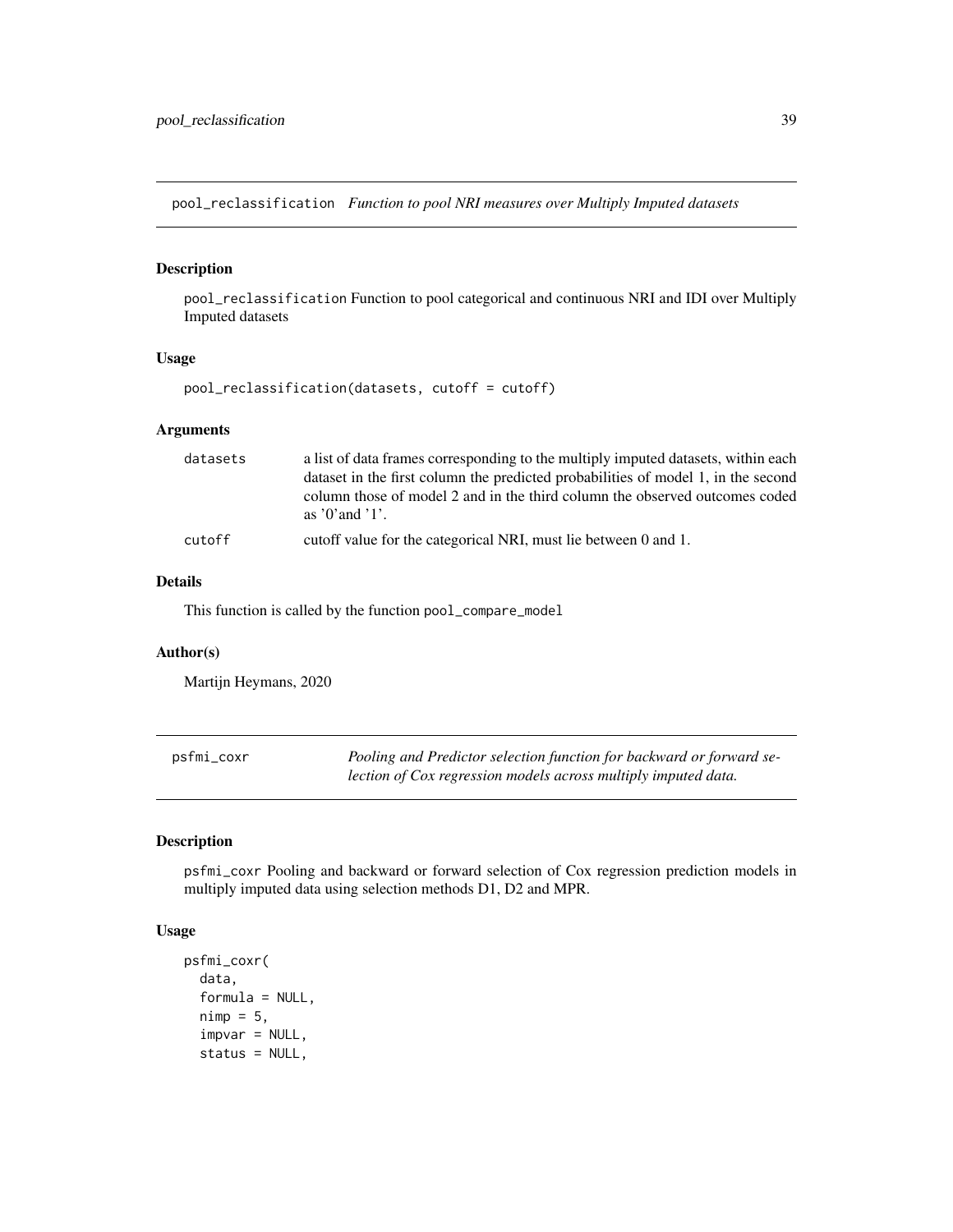```
time = NULL,
 predictors = NULL,
 cat.predictors = NULL,
  spline.predictors = NULL,
 int.predictors = NULL,
 keep.predictors = NULL,
 nknots = NULL,
  p.crit = 1,method = "RR",
 direction = NULL
\mathcal{L}
```
# Arguments

| data              | Data frame with stacked multiple imputed datasets. The original dataset that<br>contains missing values must be excluded from the dataset. The imputed datasets<br>must be distinguished by an imputation variable, specified under impvar, and<br>starting by 1.        |
|-------------------|--------------------------------------------------------------------------------------------------------------------------------------------------------------------------------------------------------------------------------------------------------------------------|
| formula           | A formula object to specify the model as normally used by coxph. See under<br>"Details" and "Examples" how these can be specified. If a formula object is<br>used set predictors, cat.predictors, spline.predictors or int.predictors at the de-<br>fault value of NULL. |
| nimp              | A numerical scalar. Number of imputed datasets. Default is 5.                                                                                                                                                                                                            |
| impvar            | A character vector. Name of the variable that distinguishes the imputed datasets.                                                                                                                                                                                        |
| status            | The status variable, normally 0=censoring, 1=event.                                                                                                                                                                                                                      |
| time              | Survival time.                                                                                                                                                                                                                                                           |
| predictors        | Character vector with the names of the predictor variables. At least one pre-<br>dictor variable has to be defined. Give predictors unique names and do not use<br>predictor name combinations with numbers as, age2, gnder10, etc.                                      |
|                   | cat.predictors A single string or a vector of strings to define the categorical variables. Default<br>is NULL categorical predictors.                                                                                                                                    |
| spline.predictors |                                                                                                                                                                                                                                                                          |
|                   | A single string or a vector of strings to define the (restricted cubic) spline vari-<br>ables. Default is NULL spline predictors. See details.                                                                                                                           |
|                   | int. predictors A single string or a vector of strings with the names of the variables that form<br>an interaction pair, separated by a ":" symbol.                                                                                                                      |
| keep.predictors   |                                                                                                                                                                                                                                                                          |
|                   | A single string or a vector of strings including the variables that are forced in<br>the model during predictor selection. Categorical and interaction variables are<br>allowed.                                                                                         |
| nknots            | A numerical vector that defines the number of knots for each spline predictor<br>separately.                                                                                                                                                                             |
| p.crit            | A numerical scalar. P-value selection criterion. A value of 1 provides the pooled<br>model without selection.                                                                                                                                                            |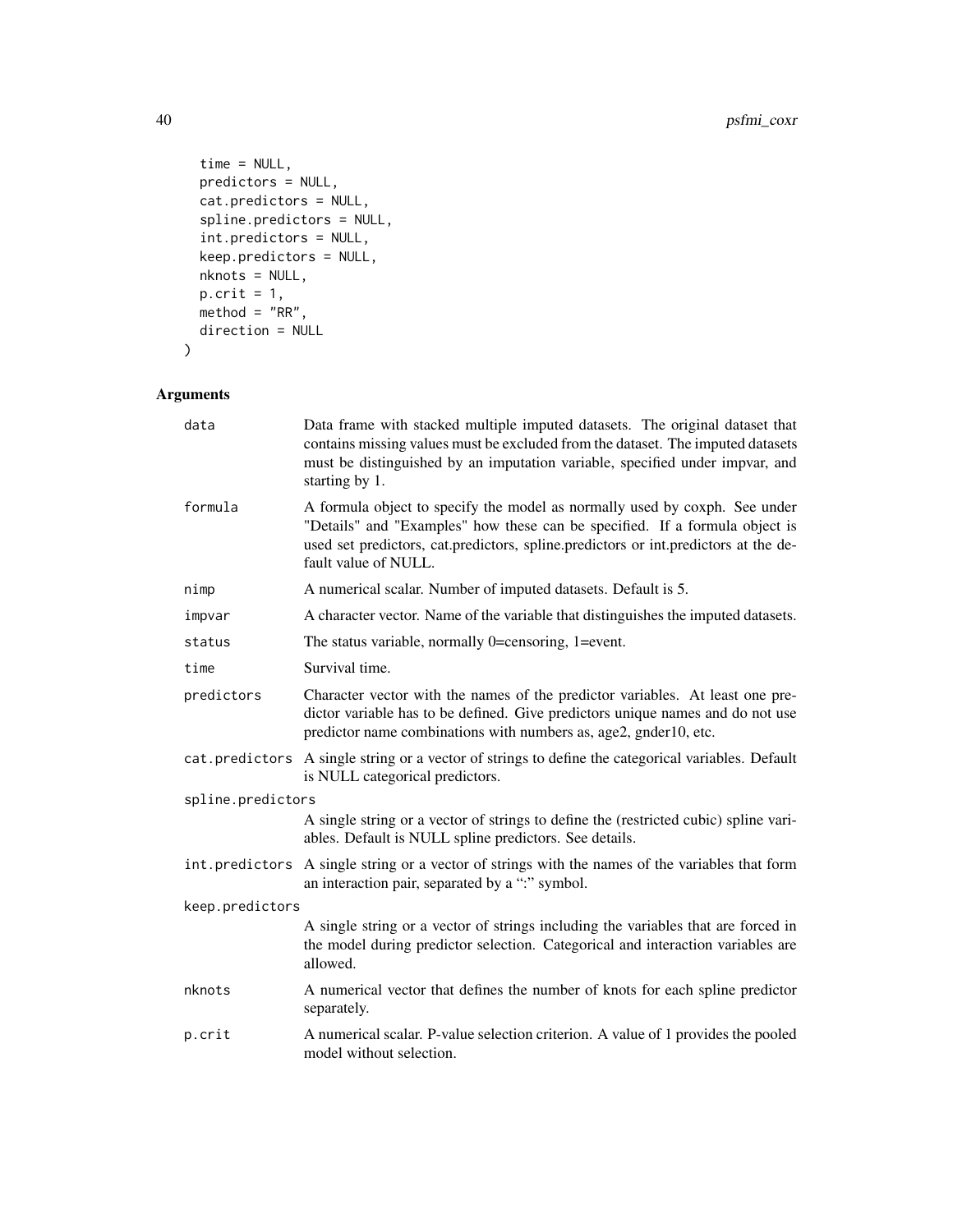| method    | A character vector to indicate the pooling method for p-values to pool the total                         |
|-----------|----------------------------------------------------------------------------------------------------------|
|           | model or used during predictor selection. This can be "RR", D1", "D2", or                                |
|           | "MPR". See details for more information. Default is "RR".                                                |
| direction | The direction of predictor selection, "BW" means backward selection and "FW"<br>means forward selection. |

#### Details

The basic pooling procedure to derive pooled coefficients, standard errors, 95 confidence intervals and p-values is Rubin's Rules (RR). However, RR is only possible when the model included continuous or dichotomous variables. Specific procedures are available when the model also included categorical (> 2 categories) or restricted cubic spline variables. These pooling methods are: "D1" is pooling of the total covariance matrix, "D2" is pooling of Chi-square values and "MPR" is pooling of median p-values (MPR rule). Spline regression coefficients are defined by using the rcs function for restricted cubic splines of the rms package. A minimum number of 3 knots as defined under knots is required.

A typical formula object has the form Surv(time,status) ~ terms. Categorical variables has to be defined as  $Surv(time, status)$   $\sim$  factor(variable), restricted cubic spline variables as Surv(time, status) ~ rcs(variable, 3). Interaction terms can be defined as Surv(time, status) ~ variable1\*variable2 or Surv(time,status) ~ variable1 + variable2 + variable1:variable2. All variables in the terms part have to be separated by a "+". If a formula object is used set predictors, cat.predictors, spline.predictors or int.predictors at the default value of NULL.

#### Value

An object of class pmods (multiply imputed models) from which the following objects can be extracted:

- data imputed datasets
- RR\_model pooled model at each selection step
- RR\_model\_final final selected pooled model
- multiparm pooled p-values at each step according to pooling method
- multiparm\_final pooled p-values at final step according to pooling method
- multiparm\_out (only when direction = "FW") pooled p-values of removed predictors
- formula\_step formula object at each step
- formula\_final formula object at final step
- formula\_initial formula object at final step
- predictors\_in predictors included at each selection step
- predictors\_out predictors excluded at each step
- impvar name of variable used to distinguish imputed datasets
- nimp number of imputed datasets
- status name of the status variable
- time name of the time variable
- method selection method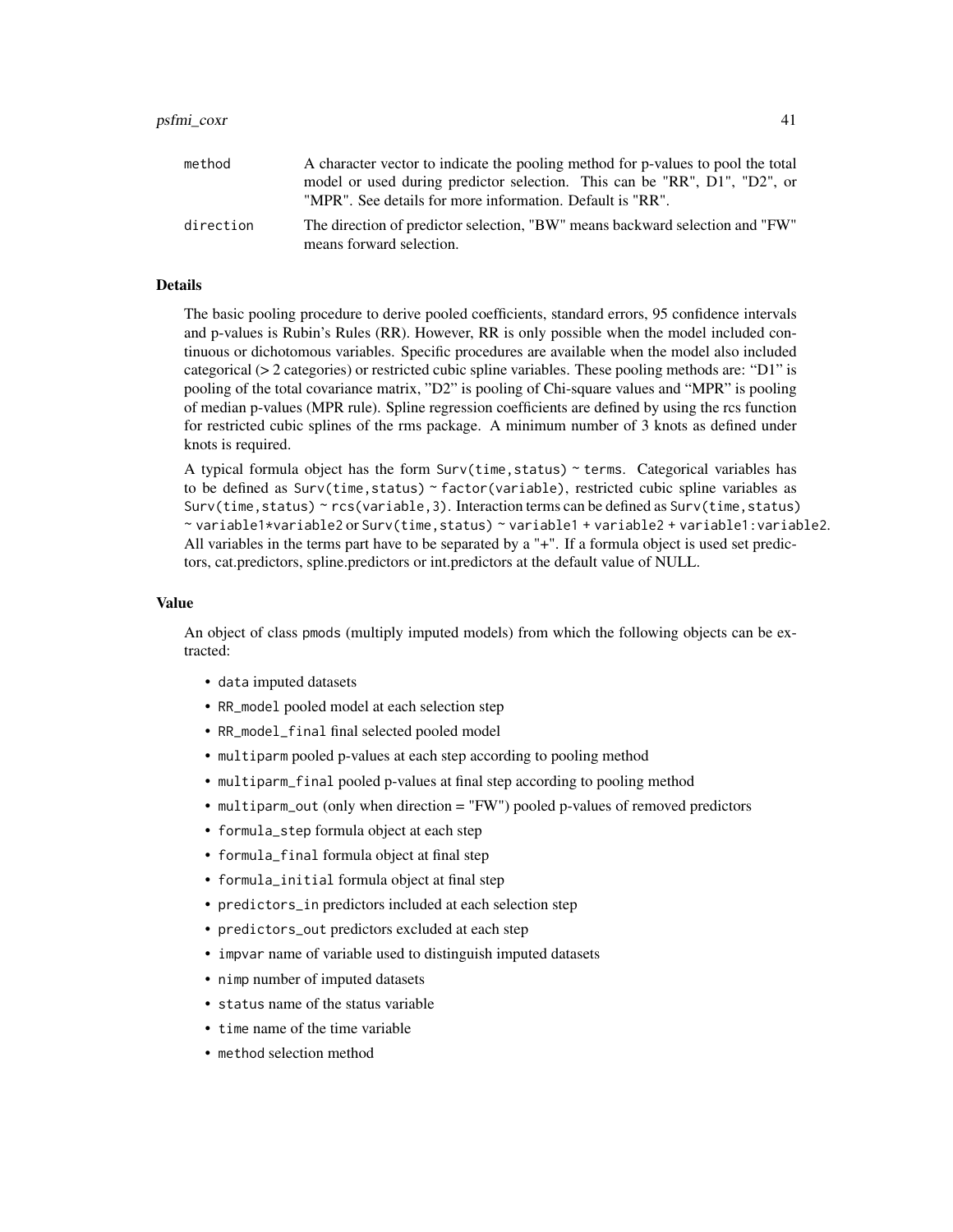- p.crit p-value selection criterium
- call function call
- model\_type type of regression model used
- direction direction of predictor selection
- predictors\_final names of predictors in final selection step
- predictors\_initial names of predictors in start model
- keep.predictors names of predictors that were forced in the model

#### Vignettes

https://mwheymans.github.io/psfmi/articles/psfmi\_CoxModels.html

# Author(s)

Martijn Heymans, 2020

# References

Eekhout I, van de Wiel MA, Heymans MW. Methods for significance testing of categorical covariates in logistic regression models after multiple imputation: power and applicability analysis. BMC Med Res Methodol. 2017;17(1):129.

Enders CK (2010). Applied missing data analysis. New York: The Guilford Press.

van de Wiel MA, Berkhof J, van Wieringen WN. Testing the prediction error difference between 2 predictors. Biostatistics. 2009;10:550-60.

Marshall A, Altman DG, Holder RL, Royston P. Combining estimates of interest in prognostic modelling studies after multiple imputation: current practice and guidelines. BMC Med Res Methodol. 2009;9:57.

Van Buuren S. (2018). Flexible Imputation of Missing Data. 2nd Edition. Chapman & Hall/CRC Interdisciplinary Statistics. Boca Raton.

EW. Steyerberg (2019). Clinical Prediction MOdels. A Practical Approach to Development, Validation, and Updating (2nd edition). Springer Nature Switzerland AG.

http://missingdatasolutions.rbind.io/

#### Examples

```
pool_coxr <- psfmi_coxr(formula = Surv(Time, Status) ~ Pain + Tampascale +
                     Radiation + Radiation*Pain + Age + Duration + Previous,
                  data=lbpmicox, p.crit = 0.05, direction="BW", nimp=5, impvar="Impnr",
                   keep.predictors = "Radiation*Pain", method="D1")
```
pool\_coxr\$RR\_model\_final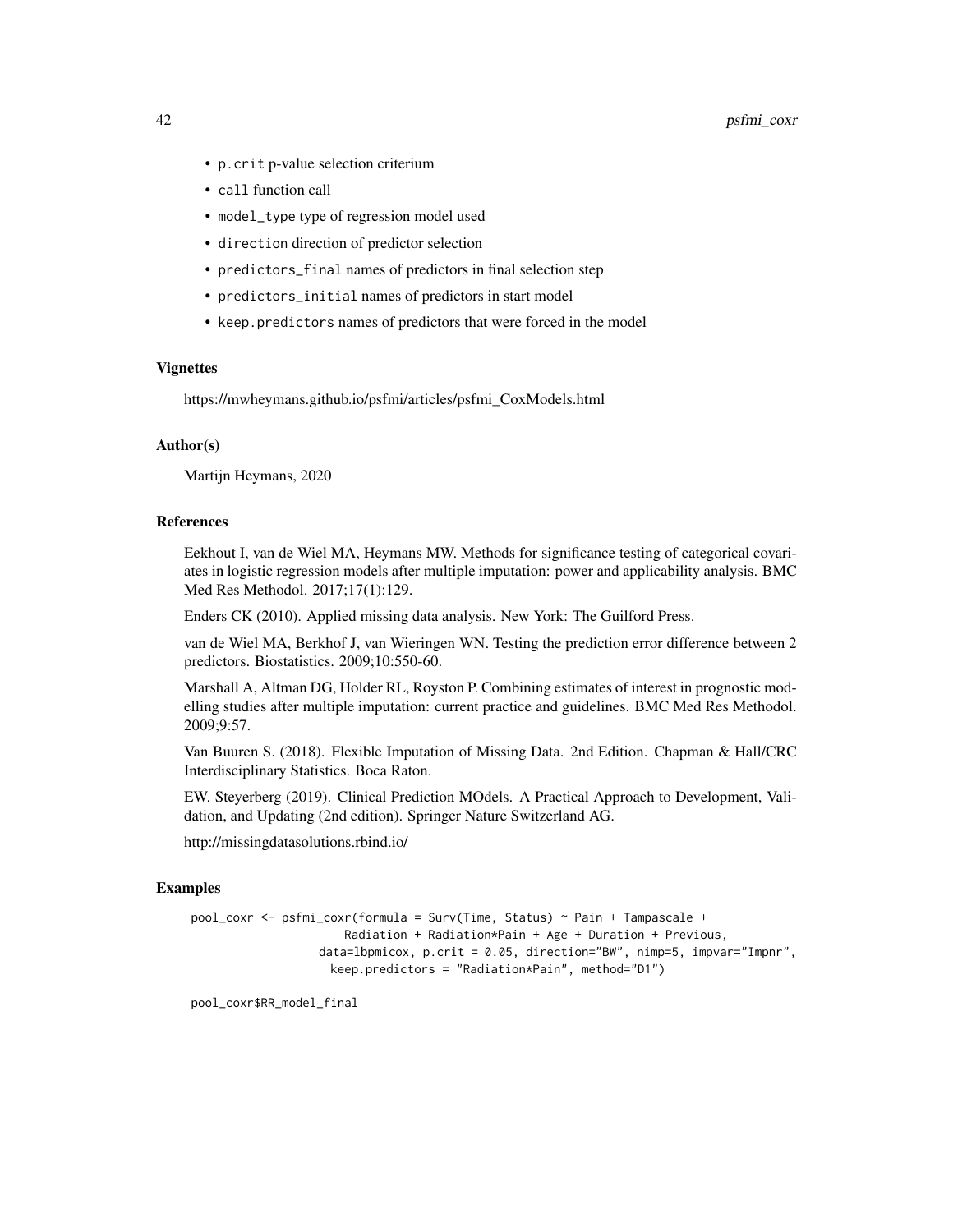<span id="page-42-0"></span>psfmi\_lm *Pooling and Predictor selection function for backward or forward selection of Linear regression models across multiply imputed data.*

# Description

psfmi\_lm Pooling and backward or forward selection of Linear regression models in multiply imputed data using selection methods RR, D1, D2 and MPR.

#### Usage

```
psfmi_lm(
  data,
  formula = NULL,
  nimp = 5,impvar = NULL,
  Outcome = NULL,
 predictors = NULL,
  cat.predictors = NULL,
  spline.predictors = NULL,
  int.predictors = NULL,
  keep.predictors = NULL,
  nknots = NULL,
 p.crit = 1,
 method = "RR",direction = NULL
)
```
# Arguments

| data       | Data frame with stacked multiple imputed datasets. The original dataset that<br>contains missing values must be excluded from the dataset. The imputed datasets<br>must be distinguished by an imputation variable, specified under impvar, and<br>starting by 1.         |
|------------|---------------------------------------------------------------------------------------------------------------------------------------------------------------------------------------------------------------------------------------------------------------------------|
| formula    | A formula object to specify the model as normally used by glm. See under "De-<br>tails" and "Examples" how these can be specified. If a formula object is used set<br>predictors, cat. predictors, spline. predictors or int. predictors at the default value<br>of NULL. |
| nimp       | A numerical scalar. Number of imputed datasets. Default is 5.                                                                                                                                                                                                             |
| impvar     | A character vector. Name of the variable that distinguishes the imputed datasets.                                                                                                                                                                                         |
| Outcome    | Character vector containing the name of the continuous outcome variable.                                                                                                                                                                                                  |
| predictors | Character vector with the names of the predictor variables. At least one pre-<br>dictor variable has to be defined. Give predictors unique names and do not use<br>predictor name combinations with numbers as, age2, gender10, etc.                                      |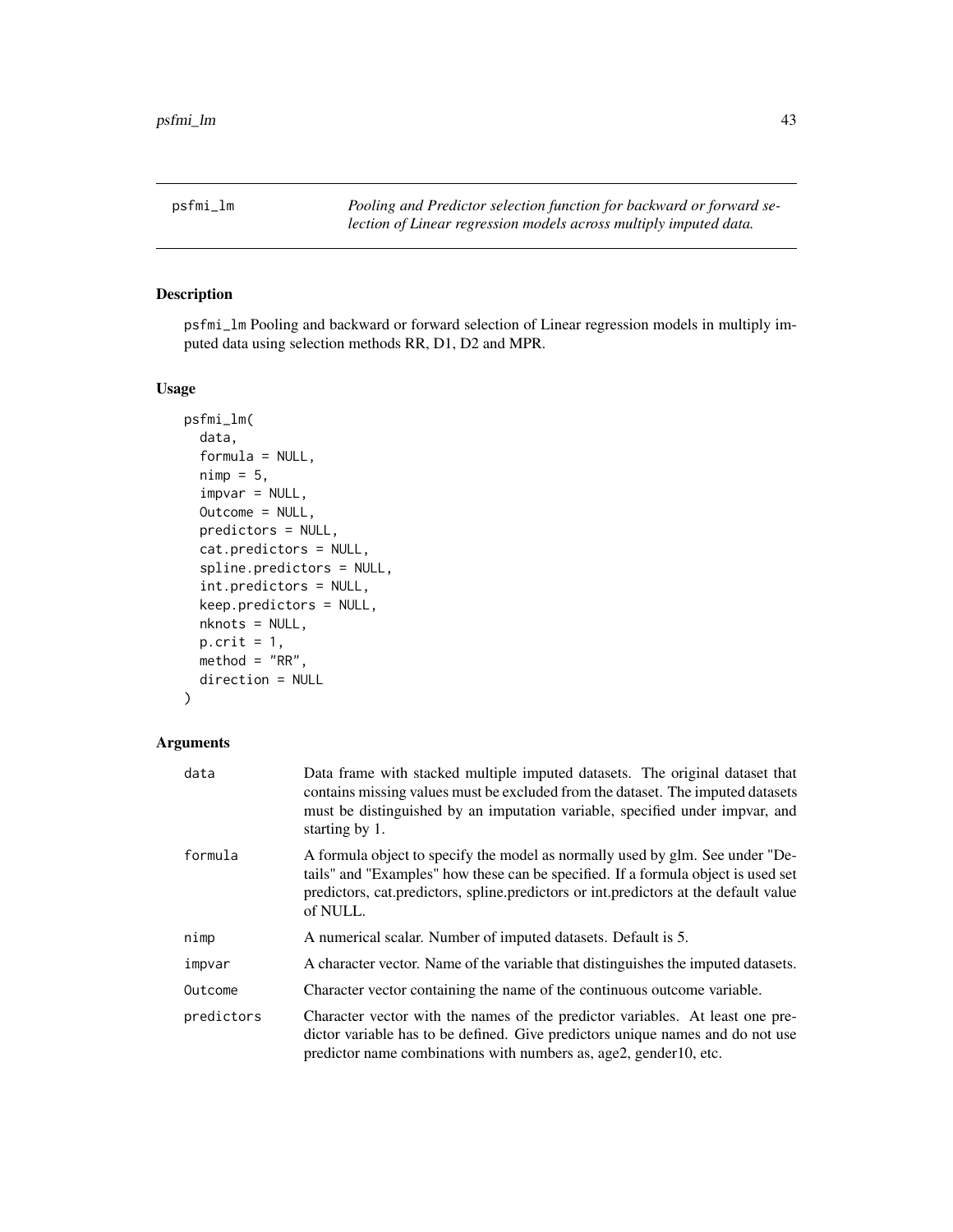|                   | cat.predictors A single string or a vector of strings to define the categorical variables. Default<br>is NULL categorical predictors.                                                                                           |  |
|-------------------|---------------------------------------------------------------------------------------------------------------------------------------------------------------------------------------------------------------------------------|--|
| spline.predictors |                                                                                                                                                                                                                                 |  |
|                   | A single string or a vector of strings to define the (restricted cubic) spline vari-<br>ables. Default is NULL spline predictors. See details.                                                                                  |  |
|                   | int.predictors A single string or a vector of strings with the names of the variables that form<br>an interaction pair, separated by a ":" symbol.                                                                              |  |
| keep.predictors   |                                                                                                                                                                                                                                 |  |
|                   | A single string or a vector of strings including the variables that are forced in<br>the model during predictor selection. All type of variables are allowed.                                                                   |  |
| nknots            | A numerical vector that defines the number of knots for each spline predictor<br>separately.                                                                                                                                    |  |
| p.crit            | A numerical scalar. P-value selection criterium. A value of 1 provides the<br>pooled model without selection.                                                                                                                   |  |
| method            | A character vector to indicate the pooling method for p-values to pool the total<br>model or used during predictor selection. This can be "RR", D1", "D2", "D3" or<br>"MPR". See details for more information. Default is "RR". |  |
| direction         | The direction of predictor selection, "BW" means backward selection and "FW"<br>means forward selection.                                                                                                                        |  |

#### Details

The basic pooling procedure to derive pooled coefficients, standard errors, 95 confidence intervals and p-values is Rubin's Rules (RR). However, RR is only possible when the model included continuous or dichotomous variables. Specific procedures are available when the model also included categorical (> 2 categories) or restricted cubic spline variables. These pooling methods are: "D1" is pooling of the total covariance matrix, "D2" is pooling of Chi-square values and "MPR" is pooling of median p-values (MPR rule). Spline regression coefficients are defined by using the rcs function for restricted cubic splines of the rms package. A minimum number of 3 knots as defined under knots is required.

A typical formula object has the form Outcome ~ terms. Categorical variables has to be defined as Outcome ~ factor(variable), restricted cubic spline variables as Outcome ~ rcs(variable,3). Interaction terms can be defined as Outcome ~ variable1\*variable2 or Outcome ~ variable1 + variable2 + variable1:variable2. All variables in the terms part have to be separated by a "+". If a formula object is used set predictors, cat.predictors, spline.predictors or int.predictors at the default value of NULL.

# Value

An object of class pmods (multiply imputed models) from which the following objects can be extracted:

- data imputed datasets
- RR\_model pooled model at each selection step
- RR\_model\_final final selected pooled model
- multiparm pooled p-values at each step according to pooling method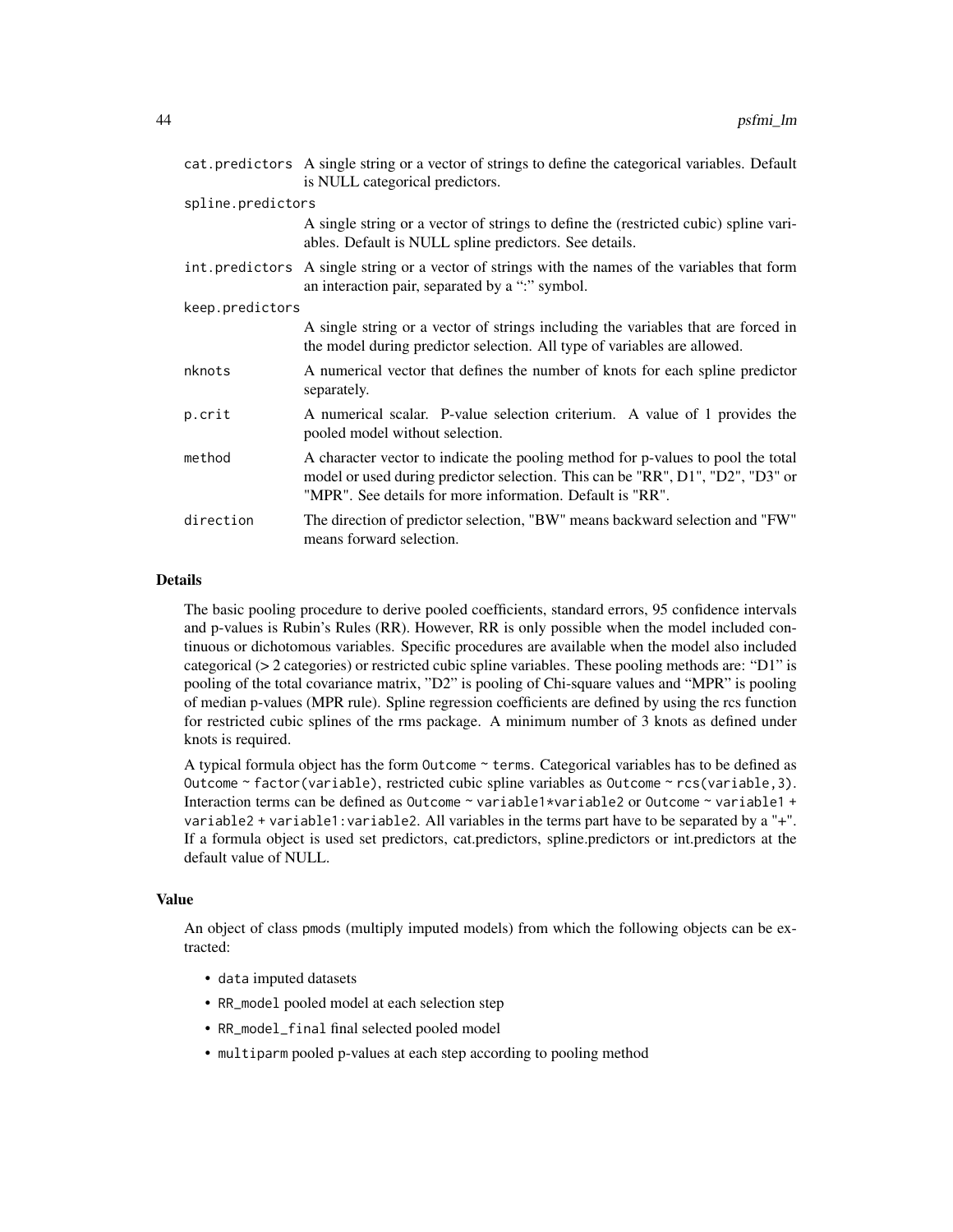#### psfmi\_lm 45

- multiparm\_final pooled p-values at final step according to pooling method
- multiparm\_out (only when direction = "FW") pooled p-values of removed predictors
- formula\_step formula object at each step
- formula\_final formula object at final step
- formula\_initial formula object at final step
- predictors\_in predictors included at each selection step
- predictors\_out predictors excluded at each step
- impvar name of variable used to distinguish imputed datasets
- nimp number of imputed datasets
- Outcome name of the outcome variable
- method selection method
- p.crit p-value selection criterium
- call function call
- model\_type type of regression model used
- direction direction of predictor selection
- predictors\_final names of predictors in final selection step
- predictors\_initial names of predictors in start model
- keep.predictors names of predictors that were forced in the model

#### Author(s)

Martijn Heymans, 2021

#### References

Enders CK (2010). Applied missing data analysis. New York: The Guilford Press.

van de Wiel MA, Berkhof J, van Wieringen WN. Testing the prediction error difference between 2 predictors. Biostatistics. 2009;10:550-60.

Marshall A, Altman DG, Holder RL, Royston P. Combining estimates of interest in prognostic modelling studies after multiple imputation: current practice and guidelines. BMC Med Res Methodol. 2009;9:57.

Van Buuren S. (2018). Flexible Imputation of Missing Data. 2nd Edition. Chapman & Hall/CRC Interdisciplinary Statistics. Boca Raton.

EW. Steyerberg (2019). Clinical Prediction MOdels. A Practical Approach to Development, Validation, and Updating (2nd edition). Springer Nature Switzerland AG.

http://missingdatasolutions.rbind.io/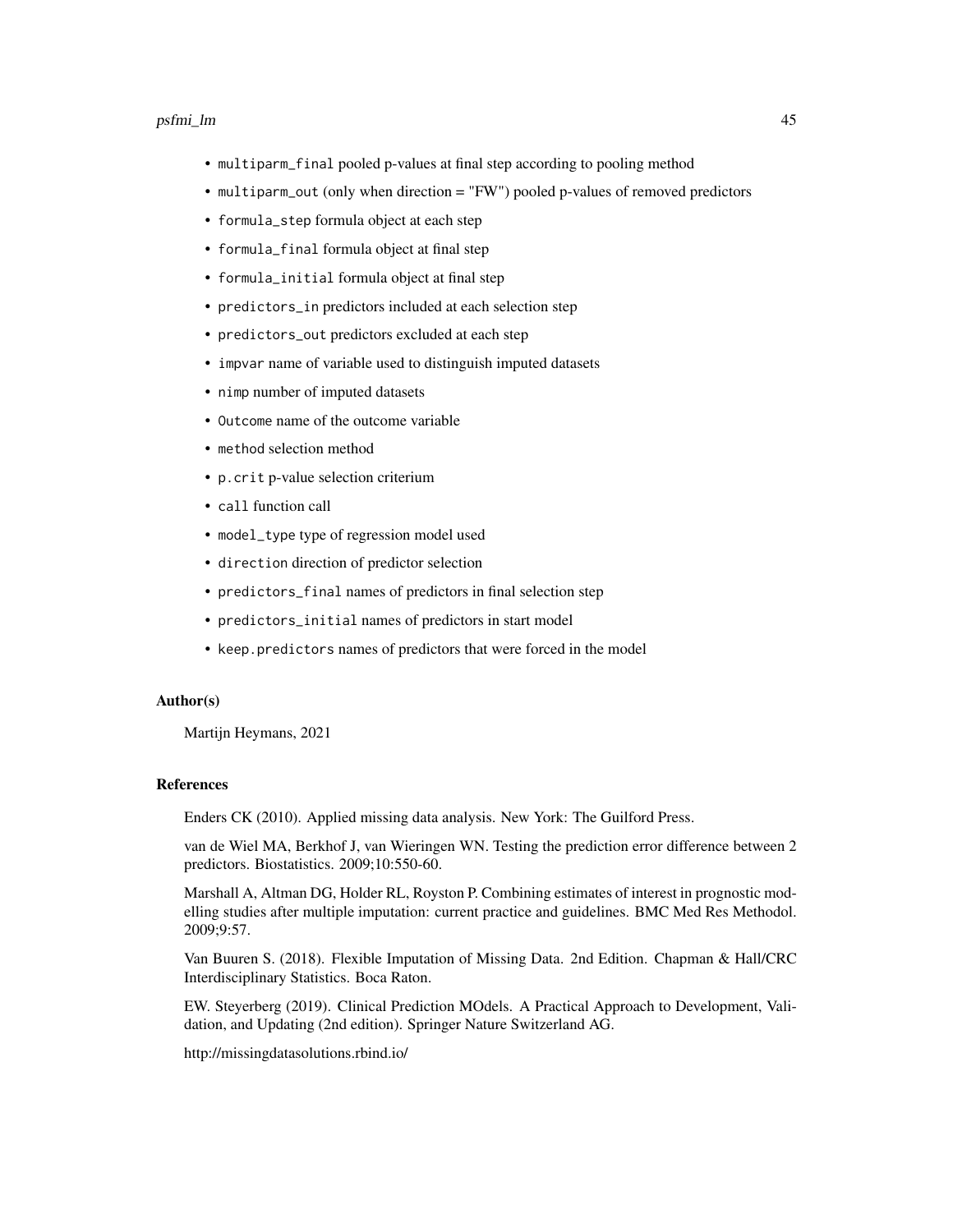# Examples

```
pool_lm <- psfmi_lm(data=lbpmilr, formula = Pain ~ factor(Satisfaction) +
rcs(Tampascale,3) + Radiation +
Radiation*factor(Satisfaction) + Age + Duration + BMI,
p.crit = 0.05, direction="FW", nimp=5, impvar="Impnr",
keep.predictors = c("Radiation*factor(Satisfaction)", "Age"), method="D1")
```

```
pool_lm$RR_model_final
```
psfmi\_lr *Pooling and Predictor selection function for backward or forward selection of Logistic regression models across multiply imputed data.*

# Description

psfmi\_lr Pooling and backward or forward selection of Logistic regression models across multiply imputed data using selection methods RR, D1, D2, D3, D4 and MPR.

# Usage

```
psfmi_lr(
  data,
  formula = NULL,
  nimp = 5,impvar = NULL,Outcome = NULL,
  predictors = NULL,
  cat.predictors = NULL,
  spline.predictors = NULL,
  int.predictors = NULL,
  keep.predictors = NULL,
  nknots = NULL,
 p.crit = 1,
 method = "RR",direction = NULL
)
```
# Arguments

| data    | Data frame with stacked multiple imputed datasets. The original dataset that<br>contains missing values must be excluded from the dataset. The imputed datasets<br>must be distinguished by an imputation variable, specified under impvar, and<br>starting by 1.      |
|---------|------------------------------------------------------------------------------------------------------------------------------------------------------------------------------------------------------------------------------------------------------------------------|
| formula | A formula object to specify the model as normally used by glm. See under "De-<br>tails" and "Examples" how these can be specified. If a formula object is used set<br>predictors, cat.predictors, spline.predictors or int.predictors at the default value<br>of NULL. |

<span id="page-45-0"></span>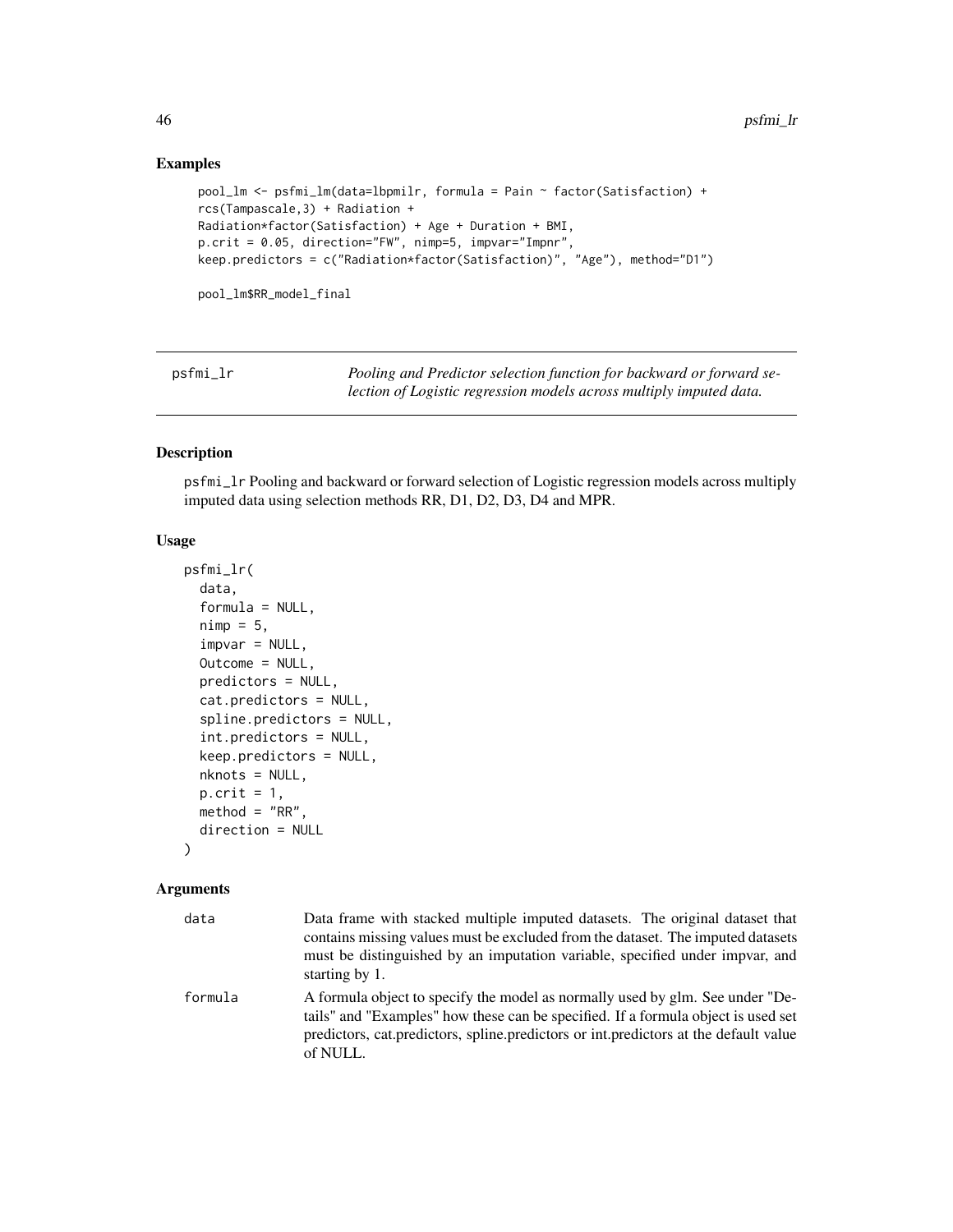| nimp              | A numerical scalar. Number of imputed datasets. Default is 5.                                                                                                                                                                          |
|-------------------|----------------------------------------------------------------------------------------------------------------------------------------------------------------------------------------------------------------------------------------|
| impvar            | A character vector. Name of the variable that distinguishes the imputed datasets.                                                                                                                                                      |
| Outcome           | Character vector containing the name of the outcome variable.                                                                                                                                                                          |
| predictors        | Character vector with the names of the predictor variables. At least one pre-<br>dictor variable has to be defined. Give predictors unique names and do not use<br>predictor name combinations with numbers as, age2, gender10, etc.   |
|                   | cat. predictors A single string or a vector of strings to define the categorical variables. Default<br>is NULL categorical predictors.                                                                                                 |
| spline.predictors |                                                                                                                                                                                                                                        |
|                   | A single string or a vector of strings to define the (restricted cubic) spline vari-<br>ables. Default is NULL spline predictors. See details.                                                                                         |
|                   | int. predictors A single string or a vector of strings with the names of the variables that form<br>an interaction pair, separated by a ":" symbol.                                                                                    |
| keep.predictors   |                                                                                                                                                                                                                                        |
|                   | A single string or a vector of strings including the variables that are forced in<br>the model during predictor selection. All type of variables are allowed.                                                                          |
| nknots            | A numerical vector that defines the number of knots for each spline predictor<br>separately.                                                                                                                                           |
| p.crit            | A numerical scalar. P-value selection criterium. A value of 1 provides the<br>pooled model without selection.                                                                                                                          |
| method            | A character vector to indicate the pooling method for p-values to pool the total<br>model or used during predictor selection. This can be "RR", D1", "D2", "D3",<br>"D4", or "MPR". See details for more information. Default is "RR". |
| direction         | The direction of predictor selection, "BW" means backward selection and "FW"<br>means forward selection.                                                                                                                               |

#### Details

The basic pooling procedure to derive pooled coefficients, standard errors, 95 confidence intervals and p-values is Rubin's Rules (RR). However, RR is only possible when the model included continuous or dichotomous variables. Specific procedures are available when the model also included categorical (> 2 categories) or restricted cubic spline variables. These pooling methods are: "D1" is pooling of the total covariance matrix, "D2" is pooling of Chi-square values, "D3" and "D4" is pooling Likelihood ratio statistics (method of Meng and Rubin) and "MPR" is pooling of median pvalues (MPR rule). Spline regression coefficients are defined by using the rcs function for restricted cubic splines of the rms package. A minimum number of 3 knots as defined under knots is required.

A typical formula object has the form Outcome  $\sim$  terms. Categorical variables has to be defined as Outcome ~ factor(variable), restricted cubic spline variables as Outcome ~ rcs(variable,3). Interaction terms can be defined as Outcome ~ variable1\*variable2 or Outcome ~ variable1 + variable2 + variable1:variable2. All variables in the terms part have to be separated by a "+". If a formula object is used set predictors, cat.predictors, spline.predictors or int.predictors at the default value of NULL.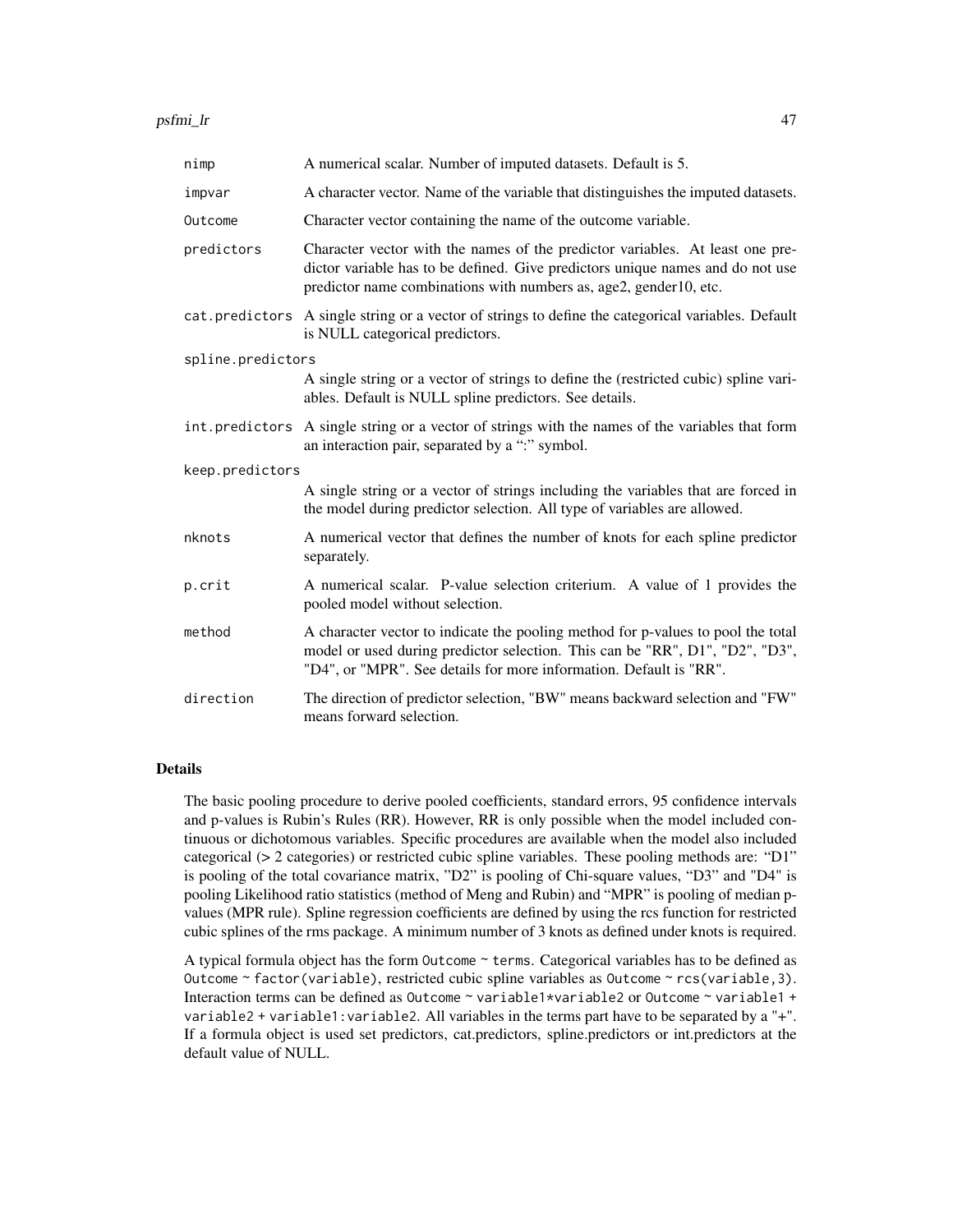#### Value

An object of class pmods (multiply imputed models) from which the following objects can be extracted:

- data imputed datasets
- RR\_model pooled model at each selection step
- RR\_model\_final final selected pooled model
- multiparm pooled p-values at each step according to pooling method
- multiparm\_final pooled p-values at final step according to pooling method
- multiparm\_out (only when direction = "FW") pooled p-values of removed predictors
- formula\_step formula object at each step
- formula\_final formula object at final step
- formula\_initial formula object at final step
- predictors\_in predictors included at each selection step
- predictors\_out predictors excluded at each step
- impvar name of variable used to distinguish imputed datasets
- nimp number of imputed datasets
- Outcome name of the outcome variable
- method selection method
- p.crit p-value selection criterium
- call function call
- model\_type type of regression model used
- direction direction of predictor selection
- predictors\_final names of predictors in final selection step
- predictors\_initial names of predictors in start model
- keep.predictors names of predictors that were forced in the model

#### Vignettes

https://mwheymans.github.io/psfmi/articles/psfmi\_LogisticModels.html

#### Author(s)

Martijn Heymans, 2020

#### References

Eekhout I, van de Wiel MA, Heymans MW. Methods for significance testing of categorical covariates in logistic regression models after multiple imputation: power and applicability analysis. BMC Med Res Methodol. 2017;17(1):129.

Enders CK (2010). Applied missing data analysis. New York: The Guilford Press.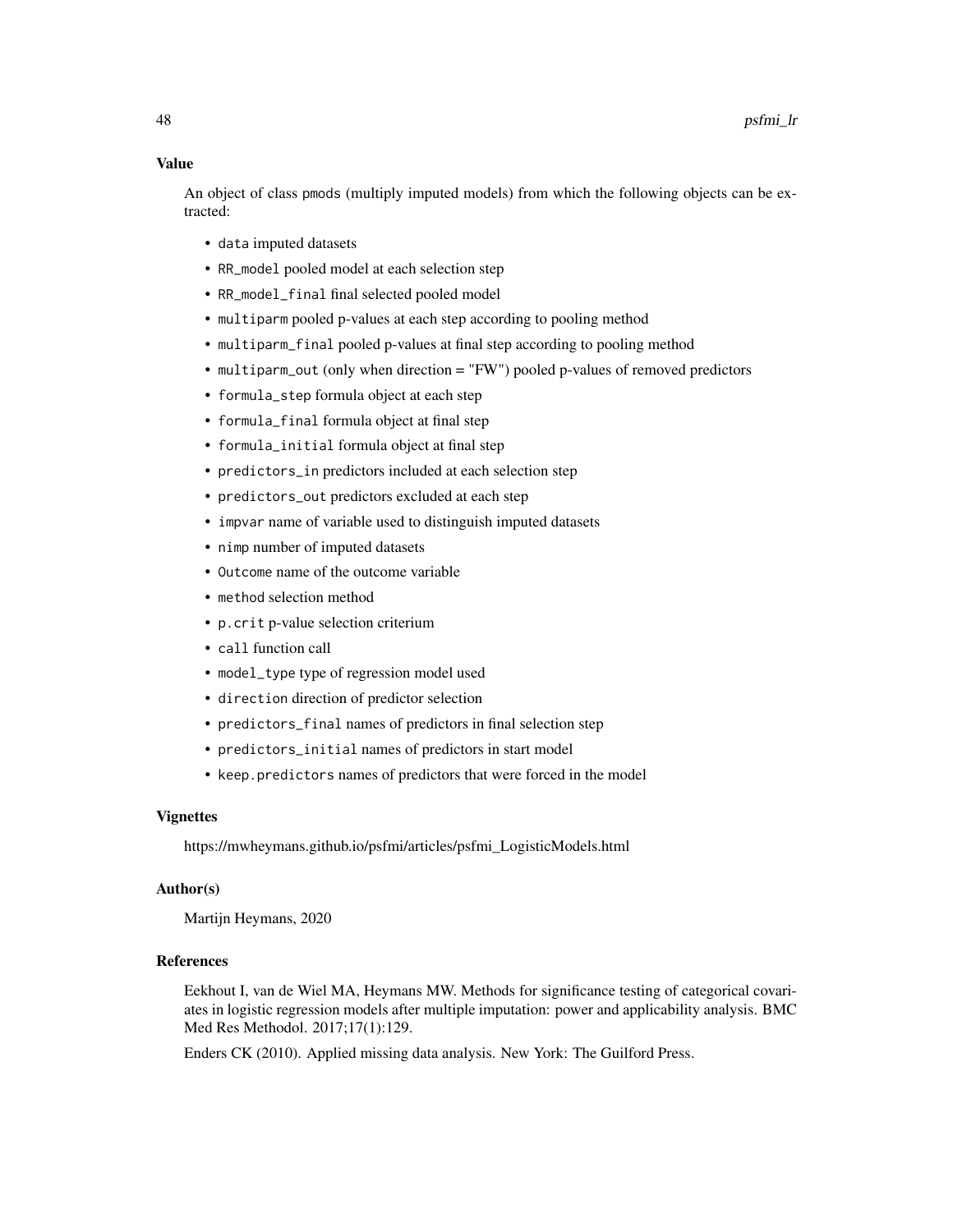<span id="page-48-0"></span>Meng X-L, Rubin DB. Performing likelihood ratio tests with multiply-imputed data sets. Biometrika.1992;79:103- 11.

van de Wiel MA, Berkhof J, van Wieringen WN. Testing the prediction error difference between 2 predictors. Biostatistics. 2009;10:550-60.

Marshall A, Altman DG, Holder RL, Royston P. Combining estimates of interest in prognostic modelling studies after multiple imputation: current practice and guidelines. BMC Med Res Methodol. 2009;9:57.

Van Buuren S. (2018). Flexible Imputation of Missing Data. 2nd Edition. Chapman & Hall/CRC Interdisciplinary Statistics. Boca Raton.

EW. Steyerberg (2019). Clinical Prediction MOdels. A Practical Approach to Development, Validation, and Updating (2nd edition). Springer Nature Switzerland AG.

http://missingdatasolutions.rbind.io/

#### Examples

```
pool_lr <- psfmi_lr(data=lbpmilr, formula = Chronic ~ Pain +
factor(Satisfaction) + rcs(Tampascale,3) + Radiation +
Radiation*factor(Satisfaction) + Age + Duration + BMI,
p.crit = 0.05, direction="FW", nimp=5, impvar="Impnr",
keep.predictors = c("Radiation*factor(Satisfaction)", "Age"), method="D1")
```
pool\_lr\$RR\_model\_final

| psfmi_mm | Pooling and Predictor selection function for multilevel models in mul- |
|----------|------------------------------------------------------------------------|
|          | tiply imputed datasets                                                 |

#### **Description**

psfmi\_mm Pooling and backward selection for 2 level (generalized) linear mixed models in multiply imputed datasets using different selection methods.

#### Usage

```
psfmi_mm(
  data,
  nimp = 5,impvar = NULL,clusvar = NULL,
  Outcome,
  predictors = NULL,
  random.eff = NULL,
  family = "linear",
  p.crit = 1,
  cat.predictors = NULL,
```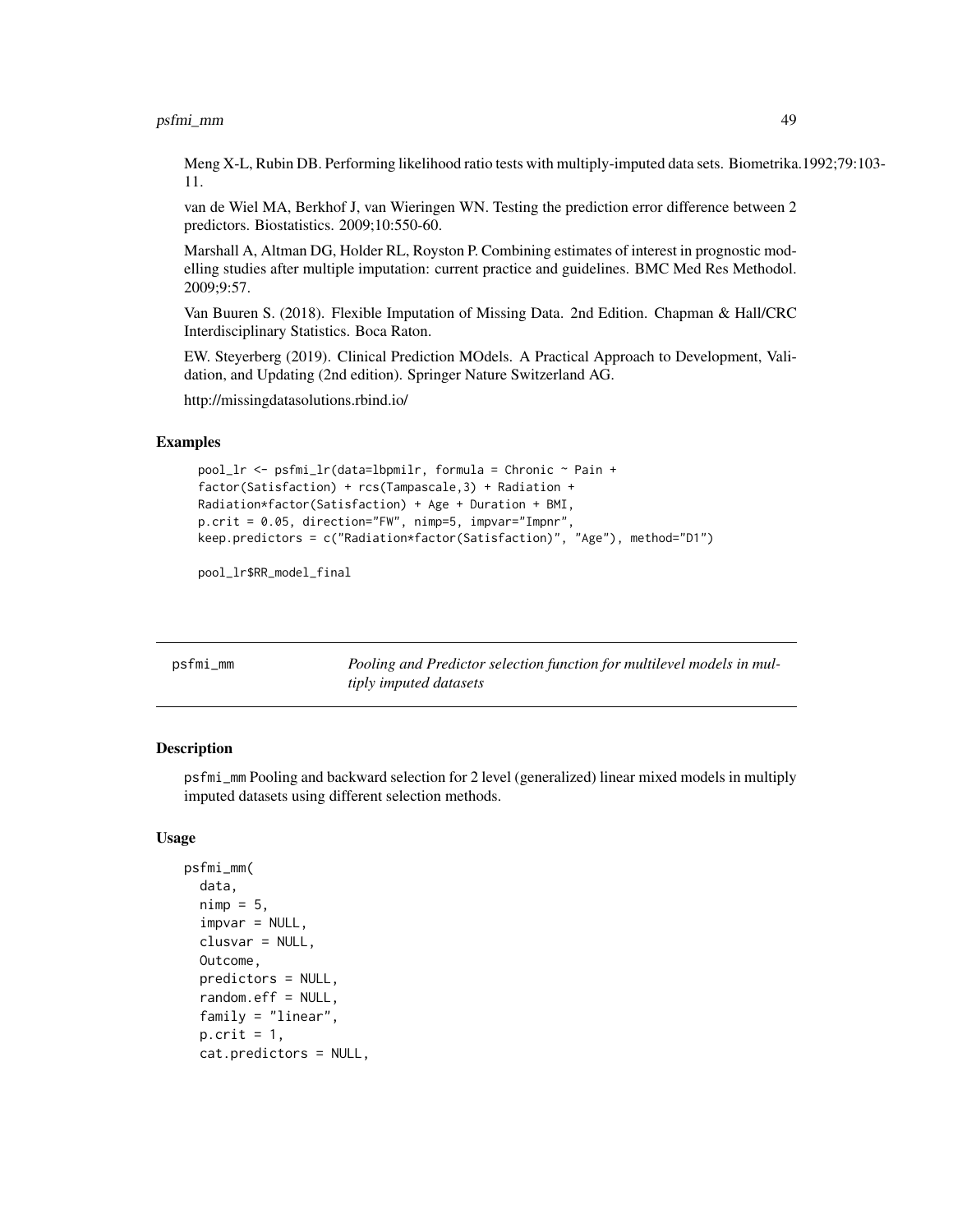```
spline.predictors = NULL,
  int.predictors = NULL,
  keep.predictors = NULL,
  nknots = NULL,\text{method} = \text{"RR"},
  print.method = FALSE
)
```
# Arguments

| data              | Data frame with stacked multiple imputed datasets. The original dataset that<br>contains missing values must be excluded from the dataset. The imputed datasets<br>must be distinguished by an imputation variable, specified under impvar, and<br>starting by 1 and the clusters should be distinguished by a cluster variable, spec-<br>ified under clusvar. |
|-------------------|----------------------------------------------------------------------------------------------------------------------------------------------------------------------------------------------------------------------------------------------------------------------------------------------------------------------------------------------------------------|
| nimp              | A numerical scalar. Number of imputed datasets. Default is 5.                                                                                                                                                                                                                                                                                                  |
| impvar            | A character vector. Name of the variable that distinguishes the imputed datasets.                                                                                                                                                                                                                                                                              |
| clusvar           | A character vector. Name of the variable that distinguishes the clusters.                                                                                                                                                                                                                                                                                      |
| Outcome           | Character vector containing the name of the outcome variable.                                                                                                                                                                                                                                                                                                  |
| predictors        | Character vector with the names of the predictor variables. At least one predictor<br>variable has to be defined.                                                                                                                                                                                                                                              |
| random.eff        | Character vector to specify the random effects as used by the lmer and glmer<br>functions of the 1me4 package.                                                                                                                                                                                                                                                 |
| family            | Character vector to specify the type of model, "linear" is used to call the 1mer<br>function and "binomial" is used to call the glmer function of the lme4 package.<br>See details for more information.                                                                                                                                                       |
| p.crit            | A numerical scalar. P-value selection criterium. A value of 1 provides the<br>pooled model without selection.                                                                                                                                                                                                                                                  |
|                   | cat.predictors A single string or a vector of strings to define the categorical variables. Default<br>is NULL categorical predictors.                                                                                                                                                                                                                          |
| spline.predictors |                                                                                                                                                                                                                                                                                                                                                                |
|                   | A single string or a vector of strings to define the (restricted cubic) spline vari-<br>ables. Default is NULL spline predictors. See details.                                                                                                                                                                                                                 |
| int.predictors    | A single string or a vector of strings with the names of the variables that form<br>an interaction pair, separated by a ":" symbol.                                                                                                                                                                                                                            |
| keep.predictors   |                                                                                                                                                                                                                                                                                                                                                                |
|                   | A single string or a vector of strings including the variables that are forced in<br>the model during predictor selection. Categorical and interaction variables are<br>allowed.                                                                                                                                                                               |
| nknots            | A numerical vector that defines the number of knots for each spline predictor<br>separately.                                                                                                                                                                                                                                                                   |
| method            | A character vector to indicate the pooling method for p-values to pool the total<br>model or used during predictor selection. This can be "D1", "D2", "D3" or<br>"MPR". See details for more information.                                                                                                                                                      |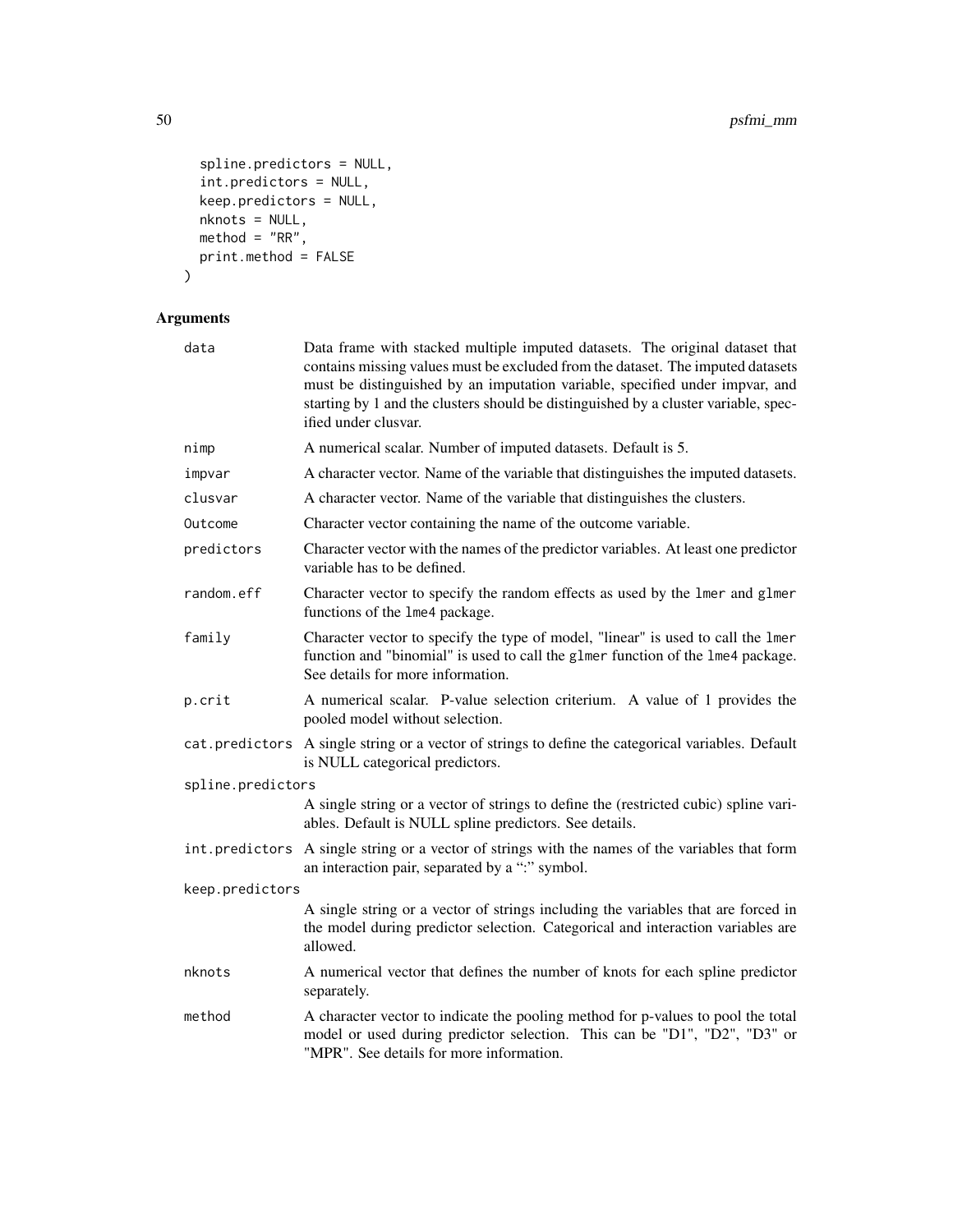print.method logical vector. If TRUE full matrix with p-values of all variables according to chosen method (under method) is shown. If FALSE (default) p-value for categorical variables according to method are shown and for continuous and dichotomous predictors Rubin's Rules are used.

#### Details

The basic pooling procedure to derive pooled coefficients, standard errors, 95 confidence intervals and p-values is Rubin's Rules (RR). Specific procedures are available to derive pooled p-values for categorical (> 2 categories) and spline variables. print.method allows to choose between the pooling methods: D1, D2 and D3 and MPR for pooling of median p-values (MPR rule). The D1, D2 and D3 methods are called from the package mitml. For Logistic multilevel models (that are estimated using the glmer function), the D3 method is not yet available. Spline regression coefficients are defined by using the rcs function for restricted cubic splines of the rms package. A minimum number of 3 knots as defined under knots is required.

# Value

An object of class smodsmi (selected models in multiply imputed datasets) from which the following objects can be extracted: imputed datasets as data, selected pooled model as RR\_model, pooled p-values according to pooling method as multiparm, random effects as random.eff, predictors included at each selection step as predictors\_in, predictors excluded at each step as predictors\_out, and family, impvar, clusvar, nimp, Outcome, method, p.crit, predictors, cat.predictors, keep.predictors, int.predictors, spline.predictors, knots, print.method, model\_type, call, predictors\_final for names of predictors in final step and fit.formula is the regression formula of start model.

#### References

Eekhout I, van de Wiel MA, Heymans MW. Methods for significance testing of categorical covariates in logistic regression models after multiple imputation: power and applicability analysis. BMC Med Res Methodol. 2017;17(1):129.

Enders CK (2010). Applied missing data analysis. New York: The Guilford Press.

Meng X-L, Rubin DB. Performing likelihood ratio tests with multiply-imputed data sets. Biometrika.1992;79:103- 11.

van de Wiel MA, Berkhof J, van Wieringen WN. Testing the prediction error difference between 2 predictors. Biostatistics. 2009;10:550-60.

mitml package https://cran.r-project.org/web/packages/mitml/index.html

Van Buuren S. (2018). Flexible Imputation of Missing Data. 2nd Edition. Chapman & Hall/CRC Interdisciplinary Statistics. Boca Raton.

http://missingdatasolutions.rbind.io/

```
## Not run:
 pool_mm <- psfmi_mm(data=ipdna_md, nimp=5, impvar=".imp", family="linear",
 predictors=c("gender", "afib", "sbp"), clusvar = "centre",
```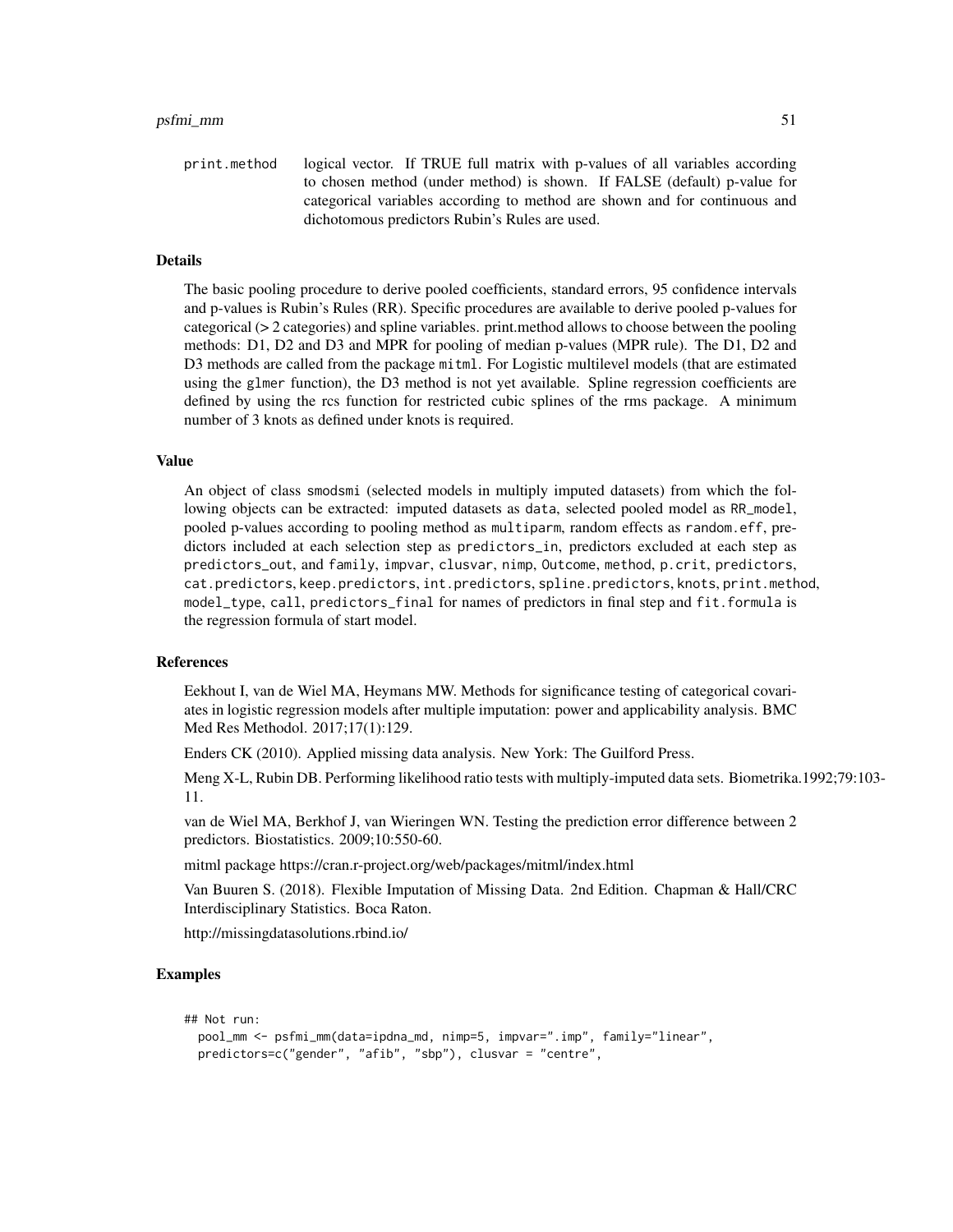```
random.eff="( 1 | centre)", Outcome="dbp", cat.predictors = "bmi_cat",
 p.crit=0.15, method="D1", print.method = FALSE)
 pool_mm$RR_Model
 pool_mm$multiparm
## End(Not run)
```
psfmi\_mm\_multiparm *Multiparameter pooling methods called by psfmi\_mm*

# Description

psfmi\_mm\_multiparm Function to pool according to D1, D2 and D3 methods

# Usage

```
psfmi_mm_multiparm(
  data,
 nimp,
  impvar,
 Outcome,
 P,
 p.crit,
  family,
  random.eff,
 method,
 print.method
```
# )

# Arguments

| data    | Data frame with stacked multiple imputed datasets. The original dataset that<br>contains missing values must be excluded from the dataset. The imputed datasets<br>must be distinguished by an imputation variable, specified under impvar, and<br>starting by 1 and the clusters should be distinguished by a cluster variable, spec-<br>ified under clusvar. |
|---------|----------------------------------------------------------------------------------------------------------------------------------------------------------------------------------------------------------------------------------------------------------------------------------------------------------------------------------------------------------------|
| nimp    | A numerical scalar. Number of imputed datasets. Default is 5.                                                                                                                                                                                                                                                                                                  |
| impvar  | A character vector. Name of the variable that distinguishes the imputed datasets.                                                                                                                                                                                                                                                                              |
| Outcome | Character vector containing the name of the outcome variable.                                                                                                                                                                                                                                                                                                  |
| Þ       | Character vector with the names of the predictor variables. At least one predictor<br>variable has to be defined.                                                                                                                                                                                                                                              |
| p.crit  | A numerical scalar. P-value selection criterium. A value of 1 provides the<br>pooled model without selection.                                                                                                                                                                                                                                                  |
| family  | Character vector to specify the type of model, "linear" is used to call the lmer<br>function and "binomial" is used to call the glmer function of the lme4 package.<br>See details for more information.                                                                                                                                                       |

<span id="page-51-0"></span>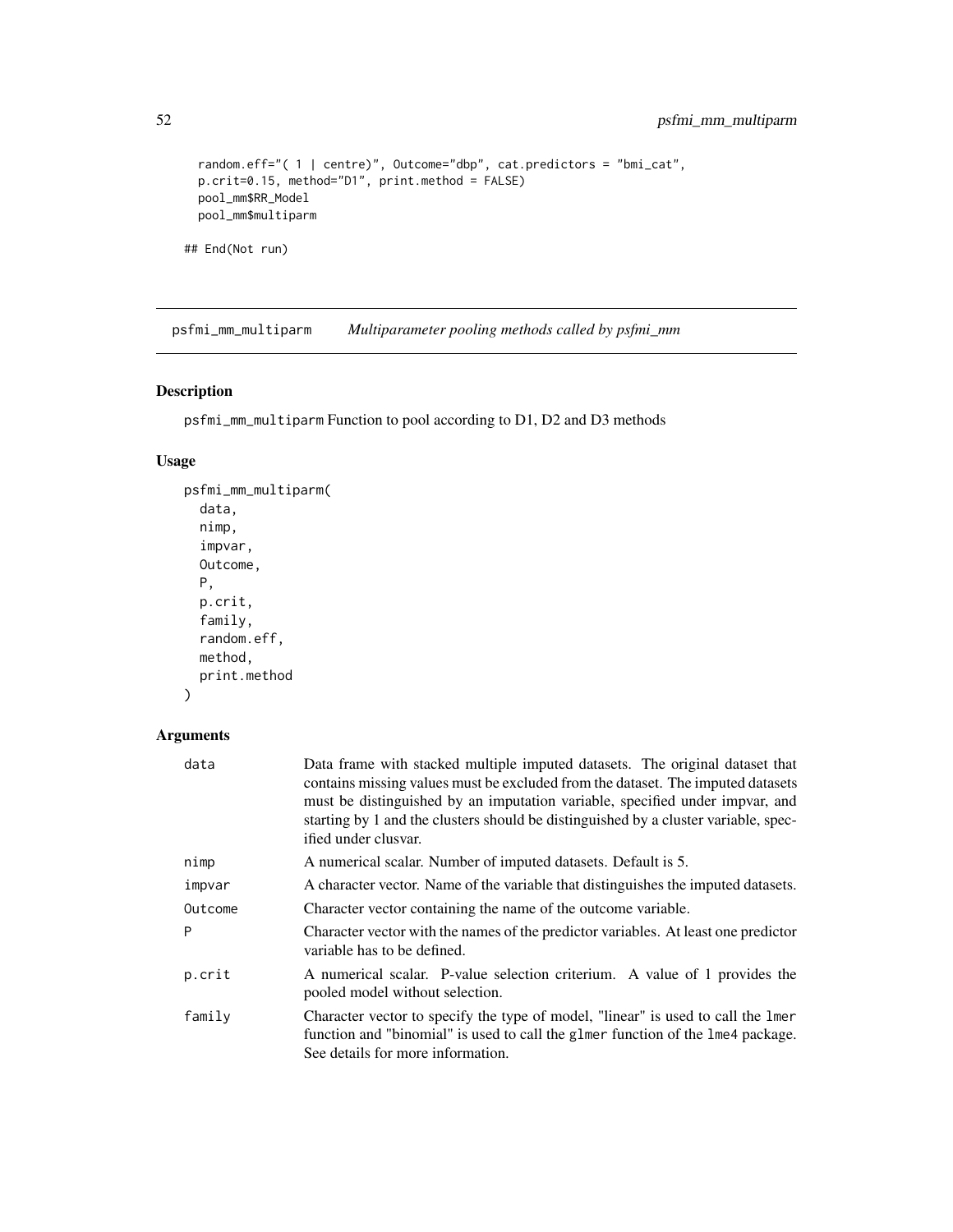<span id="page-52-0"></span>

| random.eff   | Character vector to specify the random effects as used by the lmer and glmer<br>functions of the 1me4 package.                                                                                                                                                                           |
|--------------|------------------------------------------------------------------------------------------------------------------------------------------------------------------------------------------------------------------------------------------------------------------------------------------|
| method       | A character vector to indicate the pooling method for p-values to pool the total<br>model or used during predictor selection. This can be "D1", "D2", "D3" or<br>"MPR". See details for more information.                                                                                |
| print.method | logical vector. If TRUE full matrix with p-values of all variables according<br>to chosen method (under method) is shown. If FALSE (default) p-value for<br>categorical variables according to method are shown and for continuous and<br>dichotomous predictors Rubin's Rules are used. |

# Examples

```
## Not run:
psfmi_mm_multiparm(data=ipdna_md, nimp=5, impvar=".imp", family="linear",
P=c("gender", "bnp", "dbp", "lvef", "bmi_cat"),
random.eff="( 1 | centre)", Outcome="sbp",
p.crit=0.05, method="D1", print.method = FALSE)
```
## End(Not run)

<span id="page-52-1"></span>

| psfmi_perform |                                  | Internal validation and performance of logistic prediction models |  |  |
|---------------|----------------------------------|-------------------------------------------------------------------|--|--|
|               | across Multiply Imputed datasets |                                                                   |  |  |

# Description

psfmi\_perform Evaluate Performance of logistic regression models selected with the psfmi\_lr function of the psfmi package by using cross-validation or bootstrapping.

#### Usage

```
psfmi_perform(
 pobj,
  val_method = NULL,
  data_orig = NULL,
  int\_val = TRUE,
  nboot = 10,
  folds = 3,
  nimp_{cv} = 5,
  nimp_mice = 5,
 p.crit = 1,
 BW = FALSE,
  direction = NULL,
  cv_naive_appt = FALSE,
  cal.plot = FALSE,
```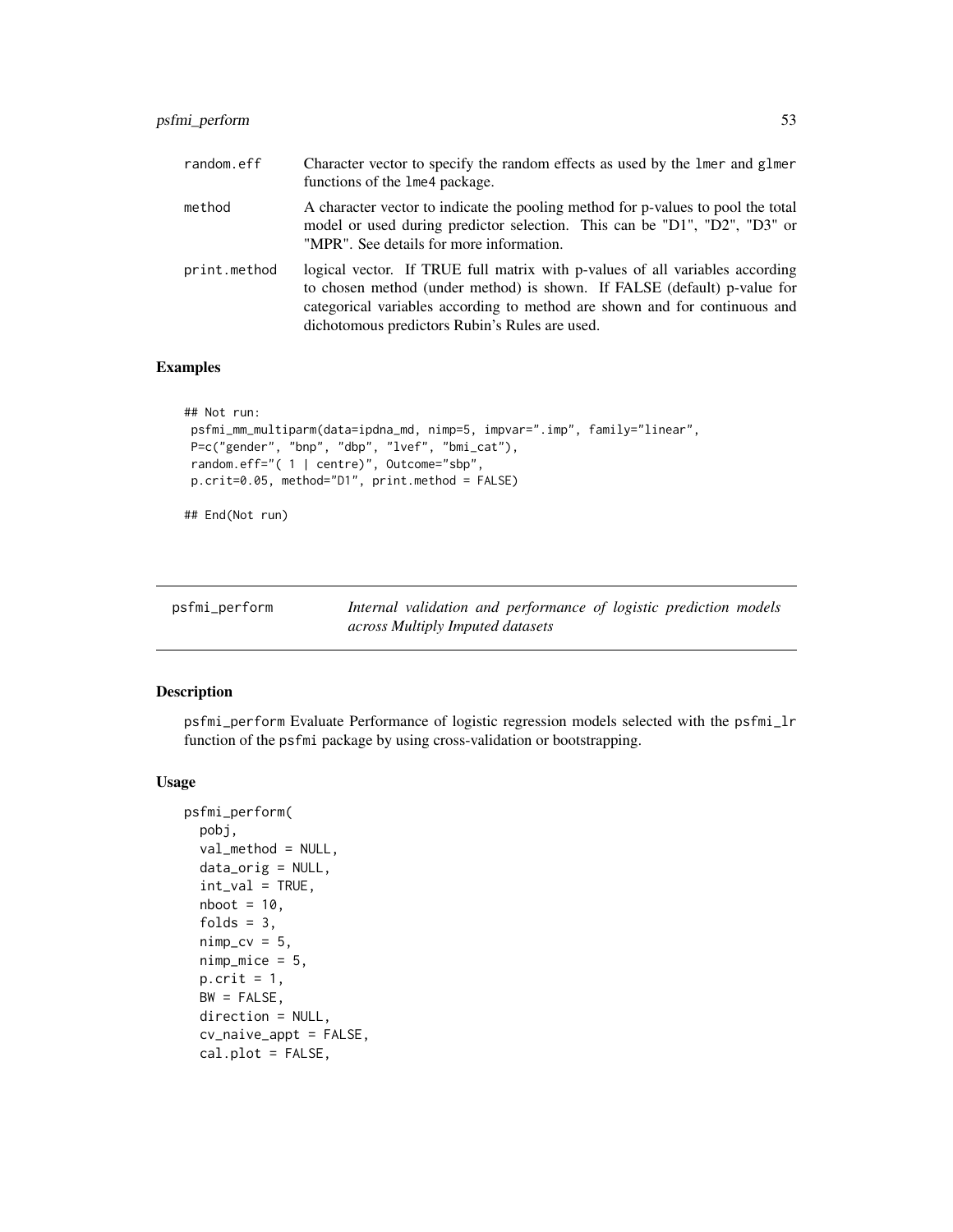```
plot.method = "mean",
  groups_cal = 5,
 miceImp,
  ...
\mathcal{L}
```
# Arguments

| pobj          | An object of class pmods (pooled models), produced by a previous call to psfmi_lr.                                                                                                                                                                                                                                                                                                                                                        |  |  |
|---------------|-------------------------------------------------------------------------------------------------------------------------------------------------------------------------------------------------------------------------------------------------------------------------------------------------------------------------------------------------------------------------------------------------------------------------------------------|--|--|
| val_method    | Method for internal validation. MI_boot for first Multiple Imputation and than<br>bootstrapping in each imputed dataset and boot_MI for first bootstrapping and<br>than multiple imputation in each bootstrap sample, and cv_MI, cv_MI_RR and<br>MI_cv_naive for the combinations of cross-validation and multiple imputation.<br>To use cv_MI, cv_MI_RR and boot_MI, data_orig has to be specified. See<br>details for more information. |  |  |
| data_orig     | dataframe of original dataset that contains missing data for methods cv_MI,<br>cv_MI_RR and boot_MI.                                                                                                                                                                                                                                                                                                                                      |  |  |
| int_val       | If TRUE internal validation is conducted using bootstrapping or cross-validation.<br>Default is TRUE. If FALSE only apparent performance measures are calculated.                                                                                                                                                                                                                                                                         |  |  |
| nboot         | The number of bootstrap resamples, default is 10. Used for methods boot_MI<br>and MI_boot.                                                                                                                                                                                                                                                                                                                                                |  |  |
| folds         | The number of folds, default is 3. Used for methods cv_MI, cv_MI_RR and<br>MI_cv_naive.                                                                                                                                                                                                                                                                                                                                                   |  |  |
| nimp_cv       | Numerical scalar. Number of (multiple) imputation runs for method cv_MI.                                                                                                                                                                                                                                                                                                                                                                  |  |  |
| nimp_mice     | Numerical scalar. Number of imputed datasets for method cv_MI_RR and<br>boot_MI. When not defined, the number of multiply imputed datasets is used<br>of the previous call to the function psfmi_lr.                                                                                                                                                                                                                                      |  |  |
| p.crit        | A numerical scalar. P-value selection criterium used for backward or forward<br>selection during validation. When set at 1, pooling and internal validation is<br>done without backward selection.                                                                                                                                                                                                                                        |  |  |
| BW            | Only used for methods cv_MI, cv_MI_RR and MI_cv_naive. If TRUE back-<br>ward selection is conducted within cross-validation. Default is FALSE.                                                                                                                                                                                                                                                                                            |  |  |
| direction     | Can be used together with val_methods boot_MI and MI_boot. The direction<br>of predictor selection, "BW" is for backward selection and "FW" for forward<br>selection.                                                                                                                                                                                                                                                                     |  |  |
| cv_naive_appt | Can be used in combination with val_method MI_cv_naive. Default is TRUE<br>for showing the cross-validation apparent (train) and test results. Set to FALSE<br>to only give test results.                                                                                                                                                                                                                                                 |  |  |
| cal.plot      | If TRUE a calibration plot is generated. Default is FALSE. Can be used in<br>combination with $int$ val = FALSE.                                                                                                                                                                                                                                                                                                                          |  |  |
| plot.method   | If "mean" one calibration plot is generated, first taking the mean of the linear<br>predictor across the multiply imputed datasets (default), if "individual" the cal-<br>ibration plot of each imputed dataset is plotted, if "overlay" calibration plots<br>from each imputed datasets are plotted in one figure.                                                                                                                       |  |  |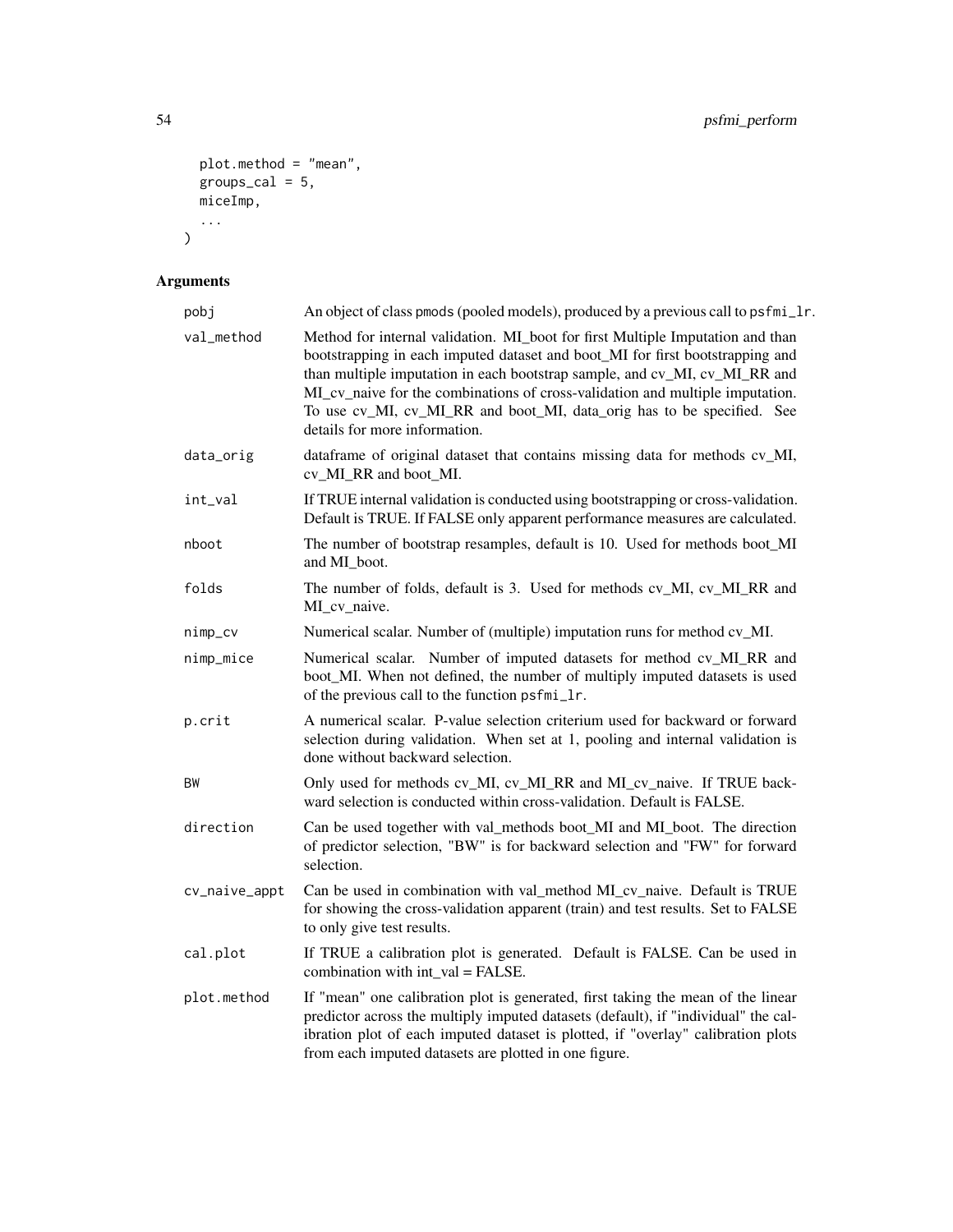| groups_cal | A numerical scalar. Number of groups used on the calibration plot and. for the                                                                                                                                                                |
|------------|-----------------------------------------------------------------------------------------------------------------------------------------------------------------------------------------------------------------------------------------------|
|            | Hosmer and Lemeshow test. Default is 10. If the range of predicted probabili-                                                                                                                                                                 |
|            | ties. is low, less than 10 groups can be chosen, but not $<$ 3.                                                                                                                                                                               |
| miceImp    | Wrapper function around the mice function.                                                                                                                                                                                                    |
| $\cdot$    | Arguments as predictorMatrix, seed, maxit, etc that can be adjusted for the mice<br>function. To be used in combination with validation methods cv MI, cv MI RR<br>and MI boot. For method cv MI the number of imputed datasets is fixed at 1 |
|            | and cannot be changed.                                                                                                                                                                                                                        |

#### Details

For internal validation five methods can be used, cv\_MI, cv\_MI\_RR, MI\_cv\_naive, MI\_boot and boot\_MI. Method cv\_MI uses imputation within each cross-validation fold definition. By repeating this in several imputation runs, multiply imputed datasets are generated. Method cv\_MI\_RR uses multiple imputation within the cross-validation definition. MI\_cv\_naive, applies cross-validation within each imputed dataset. MI\_boot draws for each bootstrap step the same cases in all imputed datasets. With boot MI first bootstrap samples are drawn from the original dataset with missing values and than multiple imputation is applied. For multiple imputation the mice function from the mice package is used. It is recommended to use a minumum of 100 imputation runs for method cv\_MI or 100 bootstrap samples for method boot\_MI or MI\_boot. Methods cv\_MI, cv\_MI\_RR and MI cv naive can be combined with backward selection during cross-validation and with methods boot MI and MI boot, backward and forward selection can be used. For methods cv MI and cv\_MI\_RR the outcome in the original dataset has to be complete.

#### Value

A psfmi\_perform object from which the following objects can be extracted: res\_boot, result of pooled performance (in multiply imputed datasets) at each bootstrap step of ROC app (pooled ROC), ROC test (pooled ROC after bootstrap model is applied in original multiply imputed datasets), same for R2 app (Nagelkerke's R2), R2 test, Scaled Brier app and Scaled Brier test. Information is also provided about testing the Calibration slope at each bootstrap step as interc test and Slope test. The performance measures are pooled by a call to the function pool\_performance. Another object that can be extracted is intval, with information of the AUC, R2, Scaled Brier score and Calibration slope averaged over the bootstrap samples, in terms of: Orig (original datasets), Apparent (models applied in bootstrap samples), Test (bootstrap models are applied in original datasets), Optimism (difference between apparent and test) and Corrected (original corrected for optimism).

#### Vignettes

- [MI and Cross-validation Method cv\\_MI](https://mwheymans.github.io/psfmi/articles/cv_MI.html)
- [MI and Cross-validation Method cv\\_MI\\_RR](https://mwheymans.github.io/psfmi/articles/cv_MI_RR.html)
- [MI and Cross-validation Method MI\\_cv\\_naive](https://mwheymans.github.io/psfmi/articles/MI_cv_naive.html)
- [MI and Bootstrapping Method boot\\_MI](https://mwheymans.github.io/psfmi/articles/boot_MI.html)
- [MI and Bootstrapping Method MI\\_boot](https://mwheymans.github.io/psfmi/articles/MI_boot.html)

#### Author(s)

Martijn Heymans, 2020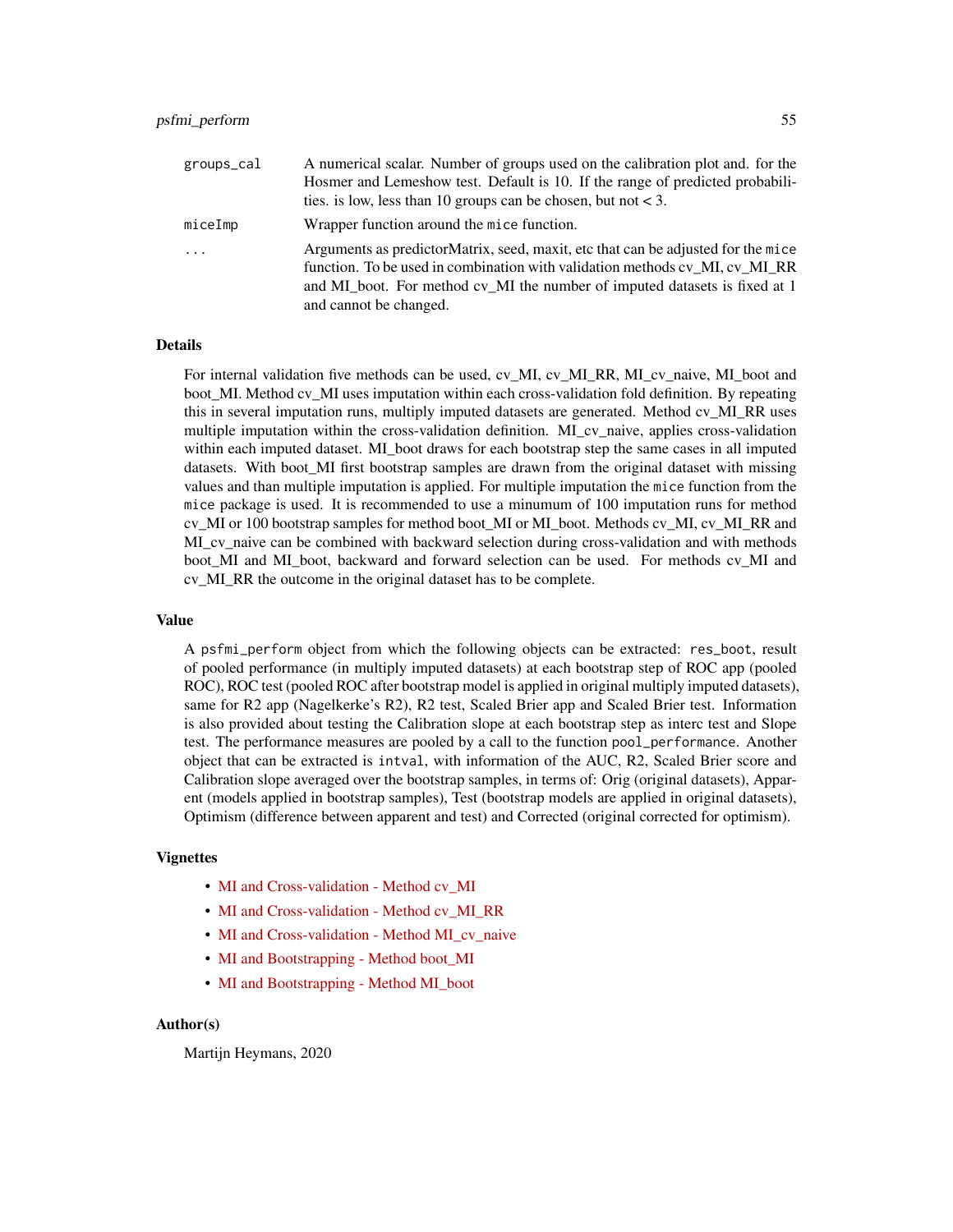#### <span id="page-55-0"></span>References

Heymans MW, van Buuren S, Knol DL, van Mechelen W, de Vet HC. Variable selection under multiple imputation using the bootstrap in a prognostic study. BMC Med Res Methodol. 2007(13);7:33.

F. Harrell. Regression Modeling Strategies. With Applications to Linear Models, Logistic and Ordinal Regression, and Survival Analysis (2nd edition). Springer, New York, NY, 2015.

Van Buuren S. (2018). Flexible Imputation of Missing Data. 2nd Edition. Chapman & Hall/CRC Interdisciplinary Statistics. Boca Raton.

Harel, O. (2009). The estimation of R2 and adjusted R2 in incomplete data sets using multiple imputation. Journal of Applied Statistics, 36(10), 1109-1118.

Musoro JZ, Zwinderman AH, Puhan MA, ter Riet G, Geskus RB. Validation of prediction models based on lasso regression with multiply imputed data. BMC Med Res Methodol. 2014;14:116.

Wahl S, Boulesteix AL, Zierer A, Thorand B, van de Wiel MA. Assessment of predictive performance in incomplete data by combining internal validation and multiple imputation. BMC Med Res Methodol. 2016;16(1):144.

EW. Steyerberg (2019). Clinical Prediction MOdels. A Practical Approach to Development, Validation, and Updating (2nd edition). Springer Nature Switzerland AG.

http://missingdatasolutions.rbind.io/

psfmi\_stab *Function to evaluate bootstrap predictor and model stability in multiply imputed datasets.*

#### Description

psfmi\_stab Stability analysis of predictors and prediction models selected with the psfmi\_lr, psfmi\_coxr or psfmi\_mm functions of the psfmi package.

#### Usage

```
psfmi_stab(
  pobj,
 boot_method = NULL,
  nboot = 20,
 p.crit = 0.05,
  start_model = TRUE,
  direction = NULL
```
)

#### Arguments

| pobi        | An object of class pmods (pooled models), produced by a previous call to psfmi_lr,<br>psfmi_coxr or psfmi_mm.                                   |
|-------------|-------------------------------------------------------------------------------------------------------------------------------------------------|
| boot method | A single string to define the bootstrap method. Use "single" after a call to<br>psfmi_lr and psfmi_coxr and "cluster" after a call to psfmi_mm. |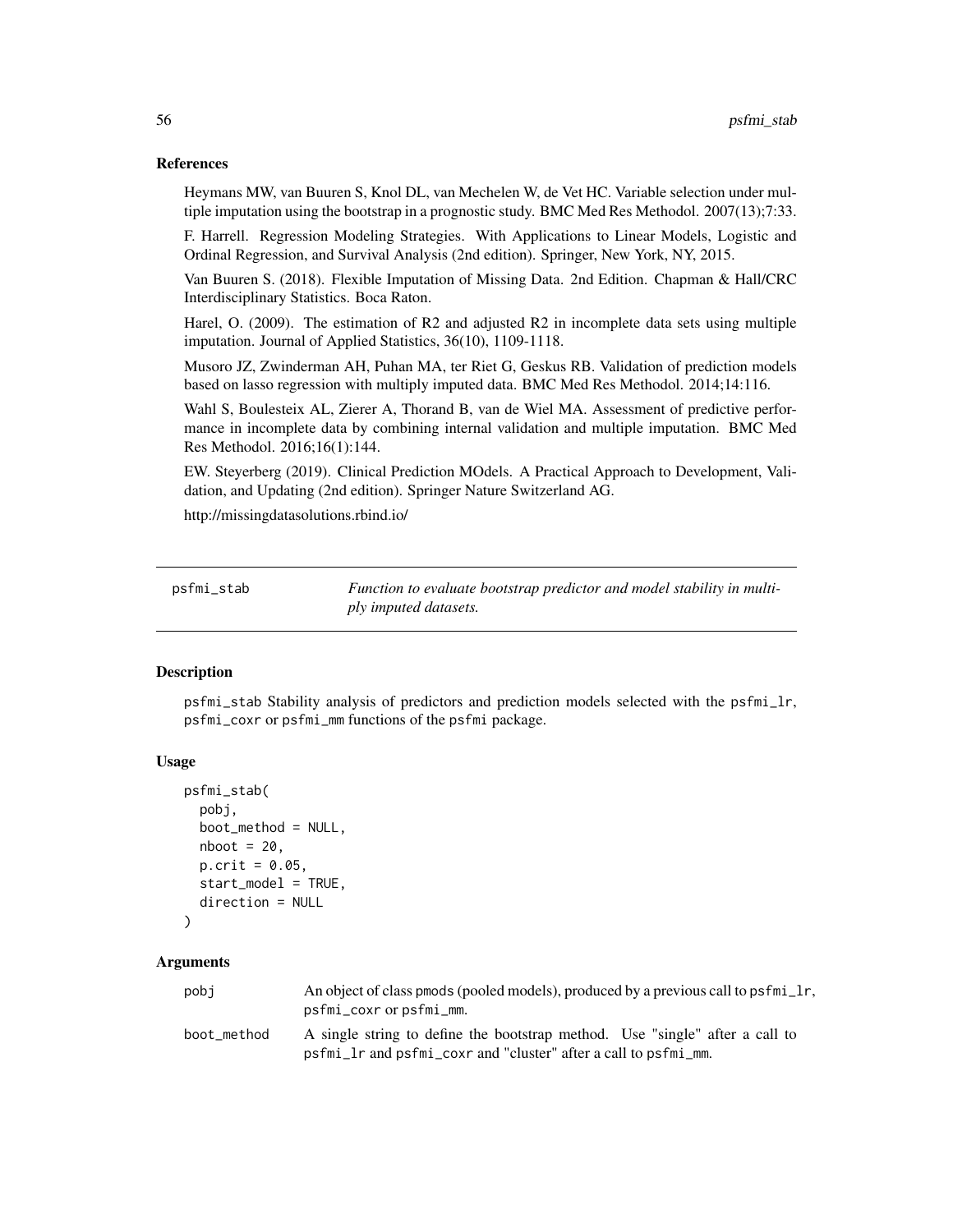#### psfmi\_stab 57

| nboot       | A numerical scalar. Number of bootstrap samples to evaluate the stability. De-<br>fault is 20.                                            |
|-------------|-------------------------------------------------------------------------------------------------------------------------------------------|
| p.crit      | A numerical scalar. Used as P-value selection criterium during bootstrap model<br>selection.                                              |
| start_model | If TRUE the bootstrap evaluation takes place from the start model of object pobj,<br>if FALSE the final model is used for the evaluation. |
| direction   | The direction of predictor selection, "BW" for backward selection and "FW" for<br>forward selection. #'                                   |

#### Details

The function evaluates predictor selection frequency in stratified or cluster bootstrap samples. The stratification factor is the variable that separates the imputed datasets. The same bootstrap cases are drawn in each bootstrap sample. It uses as input an object of class pmods as a result of a previous call to the psfmi\_lr, psfmi\_coxr or psfmi\_mm functions. In combination with the psfmi\_mm function a cluster bootstrap method is used where bootstrapping is used on the level of the clusters only (and not also within the clusters).

# Value

A psfmi\_stab object from which the following objects can be extracted: bootstrap inclusion (selection) frequency of each predictor bif, total number each predictor is included in the bootstrap samples as bif\_total, percentage a predictor is selected in each bootstrap sample as bif\_perc and number of times a prediction model is selected in the bootstrap samples as model\_stab.

# Vignettes

https://mwheymans.github.io/psfmi/articles/psfmi\_StabilityAnalysis.html

#### References

Heymans MW, van Buuren S. et al. Variable selection under multiple imputation using the bootstrap in a prognostic study. BMC Med Res Methodol. 2007;13:7-33.

Eekhout I, van de Wiel MA, Heymans MW. Methods for significance testing of categorical covariates in logistic regression models after multiple imputation: power and applicability analysis. BMC Med Res Methodol. 2017;17(1):129.

Sauerbrei W, Schumacher M. A bootstrap resampling procedure for model building: application to the Cox regression model. Stat Med. 1992;11:2093–109.

Royston P, Sauerbrei W (2008) Multivariable model-building – a pragmatic approach to regression analysis based on fractional polynomials for modelling continuous variables. (2008). Chapter 8, Model Stability. Wiley, Chichester

Heinze G, Wallisch C, Dunkler D. Variable selection - A review and recommendations for the practicing statistician. Biom J. 2018;60(3):431-449.

http://missingdatasolutions.rbind.io/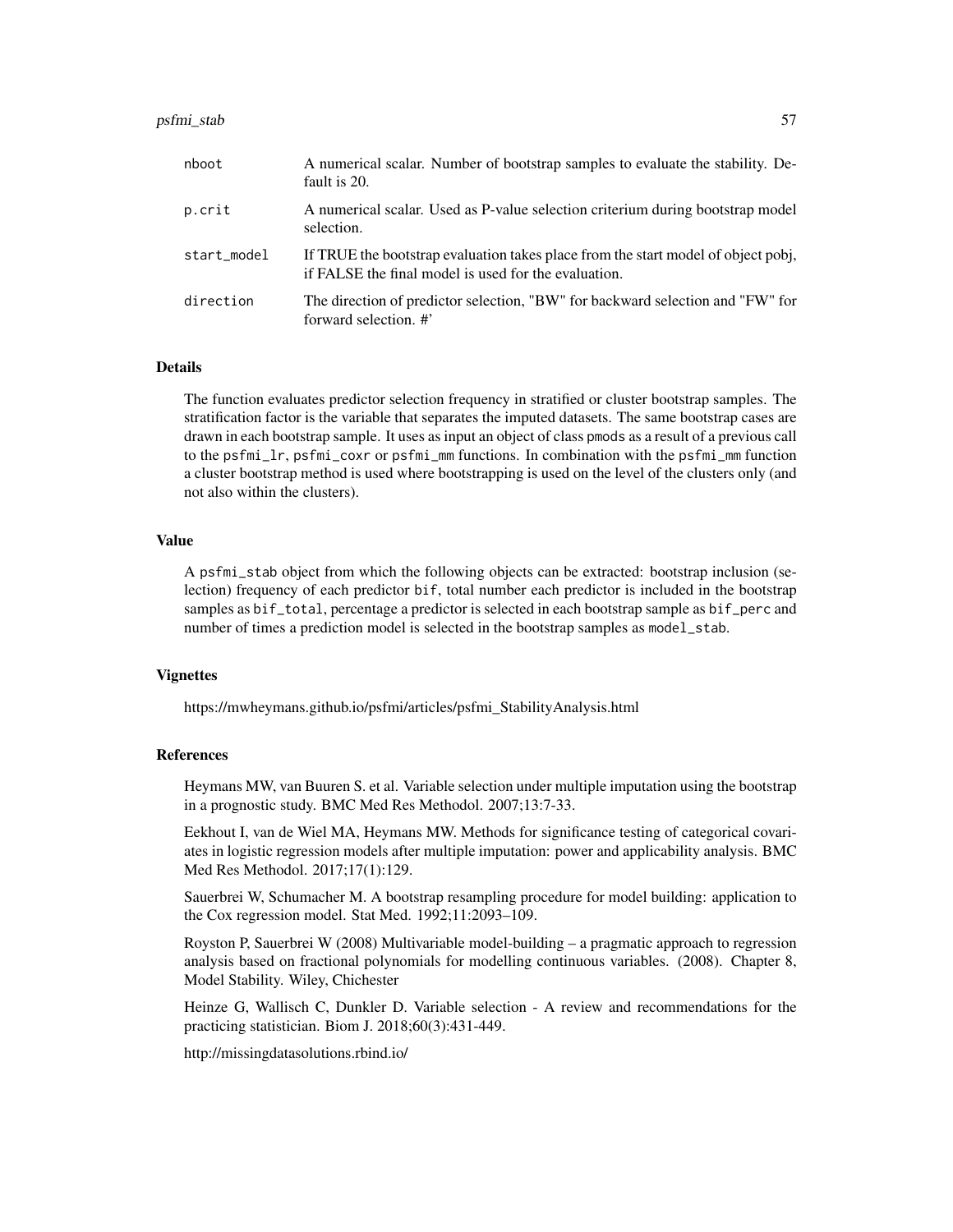#### Examples

```
pool_lr <- psfmi_coxr(formula = Surv(Time, Status) ~ Pain + factor(Satisfaction) +
  rcs(Tampascale,3) + Radiation + Radiation*factor(Satisfaction) + Age + Duration +
  Previous + Radiation*rcs(Tampascale, 3), data=lbpmicox, p.crit = 0.157, direction="FW",
  nimp=5, impvar="Impnr", keep.predictors = NULL, method="D1")
pool_lr$RR_Model
pool_lr$multiparm
## Not run:
stab_res <- psfmi_stab(pool_lr, direction="FW", start_model = TRUE,
    boot_method = "single", nboot=20, p.crit=0.05)
stab_res$bif
stab_res$bif_perc
stab_res$model_stab
## End(Not run)
```

| psfmi_validate | Internal validation and performance of logistic prediction models |  |  |
|----------------|-------------------------------------------------------------------|--|--|
|                | across Multiply Imputed datasets                                  |  |  |

# Description

psfmi\_validate Evaluate Performance of logistic regression models selected with the psfmi\_lr function of the psfmi package by using cross-validation or bootstrapping.

#### Usage

```
psfmi_validate(
  pobj,
  val_method = NULL,
  data_orig = NULL,
  int\_val = TRUE,nboot = 10,
  folds = 3,
  nimp_cv = 5,
  nimp_mice = 5,
  p.crit = 1,
  BW = FALSE,direction = NULL,
  cv_naive_appt = FALSE,
  cal.plot = FALSE,
  plot.method = "mean",
  groups_cal = 5,
 miceImp,
  ...
)
```
<span id="page-57-0"></span>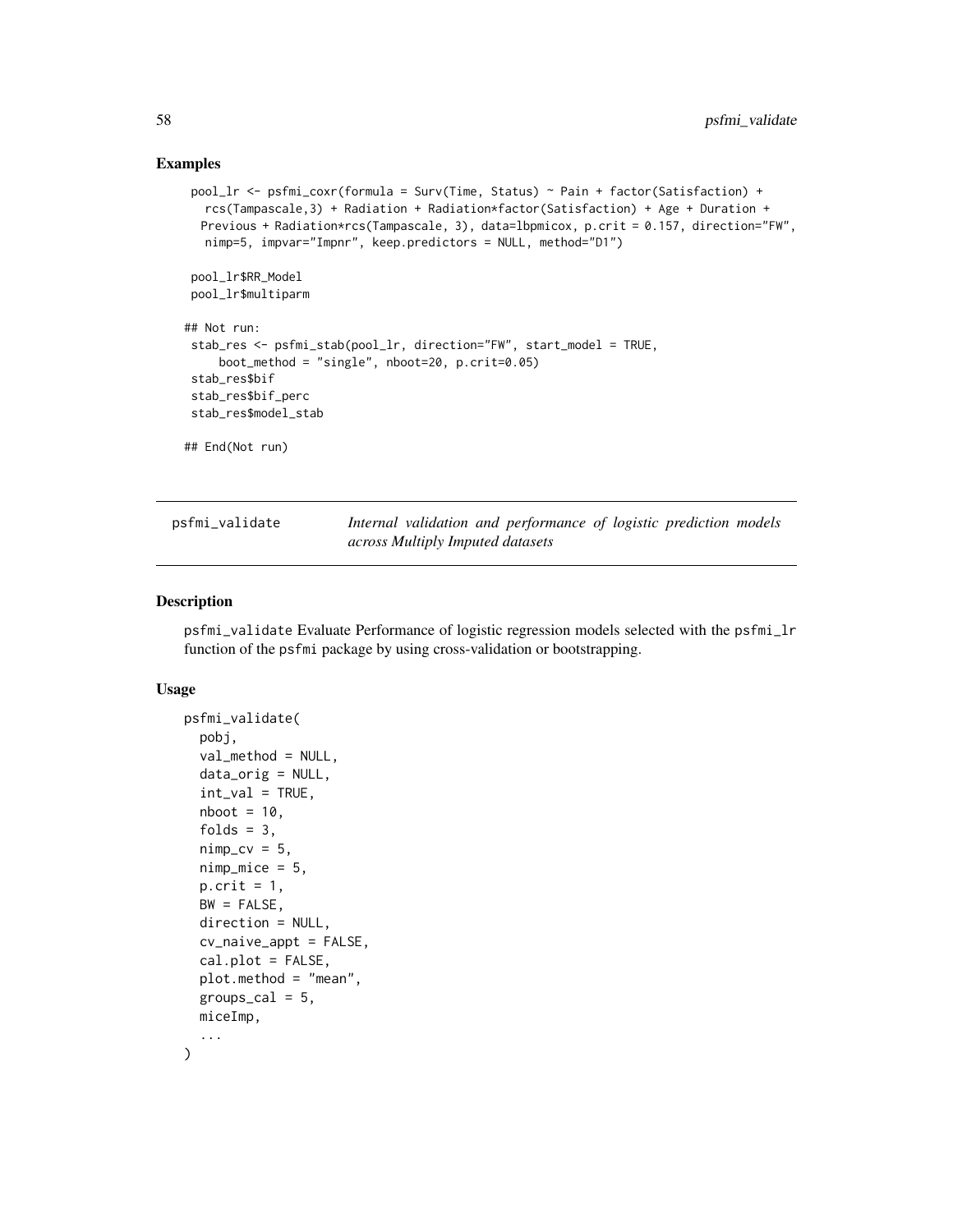# psfmi\_validate 59

# Arguments

| pobj          | An object of class pmods (pooled models), produced by a previous call to psfmi_lr.                                                                                                                                                                                                                                                                                                                                                        |
|---------------|-------------------------------------------------------------------------------------------------------------------------------------------------------------------------------------------------------------------------------------------------------------------------------------------------------------------------------------------------------------------------------------------------------------------------------------------|
| val_method    | Method for internal validation. MI_boot for first Multiple Imputation and than<br>bootstrapping in each imputed dataset and boot_MI for first bootstrapping and<br>than multiple imputation in each bootstrap sample, and cv_MI, cv_MI_RR and<br>MI_cv_naive for the combinations of cross-validation and multiple imputation.<br>To use cv_MI, cv_MI_RR and boot_MI, data_orig has to be specified. See<br>details for more information. |
| data_orig     | dataframe of original dataset that contains missing data for methods cv_MI,<br>cv_MI_RR and boot_MI.                                                                                                                                                                                                                                                                                                                                      |
| int_val       | If TRUE internal validation is conducted using bootstrapping or cross-validation.<br>Default is TRUE. If FALSE only apparent performance measures are calculated.                                                                                                                                                                                                                                                                         |
| nboot         | The number of bootstrap resamples, default is 10. Used for methods boot_MI<br>and MI_boot.                                                                                                                                                                                                                                                                                                                                                |
| folds         | The number of folds, default is 3. Used for methods cv_MI, cv_MI_RR and<br>MI_cv_naive.                                                                                                                                                                                                                                                                                                                                                   |
| nimp_cv       | Numerical scalar. Number of (multiple) imputation runs for method cv_MI.                                                                                                                                                                                                                                                                                                                                                                  |
| nimp_mice     | Numerical scalar. Number of imputed datasets for method cv_MI_RR and<br>boot_MI. When not defined, the number of multiply imputed datasets is used<br>of the previous call to the function psfmi_lr.                                                                                                                                                                                                                                      |
| p.crit        | A numerical scalar. P-value selection criterium used for backward or forward<br>selection during validation. When set at 1, pooling and internal validation is<br>done without backward selection.                                                                                                                                                                                                                                        |
| BW            | Only used for methods cv_MI, cv_MI_RR and MI_cv_naive. If TRUE back-<br>ward selection is conducted within cross-validation. Default is FALSE.                                                                                                                                                                                                                                                                                            |
| direction     | Can be used together with val_methods boot_MI and MI_boot. The direction<br>of predictor selection, "BW" is for backward selection and "FW" for forward<br>selection.                                                                                                                                                                                                                                                                     |
| cv_naive_appt | Can be used in combination with val_method MI_cv_naive. Default is TRUE<br>for showing the cross-validation apparent (train) and test results. Set to FALSE<br>to only give test results.                                                                                                                                                                                                                                                 |
| cal.plot      | If TRUE a calibration plot is generated. Default is FALSE. Can be used in<br>combination with $int_val = FALSE$ .                                                                                                                                                                                                                                                                                                                         |
| plot.method   | If "mean" one calibration plot is generated, first taking the mean of the linear<br>predictor across the multiply imputed datasets (default), if "individual" the cal-<br>ibration plot of each imputed dataset is plotted, if "overlay" calibration plots<br>from each imputed datasets are plotted in one figure.                                                                                                                       |
| groups_cal    | A numerical scalar. Number of groups used on the calibration plot and. for the<br>Hosmer and Lemeshow test. Default is 10. If the range of predicted probabili-<br>ties. is low, less than 10 groups can be chosen, but not $<$ 3.                                                                                                                                                                                                        |
| miceImp       | Wrapper function around the mice function.                                                                                                                                                                                                                                                                                                                                                                                                |
| $\ddots$      | Arguments as predictorMatrix, seed, maxit, etc that can be adjusted for the mice<br>function. To be used in combination with validation methods cv_MI, cv_MI_RR<br>and MI_boot. For method cv_MI the number of imputed datasets is fixed at 1<br>and cannot be changed.                                                                                                                                                                   |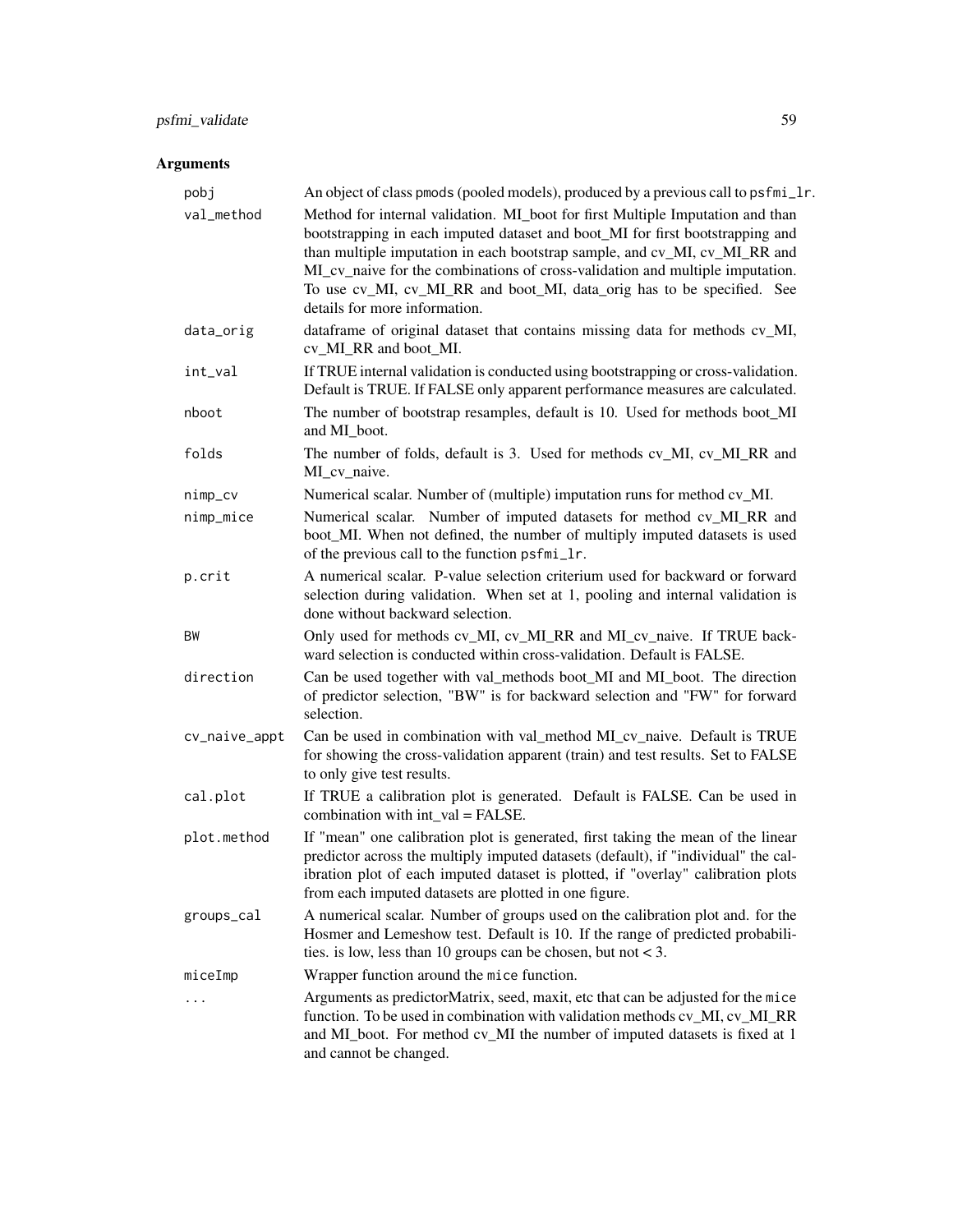#### Details

For internal validation five methods can be used, cv\_MI, cv\_MI\_RR, MI\_cv\_naive, MI\_boot and boot\_MI. Method cv\_MI uses imputation within each cross-validation fold definition. By repeating this in several imputation runs, multiply imputed datasets are generated. Method cv\_MI\_RR uses multiple imputation within the cross-validation definition. MI\_cv\_naive, applies cross-validation within each imputed dataset. MI\_boot draws for each bootstrap step the same cases in all imputed datasets. With boot MI first bootstrap samples are drawn from the original dataset with missing values and than multiple imputation is applied. For multiple imputation the mice function from the mice package is used. It is recommended to use a minumum of 100 imputation runs for method cv\_MI or 100 bootstrap samples for method boot\_MI or MI\_boot. Methods cv\_MI, cv\_MI\_RR and MI\_cv\_naive can be combined with backward selection during cross-validation and with methods boot MI and MI boot, backward and forward selection can be used. For methods cv MI and cv\_MI\_RR the outcome in the original dataset has to be complete.

#### Value

A psfmi\_perform object from which the following objects can be extracted: res\_boot, result of pooled performance (in multiply imputed datasets) at each bootstrap step of ROC app (pooled ROC), ROC test (pooled ROC after bootstrap model is applied in original multiply imputed datasets), same for R2 app (Nagelkerke's R2), R2 test, Scaled Brier app and Scaled Brier test. Information is also provided about testing the Calibration slope at each bootstrap step as interc test and Slope test. The performance measures are pooled by a call to the function pool\_performance. Another object that can be extracted is intval, with information of the AUC, R2, Scaled Brier score and Calibration slope averaged over the bootstrap samples, in terms of: Orig (original datasets), Apparent (models applied in bootstrap samples), Test (bootstrap models are applied in original datasets), Optimism (difference between apparent and test) and Corrected (original corrected for optimism).

#### Vignettes

- [MI and Cross-validation Method cv\\_MI](https://mwheymans.github.io/psfmi/articles/cv_MI.html)
- [MI and Cross-validation Method cv\\_MI\\_RR](https://mwheymans.github.io/psfmi/articles/cv_MI_RR.html)
- [MI and Cross-validation Method MI\\_cv\\_naive](https://mwheymans.github.io/psfmi/articles/MI_cv_naive.html)
- MI and Bootstrapping Method boot MI
- MI and Bootstrapping Method MI boot

#### Author(s)

Martijn Heymans, 2020

#### References

Heymans MW, van Buuren S, Knol DL, van Mechelen W, de Vet HC. Variable selection under multiple imputation using the bootstrap in a prognostic study. BMC Med Res Methodol. 2007(13);7:33.

F. Harrell. Regression Modeling Strategies. With Applications to Linear Models, Logistic and Ordinal Regression, and Survival Analysis (2nd edition). Springer, New York, NY, 2015.

Van Buuren S. (2018). Flexible Imputation of Missing Data. 2nd Edition. Chapman & Hall/CRC Interdisciplinary Statistics. Boca Raton.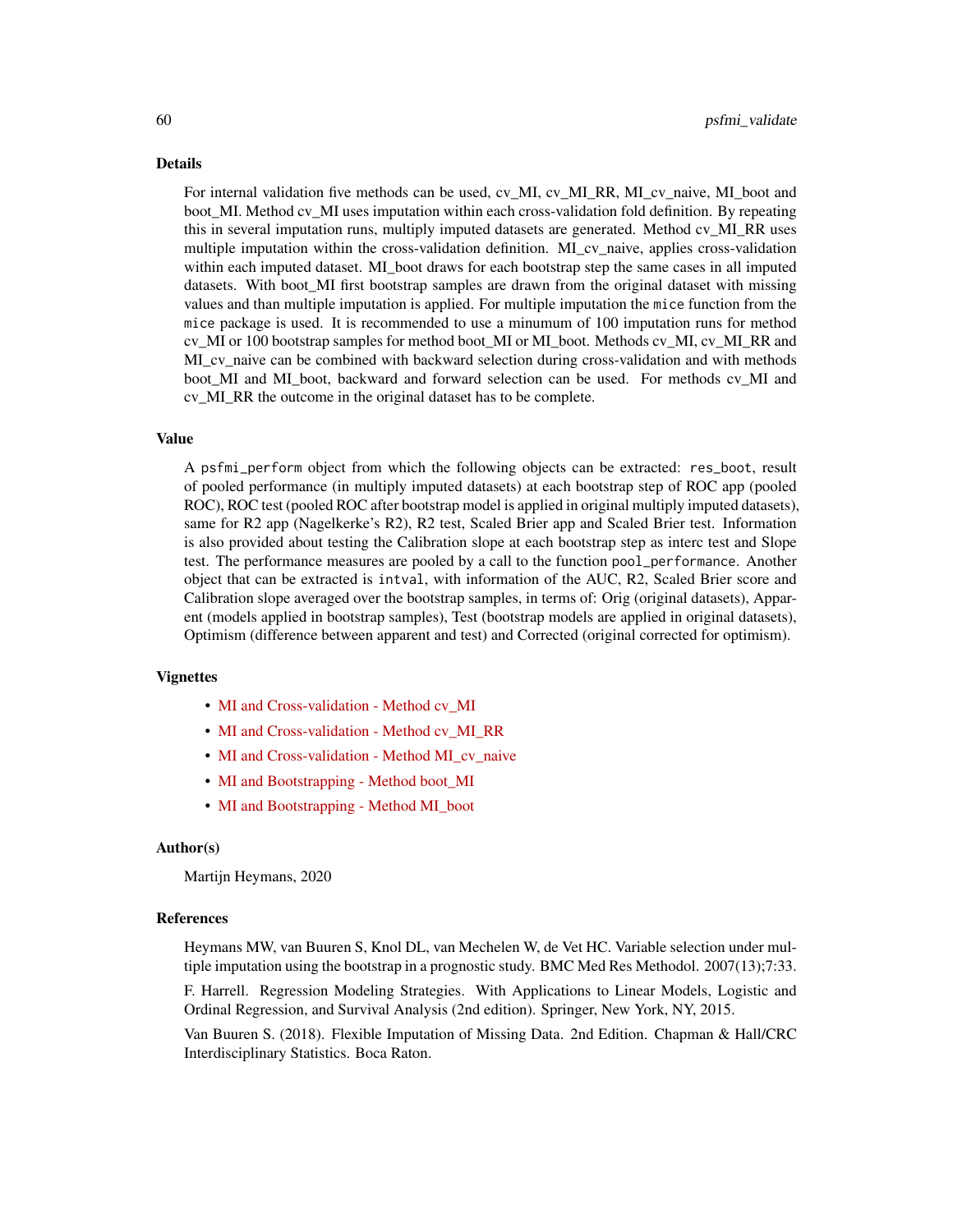<span id="page-60-0"></span>Harel, O. (2009). The estimation of R2 and adjusted R2 in incomplete data sets using multiple imputation. Journal of Applied Statistics, 36(10), 1109-1118.

Musoro JZ, Zwinderman AH, Puhan MA, ter Riet G, Geskus RB. Validation of prediction models based on lasso regression with multiply imputed data. BMC Med Res Methodol. 2014;14:116.

Wahl S, Boulesteix AL, Zierer A, Thorand B, van de Wiel MA. Assessment of predictive performance in incomplete data by combining internal validation and multiple imputation. BMC Med Res Methodol. 2016;16(1):144.

EW. Steyerberg (2019). Clinical Prediction MOdels. A Practical Approach to Development, Validation, and Updating (2nd edition). Springer Nature Switzerland AG.

http://missingdatasolutions.rbind.io/

#### Examples

```
pool_lr <- psfmi_lr(data=lbpmilr, formula = Chronic ~ Pain + JobDemands + rcs(Tampascale, 3) +
           factor(Satisfaction) + Smoking, p.crit = 1, direction="FW",
           nimp=5, impvar="Impnr", method="D1")
```
pool\_lr\$RR\_model

```
res_perf <- psfmi_validate(pool_lr, val_method = "cv_MI", data_orig = lbp_orig, folds=3,
           nimp_cv = 2, p.crit=0.05, BW=TRUE, miceImp = miceImp, printFlag = FALSE)
```
res\_perf

```
## Not run:
set.seed(200)
 res_val <- psfmi_validate(pobj, val_method = "boot_MI", data_orig = lbp_orig, nboot = 5,
 p.crit=0.05, BW=TRUE, miceImp = miceImp, nimp_mice = 5, printFlag = FALSE, direction = "FW")
 res_val$stats_val
```
## End(Not run)

rsq\_nagel *Nagelkerke's R-square calculation for logistic regression / glm models*

#### **Description**

Nagelkerke's R-square calculation for logistic regression / glm models

# Usage

```
rsq_nagel(fitobj)
```
#### Arguments

fitobj a logistic regression model object of "glm"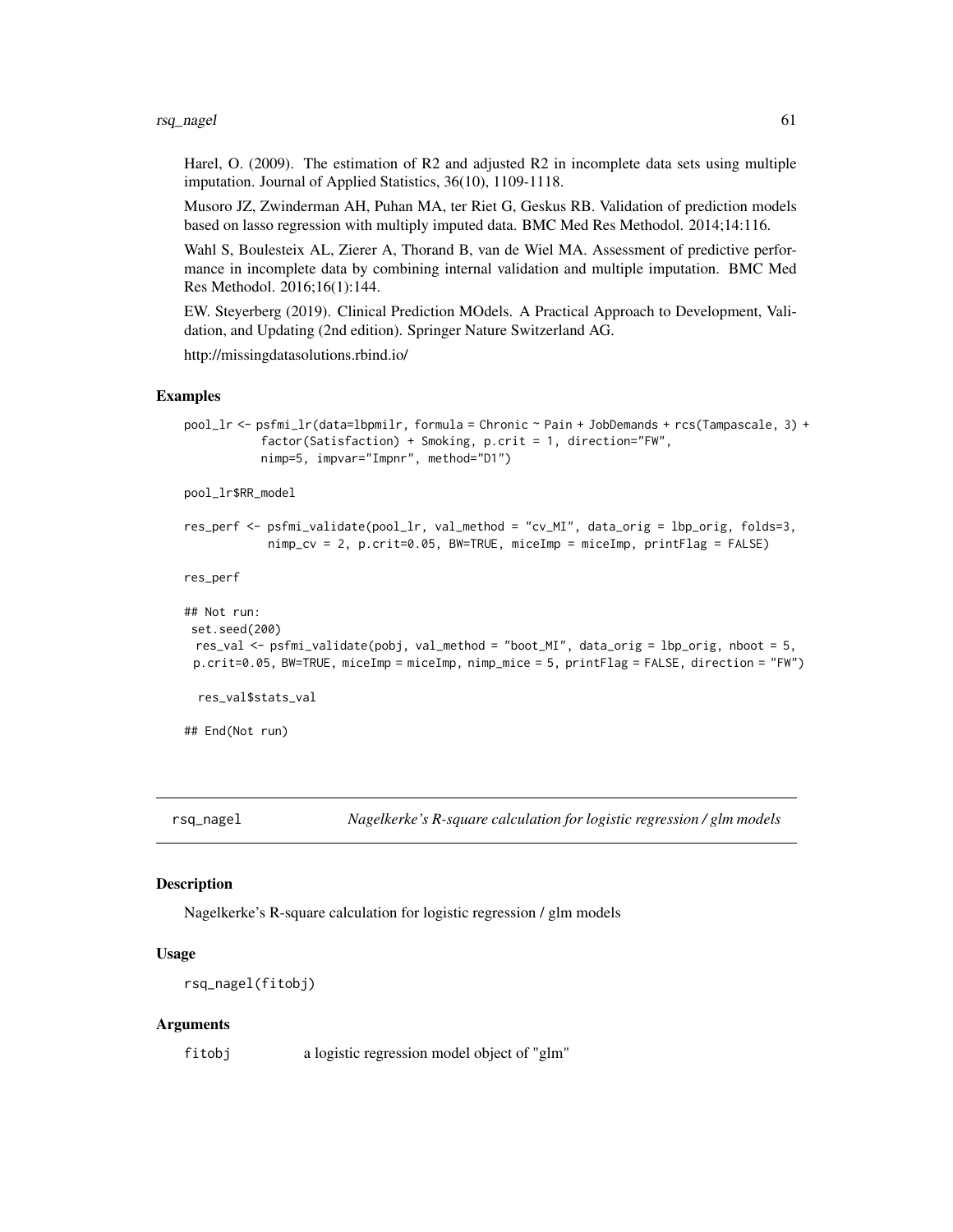# <span id="page-61-0"></span>Value

The value for the explained variance.

# Author(s)

Martijn Heymans, 2020

# See Also

[psfmi\\_perform](#page-52-1), [pool\\_performance](#page-36-1)

# rsq\_surv *R-square calculation for Cox regression models*

# Description

R-square calculation for Cox regression models

## Usage

```
rsq_surv(fitobj)
```
# Arguments

fitobj a Cox regression model object of "coxph"

# Value

The value for the explained variance.

### Author(s)

Martijn Heymans, 2021

#### References

F. Harrell. Regression Modeling Strategies. With Applications to Linear Models, Logistic and Ordinal Regression, and Survival Analysis. 2nd Edition. Springer, New York, NY, 2015.

#### See Also

[pool\\_performance](#page-36-1)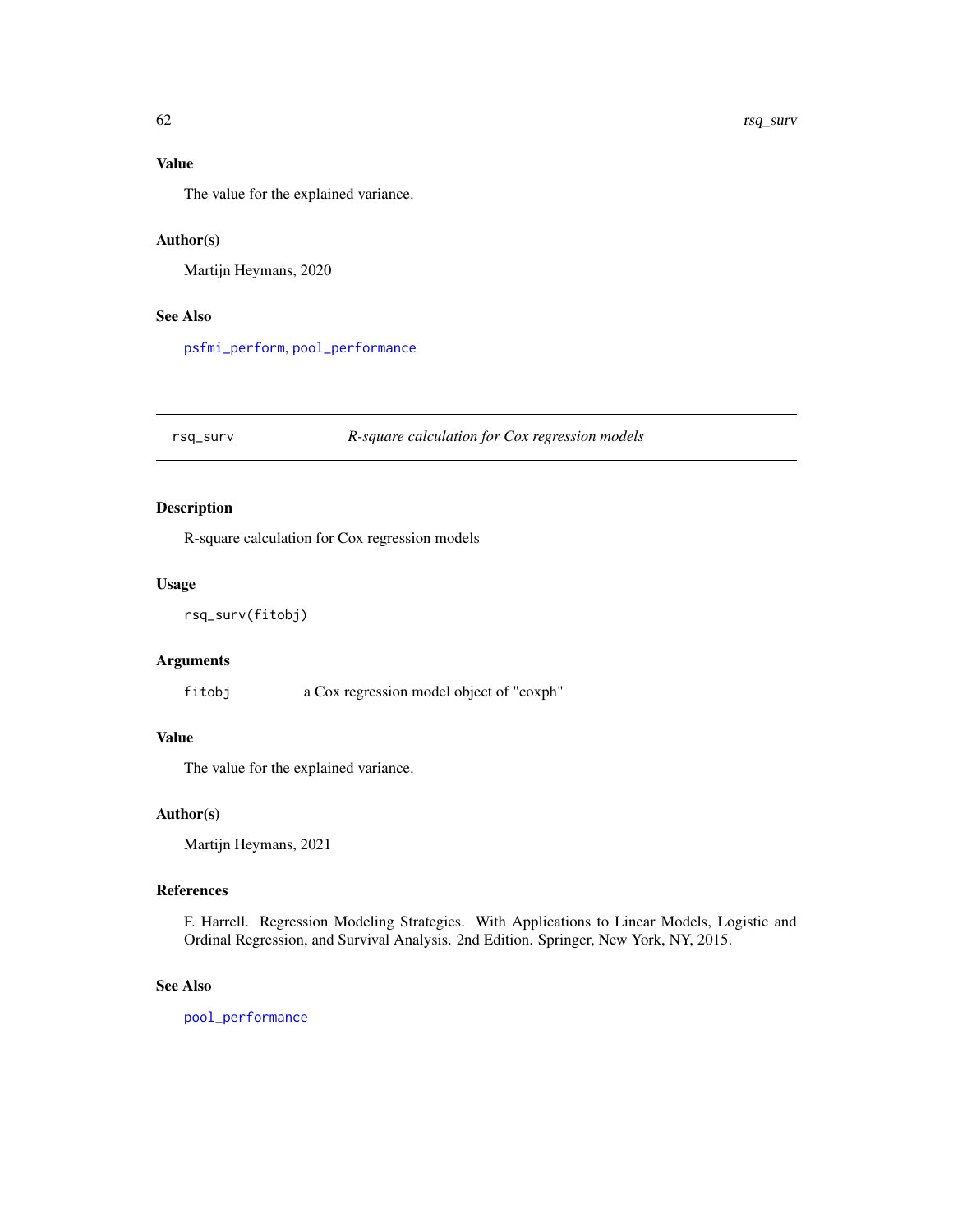<span id="page-62-0"></span>

Dataset with blood pressure measurements

# Usage

data(sbp\_age)

#### Format

A data frame with 30 observations on the following 3 variables.

pat\_id continuous

sbp continuous: systolic blood pressure

age continuous: age (years)

# Examples

data(sbp\_age) ## maybe str(sbp\_age)

#### sbp\_qas *Dataset with blood pressure measurements*

# Description

Dataset with blood pressure measurements

#### Usage

data(sbp\_qas)

#### Format

A data frame with 32 observations on the following 5 variables.

pat\_id continuous

sbp continuous: systolic blood pressure

- bmi continuous: body mass index
- age continuous: age (years)
- smk dichotomous:  $0 = no$ ,  $1 = yes$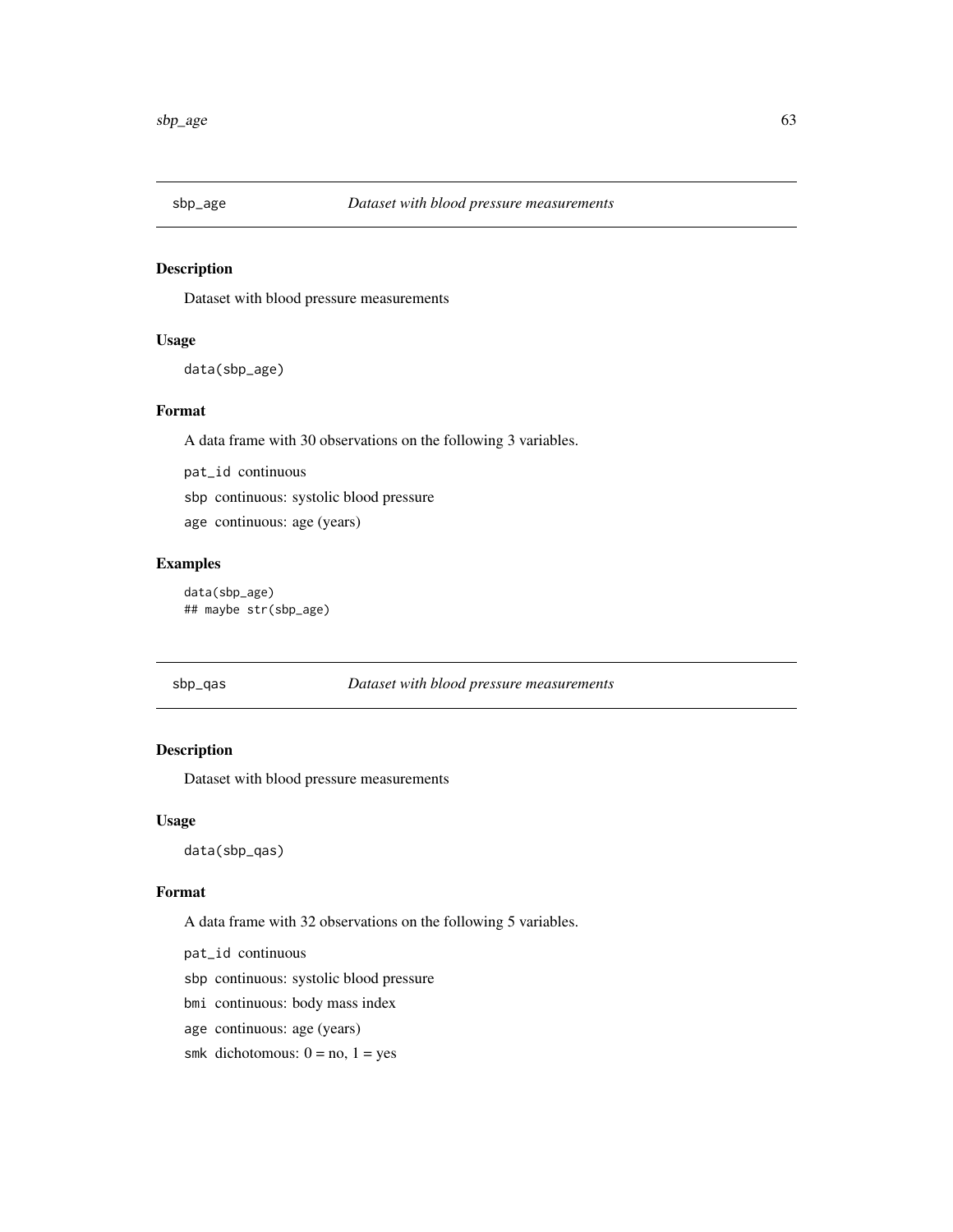# Examples

```
data(sbp_qas)
## maybe str(sbp_qas)
```
scaled\_brier *Calculates the scaled Brier score*

# Description

Calculates the scaled Brier score

# Usage

scaled\_brier(obs, pred)

# Arguments

| obs  | Observed outcomes.                               |
|------|--------------------------------------------------|
| pred | Predicted outcomes in the form of probabilities. |

#### Value

The value for the scaled Brier score.

# Author(s)

Martijn Heymans, 2020

# See Also

[psfmi\\_perform](#page-52-1), [pool\\_performance](#page-36-1)

smoking *Survival data about smoking*

# Description

Survival data about smoking

# Usage

data(smoking)

<span id="page-63-0"></span>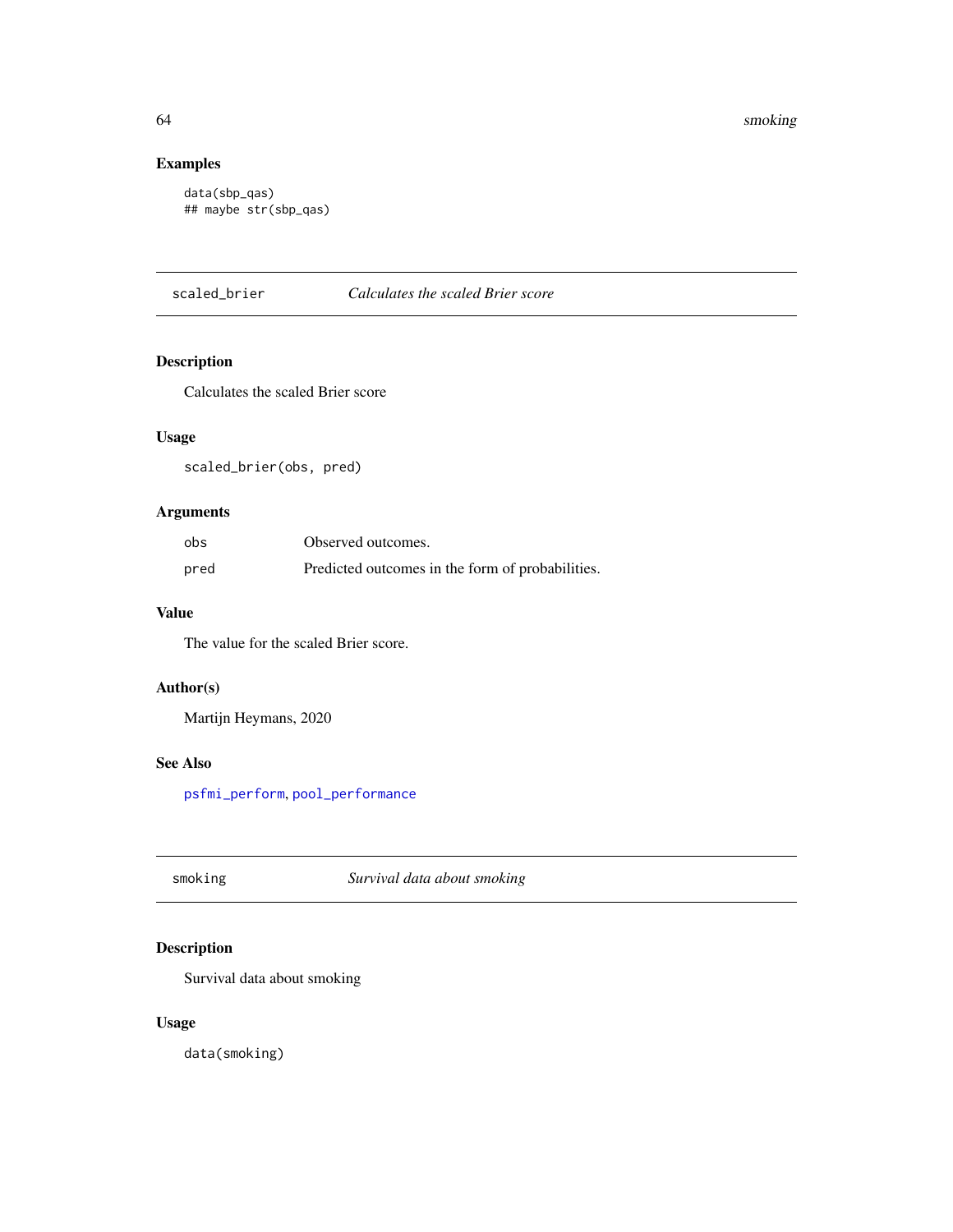#### <span id="page-64-0"></span>weight 65

# Format

A data frame with 20 observations on the following 3 variables.

smoking dichotomous: 1=yes, 0=no time continuous: Survival time in years death dichotomous: Status at end of study

#### Examples

data(smoking) ## maybe str(smoking)

weight *Dataset of persons from the The Amsterdam Growth and Health Longitudinal Study (AGHLS)*

# Description

Dataset of persons from the The Amsterdam Growth and Health Longitudinal Study (AGHLS)

#### Usage

data(weight)

#### Format

A data frame with 450 observations on the following 7 variables.

ID continuous

SBP continuous: Systolic Blood Pressure

LDL continuous: Cholesterol

Glucose continuous

HDL continuous: Cholesterol

Gender dichotomous: 1=male, 0=female

Weight continuous: bodyweight

```
data(weight)
## maybe str(weight)
```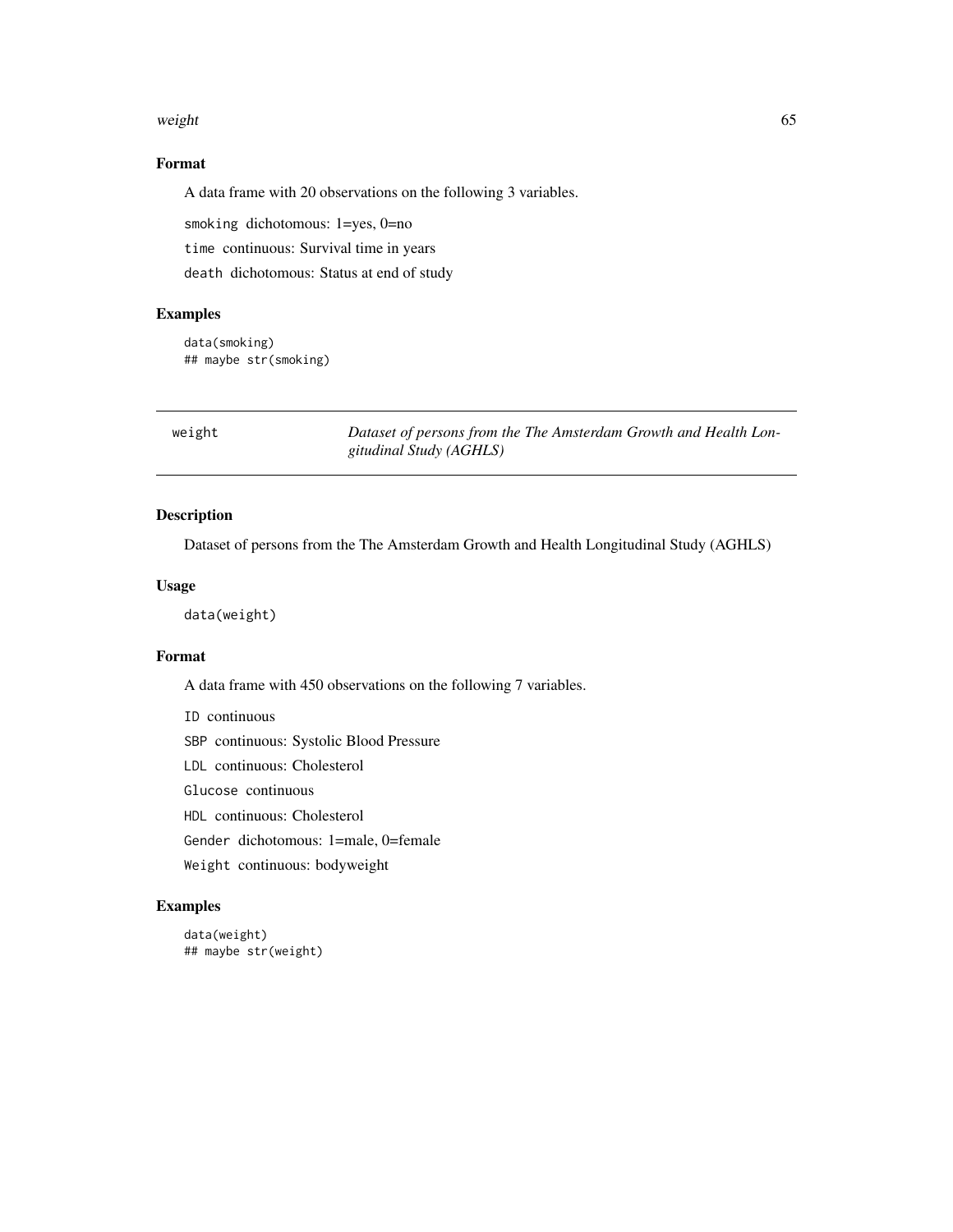# <span id="page-65-0"></span>Index

∗ datasets anderson , [3](#page-2-0) aortadis , [4](#page-3-0) bmd , [4](#page-3-0) chlrform , [7](#page-6-0) chol\_long , [7](#page-6-0) chol\_wide , [8](#page-7-0) day2\_dataset4\_mi , [13](#page-12-0) hipstudy , [17](#page-16-0) hipstudy\_external , [18](#page-17-0) hoorn\_basic , [19](#page-18-0) infarct , [21](#page-20-0) ipdna\_md , [22](#page-21-0) lbp\_orig , [27](#page-26-0) lbpmicox , [23](#page-22-0) lbpmilr , [24](#page-23-0) lbpmilr\_dev , [25](#page-24-0) lungvolume , [28](#page-27-0) mammaca, [28](#page-27-0) men , [29](#page-28-0) sbp\_age , [63](#page-62-0) sbp\_qas , [63](#page-62-0) smoking , [64](#page-63-0) weight, [65](#page-64-0) ∗ dataset lbpmi\_extval , [26](#page-25-0) anderson , [3](#page-2-0) aortadis , [4](#page-3-0) bmd , [4](#page-3-0) bw\_single, [5](#page-4-0) chlrform , [7](#page-6-0) chol\_long , [7](#page-6-0) chol\_wide, [8](#page-7-0) coxph\_bw , [9](#page-8-0) coxph\_fw , [11](#page-10-0) day2\_dataset4\_mi , [13](#page-12-0)

glm\_bw , [13](#page-12-0) glm\_fw , [15](#page-14-0) hipstudy , [17](#page-16-0) hipstudy\_external , [18](#page-17-0) hoorn\_basic , [19](#page-18-0) hoslem\_test , [20](#page-19-0) infarct , [21](#page-20-0) ipdna\_md , [22](#page-21-0) lbp\_orig , [27](#page-26-0) lbpmi\_extval , [26](#page-25-0) lbpmicox , [23](#page-22-0) lbpmilr , [24](#page-23-0) lbpmilr\_dev , [25](#page-24-0) lungvolume , [28](#page-27-0) mammaca, [28](#page-27-0) men , [29](#page-28-0) mivalext\_lr , [30](#page-29-0) pool\_auc , [32](#page-31-0) pool\_compare\_models , [32](#page-31-0) pool\_D2 , [34](#page-33-0) pool\_D4 , [35](#page-34-0) pool\_intadj , [36](#page-35-0) pool\_performance , *[21](#page-20-0)* , *[32](#page-31-0)* , [37](#page-36-0) , *[62](#page-61-0)* , *[64](#page-63-0)* pool\_reclassification , [39](#page-38-0) psfmi\_coxr , [39](#page-38-0) psfmi\_lm , [43](#page-42-0) psfmi\_lr , [46](#page-45-0) psfmi\_mm , [49](#page-48-0) psfmi\_mm\_multiparm , [52](#page-51-0) psfmi\_perform , *[15](#page-14-0)* , *[17](#page-16-0)* , *[32](#page-31-0)* , [53](#page-52-0) , *[62](#page-61-0)* , *[64](#page-63-0)* psfmi\_stab , [56](#page-55-0) psfmi\_validate , [58](#page-57-0) rsq\_nagel , [61](#page-60-0) rsq\_surv , [62](#page-61-0)